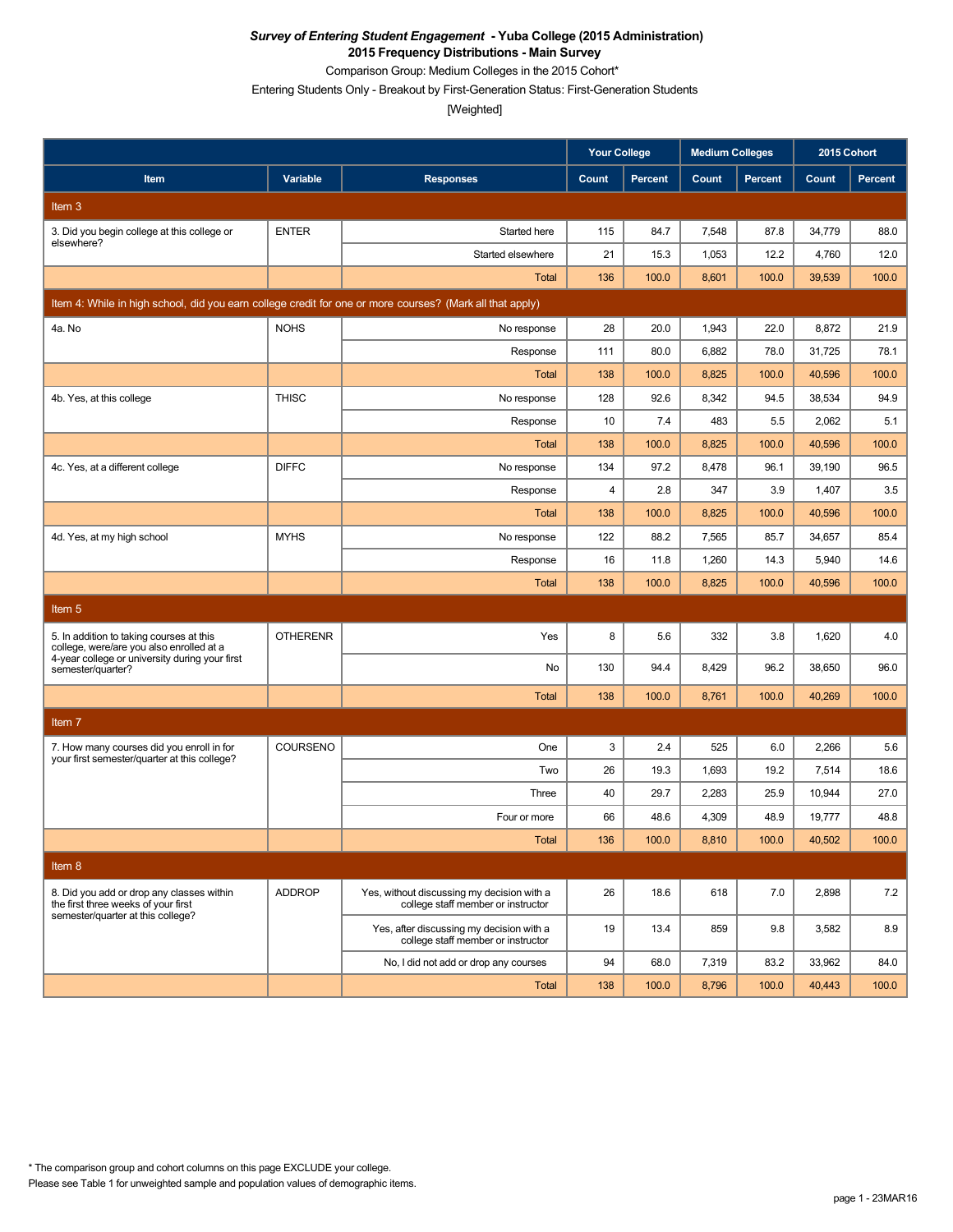Comparison Group: Medium Colleges in the 2015 Cohort\*

Entering Students Only - Breakout by First-Generation Status: First-Generation Students

[Weighted]

|                                                                                                                           |                 |                                                                                                                                                                      | <b>Your College</b> |                | <b>Medium Colleges</b> |                | 2015 Cohort |                |
|---------------------------------------------------------------------------------------------------------------------------|-----------------|----------------------------------------------------------------------------------------------------------------------------------------------------------------------|---------------------|----------------|------------------------|----------------|-------------|----------------|
| Item                                                                                                                      | Variable        | <b>Responses</b>                                                                                                                                                     | Count               | <b>Percent</b> | Count                  | <b>Percent</b> | Count       | <b>Percent</b> |
| Item 9                                                                                                                    |                 |                                                                                                                                                                      |                     |                |                        |                |             |                |
| 9. Of the courses you enrolled in during                                                                                  | <b>DROPNO</b>   | None                                                                                                                                                                 | 112                 | 81.0           | 7,897                  | 90.2           | 36,587      | 90.6           |
| your first semester/quarter at this college,<br>how many did you drop after the first day of<br>class?                    |                 | One                                                                                                                                                                  | 25                  | 17.8           | 655                    | 7.5            | 2,990       | 7.4            |
|                                                                                                                           |                 | Two                                                                                                                                                                  | $\mathbf{1}$        | 0.8            | 139                    | 1.6            | 540         | 1.3            |
|                                                                                                                           |                 | Three                                                                                                                                                                | 0                   | N/A            | 42                     | 0.5            | 159         | 0.4            |
|                                                                                                                           |                 | Four or more                                                                                                                                                         | 1                   | 0.4            | 19                     | 0.2            | 111         | 0.3            |
|                                                                                                                           |                 | <b>Total</b>                                                                                                                                                         | 138                 | 100.0          | 8,753                  | 100.0          | 40,387      | 100.0          |
| Item 10                                                                                                                   |                 |                                                                                                                                                                      |                     |                |                        |                |             |                |
| 10. When did you register for your courses<br>for your first semester/quarter at this                                     | <b>REGCLASS</b> | More than one week before classes began                                                                                                                              | 119                 | 86.1           | 7,604                  | 86.3           | 34,724      | 85.8           |
| college?                                                                                                                  |                 | During the week before classes began                                                                                                                                 | 9                   | 6.3            | 947                    | 10.8           | 4,569       | 11.3           |
|                                                                                                                           |                 | During the first week of classes                                                                                                                                     | 9                   | 6.8            | 179                    | 2.0            | 905         | 2.2            |
|                                                                                                                           |                 | After the first week of classes                                                                                                                                      | 1                   | 0.8            | 78                     | 0.9            | 290         | 0.7            |
|                                                                                                                           |                 | Total                                                                                                                                                                | 138                 | 100.0          | 8,808                  | 100.0          | 40,487      | 100.0          |
|                                                                                                                           |                 | Item 11: The following statements are about this college's orientation for new students. (Mark all that apply)                                                       |                     |                |                        |                |             |                |
| 11a. I took part in an online orientation prior<br>to the beginning of classes                                            | <b>ONLORIEN</b> | No response                                                                                                                                                          | 41                  | 29.5           | 7,639                  | 86.6           | 34,979      | 86.2           |
|                                                                                                                           |                 | Response                                                                                                                                                             | 97                  | 70.5           | 1,186                  | 13.4           | 5,617       | 13.8           |
|                                                                                                                           |                 | <b>Total</b>                                                                                                                                                         | 138                 | 100.0          | 8,825                  | 100.0          | 40,596      | 100.0          |
| 11b. I attended an on-campus orientation<br>prior to the beginning of classes                                             | <b>ONCORIEN</b> | No response                                                                                                                                                          | 104                 | 75.2           | 4,046                  | 45.8           | 17,910      | 44.1           |
|                                                                                                                           |                 | Response                                                                                                                                                             | 34                  | 24.8           | 4,779                  | 54.2           | 22,686      | 55.9           |
|                                                                                                                           |                 | <b>Total</b>                                                                                                                                                         | 138                 | 100.0          | 8,825                  | 100.0          | 40,596      | 100.0          |
| 11c. I enrolled in an orientation course as<br>part of my course schedule during my first                                 | <b>CSORIEN</b>  | No response                                                                                                                                                          | 132                 | 95.7           | 8,232                  | 93.3           | 36,867      | 90.8           |
| semester/quarter at this college                                                                                          |                 | Response                                                                                                                                                             | 6                   | 4.3            | 593                    | 6.7            | 3,730       | 9.2            |
|                                                                                                                           |                 | Total                                                                                                                                                                | 138                 | 100.0          | 8,825                  | 100.0          | 40,596      | 100.0          |
| 11d. I was not aware of a college orientation                                                                             | <b>NWORIEN</b>  | No response                                                                                                                                                          | 126                 | 91.3           | 7,813                  | 88.5           | 36,001      | 88.7           |
|                                                                                                                           |                 | Response                                                                                                                                                             | 12                  | 8.7            | 1,012                  | 11.5           | 4,595       | 11.3           |
|                                                                                                                           |                 | <b>Total</b>                                                                                                                                                         | 138                 | 100.0          | 8,825                  | 100.0          | 40,596      | 100.0          |
| 11e. I was unable to participate in<br>orientation due to scheduling or other                                             | <b>UNAORIEN</b> | No response                                                                                                                                                          | 134                 | 96.9           | 7,205                  | 81.6           | 34,071      | 83.9           |
| issues                                                                                                                    |                 | Response                                                                                                                                                             | 4                   | 3.1            | 1,620                  | 18.4           | 6,526       | 16.1           |
|                                                                                                                           |                 | <b>Total</b>                                                                                                                                                         | 138                 | 100.0          | 8,825                  | 100.0          | 40,596      | 100.0          |
|                                                                                                                           |                 | Item 12: Think about your experiences from the time of your decision to attend this college through the end of the first three weeks of your first semester/quarter. |                     |                |                        |                |             |                |
| 12a. Before I could register for classes, I<br>was required to take a placement test<br>(COMPASS, ASSET, ACCUPLACER, SAT, | <b>REQPTEST</b> | Yes                                                                                                                                                                  | 119                 | 86.8           | 7,398                  | 86.0           | 33,626      | 84.4           |
| ACT, etc.) to assess my skills in reading.<br>writing, and/or math [COLLREAD]                                             |                 | No                                                                                                                                                                   | 18                  | 13.2           | 1,209                  | 14.0           | 6,207       | 15.6           |
|                                                                                                                           |                 | <b>Total</b>                                                                                                                                                         | 137                 | 100.0          | 8,607                  | 100.0          | 39,833      | 100.0          |
| 12b. I took a placement test (COMPASS,<br>ASSET. ACCUPLACER. SAT. ACT. etc.)                                              | <b>TKPTEST</b>  | Yes                                                                                                                                                                  | 107                 | 85.5           | 7,404                  | 88.7           | 33,777      | 87.4           |
| [COLLREAD]                                                                                                                |                 | No                                                                                                                                                                   | 18                  | 14.5           | 944                    | 11.3           | 4,891       | 12.6           |
|                                                                                                                           |                 | <b>Total</b>                                                                                                                                                         | 125                 | 100.0          | 8,348                  | 100.0          | 38,668      | 100.0          |

\* The comparison group and cohort columns on this page EXCLUDE your college.

Please see Table 1 for unweighted sample and population values of demographic items.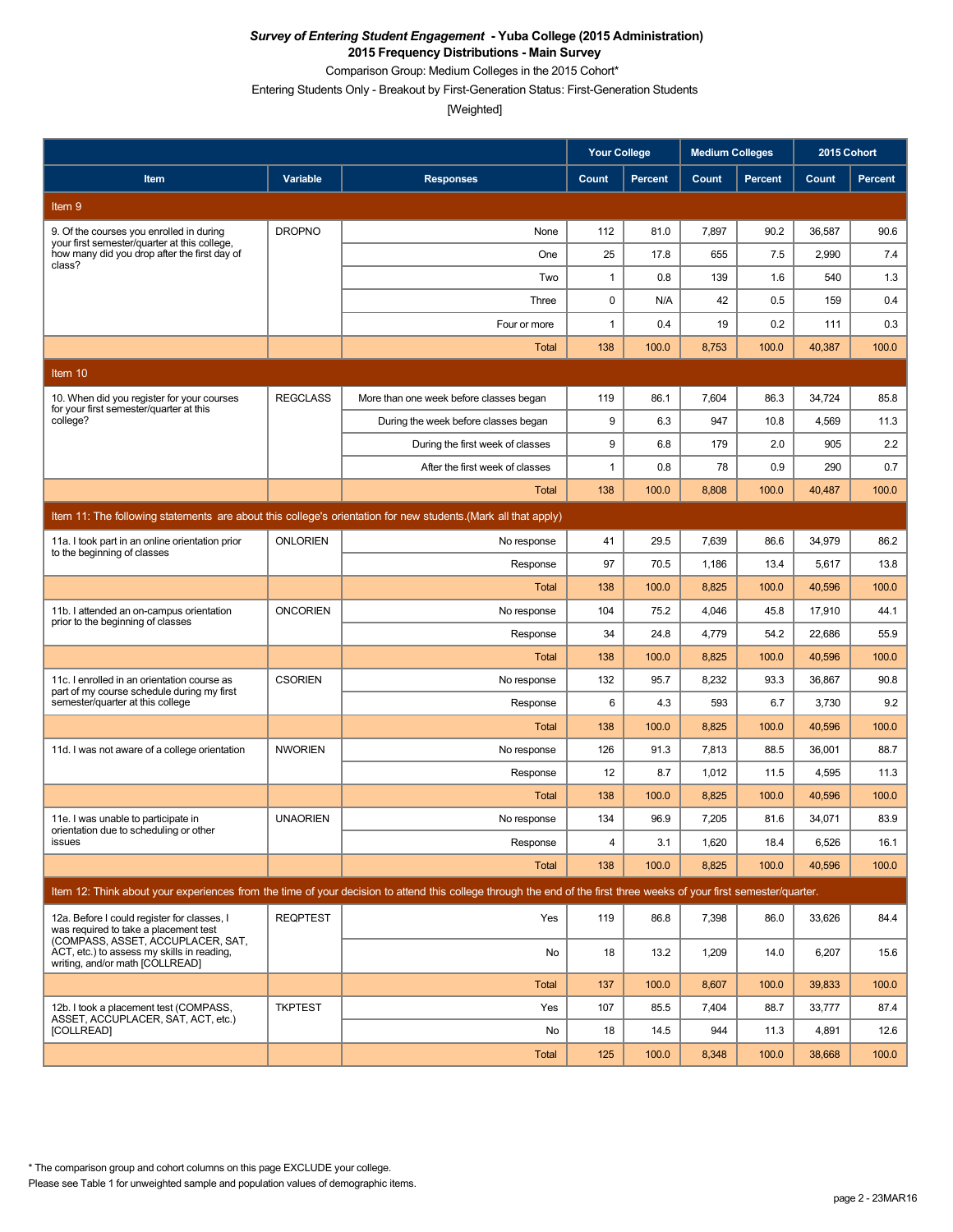Comparison Group: Medium Colleges in the 2015 Cohort\*

Entering Students Only - Breakout by First-Generation Status: First-Generation Students

|                                                                                     |                 |                                                                                                                                                                                   | <b>Your College</b> |                | <b>Medium Colleges</b> |                | 2015 Cohort |         |
|-------------------------------------------------------------------------------------|-----------------|-----------------------------------------------------------------------------------------------------------------------------------------------------------------------------------|---------------------|----------------|------------------------|----------------|-------------|---------|
| Item                                                                                | Variable        | <b>Responses</b>                                                                                                                                                                  | Count               | <b>Percent</b> | Count                  | <b>Percent</b> | Count       | Percent |
|                                                                                     |                 | Item 12: Think about your experiences from the time of your decision to attend this college through the end of the first three weeks of your first semester/quarter.              |                     |                |                        |                |             |         |
| 12c. I was exempt from taking a placement<br>test at this college                   | <b>EXPTEST</b>  | Yes                                                                                                                                                                               | 35                  | 26.5           | 1,334                  | 16.2           | 6,756       | 17.7    |
|                                                                                     |                 | No                                                                                                                                                                                | 97                  | 73.5           | 6,891                  | 83.8           | 31,386      | 82.3    |
|                                                                                     |                 | <b>Total</b>                                                                                                                                                                      | 132                 | 100.0          | 8,225                  | 100.0          | 38,142      | 100.0   |
| that apply)                                                                         |                 | Item 13: My placement test scores indicated that I needed to take a Developmental course (also referred to as Basic Skills, College Prep, etc.) in the following areas. (Mark all |                     |                |                        |                |             |         |
| 13a. Didn't take a placement test                                                   | <b>NOTEST</b>   | No response                                                                                                                                                                       | 127                 | 91.7           | 7,968                  | 90.3           | 36,087      | 88.9    |
|                                                                                     |                 | Response                                                                                                                                                                          | 11                  | 8.3            | 856                    | 9.7            | 4,510       | 11.1    |
|                                                                                     |                 | Total                                                                                                                                                                             | 138                 | 100.0          | 8,825                  | 100.0          | 40,596      | 100.0   |
| 13b. Developmental Reading                                                          | NEEDREAD        | No response                                                                                                                                                                       | 123                 | 89.0           | 6,163                  | 69.8           | 29,544      | 72.8    |
|                                                                                     |                 | Response                                                                                                                                                                          | 15                  | 11.0           | 2,662                  | 30.2           | 11,052      | 27.2    |
|                                                                                     |                 | Total                                                                                                                                                                             | 138                 | 100.0          | 8,825                  | 100.0          | 40,596      | 100.0   |
| 13c. Developmental Writing                                                          | <b>NEEDWRIT</b> | No response                                                                                                                                                                       | 101                 | 72.8           | 6,118                  | 69.3           | 28,977      | 71.4    |
|                                                                                     |                 | Response                                                                                                                                                                          | 38                  | 27.2           | 2,706                  | 30.7           | 11,619      | 28.6    |
|                                                                                     |                 | Total                                                                                                                                                                             | 138                 | 100.0          | 8,825                  | 100.0          | 40,596      | 100.0   |
| 13d. Developmental Math                                                             | <b>NEEDMATH</b> | No response                                                                                                                                                                       | 72                  | 52.3           | 4,756                  | 53.9           | 22,017      | 54.2    |
|                                                                                     |                 | Response                                                                                                                                                                          | 66                  | 47.7           | 4,069                  | 46.1           | 18,580      | 45.8    |
|                                                                                     |                 | Total                                                                                                                                                                             | 138                 | 100.0          | 8,825                  | 100.0          | 40,596      | 100.0   |
| 13e. Didn't place into any Developmental<br>courses                                 | <b>NEEDNONE</b> | No response                                                                                                                                                                       | 83                  | 60.3           | 6,419                  | 72.7           | 28,937      | 71.3    |
|                                                                                     |                 | Response                                                                                                                                                                          | 55                  | 39.7           | 2,406                  | 27.3           | 11,660      | 28.7    |
|                                                                                     |                 | Total                                                                                                                                                                             | 138                 | 100.0          | 8,825                  | 100.0          | 40,596      | 100.0   |
| Item 14                                                                             |                 |                                                                                                                                                                                   |                     |                |                        |                |             |         |
| 14. This college required me to enroll in<br>classes indicated by my placement test | <b>REQCLASS</b> | Yes                                                                                                                                                                               | 113                 | 83.8           | 6,274                  | 72.9           | 28,906      | 72.8    |
| scores during my first semester/quarter<br>[COLLREAD]                               |                 | No                                                                                                                                                                                | 22                  | 16.2           | 2,331                  | 27.1           | 10,783      | 27.2    |
|                                                                                     |                 | Total                                                                                                                                                                             | 135                 | 100.0          | 8,605                  | 100.0          | 39,689      | 100.0   |
|                                                                                     |                 | Item 15: With regard to financial assistance (scholarships, grants, or loans, etc.) to help with your college costs:                                                              |                     |                |                        |                |             |         |
| 15a. I applied for financial assistance                                             | <b>APPLIED</b>  | Yes                                                                                                                                                                               | 121                 | 88.1           | 7,069                  | 81.8           | 31,788      | 79.7    |
|                                                                                     |                 | No                                                                                                                                                                                | 16                  | 11.9           | 1,568                  | 18.2           | 8,115       | 20.3    |
|                                                                                     |                 | Total                                                                                                                                                                             | 138                 | 100.0          | 8,637                  | 100.0          | 39,902      | 100.0   |
| 15b. I was notified I was eligible to receive                                       | OFFERED         | Yes                                                                                                                                                                               | 103                 | 78.5           | 6,203                  | 73.3           | 27,549      | 70.4    |
| financial assistance                                                                |                 | No                                                                                                                                                                                | 28                  | 21.5           | 2,260                  | 26.7           | 11,594      | 29.6    |
|                                                                                     |                 | Total                                                                                                                                                                             | 132                 | 100.0          | 8,463                  | 100.0          | 39,142      | 100.0   |
| 15c. I received financial assistance funds                                          | <b>RECEIVED</b> | Yes                                                                                                                                                                               | 54                  | 39.6           | 4,766                  | 55.9           | 20,359      | 51.6    |
| before classes began                                                                |                 | No                                                                                                                                                                                | 83                  | 60.4           | 3,759                  | 44.1           | 19,116      | 48.4    |
|                                                                                     |                 | Total                                                                                                                                                                             | 137                 | 100.0          | 8,524                  | 100.0          | 39,475      | 100.0   |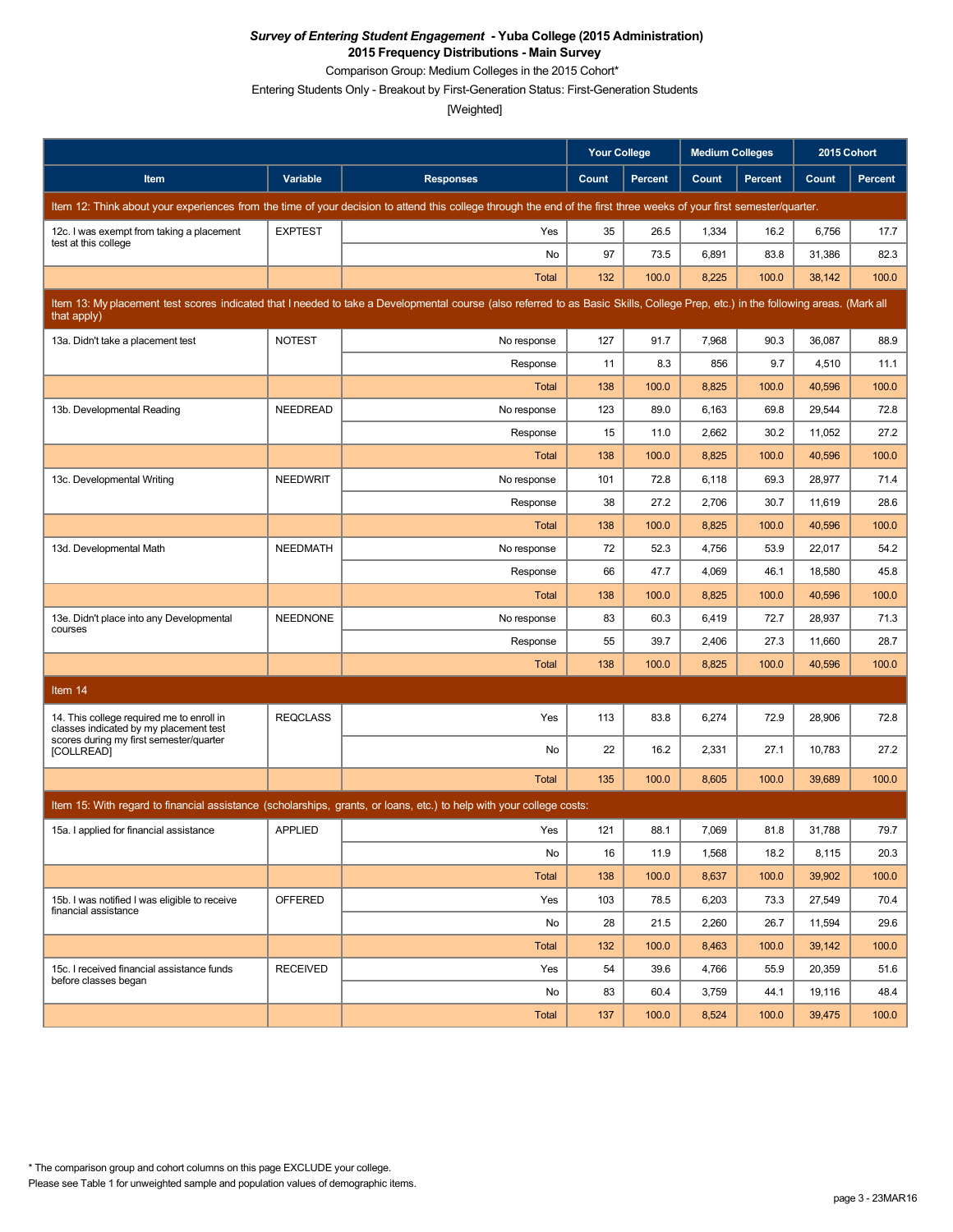Comparison Group: Medium Colleges in the 2015 Cohort\*

Entering Students Only - Breakout by First-Generation Status: First-Generation Students

|                                                                                         |                 |                                                                                                                                                                      | <b>Your College</b> |                | <b>Medium Colleges</b> |         | 2015 Cohort |                |
|-----------------------------------------------------------------------------------------|-----------------|----------------------------------------------------------------------------------------------------------------------------------------------------------------------|---------------------|----------------|------------------------|---------|-------------|----------------|
| Item                                                                                    | <b>Variable</b> | <b>Responses</b>                                                                                                                                                     | Count               | <b>Percent</b> | Count                  | Percent | Count       | <b>Percent</b> |
| Item 16                                                                                 |                 |                                                                                                                                                                      |                     |                |                        |         |             |                |
| 16. When did you first apply for financial                                              | <b>TIMEAPPL</b> | 3 or more months before classes began                                                                                                                                | 63                  | 45.9           | 3,753                  | 43.5    | 16,675      | 41.8           |
| assistance?                                                                             |                 | 1 to 2 months before classes began                                                                                                                                   | 32                  | 23.4           | 2,017                  | 23.4    | 9,230       | 23.2           |
|                                                                                         |                 | Less than 1 month before classes began                                                                                                                               | 24                  | 17.5           | 1,150                  | 13.3    | 5,267       | 13.2           |
|                                                                                         |                 | After classes began                                                                                                                                                  | $\overline{7}$      | 4.8            | 315                    | 3.6     | 1,351       | 3.4            |
|                                                                                         |                 | I did not apply for financial assistance                                                                                                                             | 11                  | 8.4            | 1,393                  | 16.1    | 7,322       | 18.4           |
|                                                                                         |                 | Total                                                                                                                                                                | 137                 | 100.0          | 8,628                  | 100.0   | 39,847      | 100.0          |
|                                                                                         |                 | Item 17: In which of the following types of courses were you enrolled during your first semester/quarter at this college?                                            |                     |                |                        |         |             |                |
| 17a. Developmental Reading (also referred<br>to as Basic Skills, College Prep, etc.)    | <b>EDCPR</b>    | Enrolled                                                                                                                                                             | 30                  | 22.2           | 2,964                  | 35.0    | 12,734      | 32.5           |
|                                                                                         |                 | Not enrolled                                                                                                                                                         | 105                 | 77.8           | 5,511                  | 65.0    | 26,425      | 67.5           |
|                                                                                         |                 | Total                                                                                                                                                                | 134                 | 100.0          | 8,475                  | 100.0   | 39,159      | 100.0          |
| 17b. Developmental Writing (also referred<br>to as Basic Skills, College Prep, etc.)    | <b>EDCPW</b>    | Enrolled                                                                                                                                                             | 51                  | 37.6           | 3,116                  | 36.9    | 13,634      | 34.9           |
|                                                                                         |                 | Not enrolled                                                                                                                                                         | 84                  | 62.4           | 5,323                  | 63.1    | 25,421      | 65.1           |
|                                                                                         |                 | <b>Total</b>                                                                                                                                                         | 135                 | 100.0          | 8,439                  | 100.0   | 39,055      | 100.0          |
| 17c. Developmental Math (also referred to<br>as Basic Skills, College Prep, etc.)       | <b>EDCPM</b>    | Enrolled                                                                                                                                                             | 75                  | 55.6           | 3,807                  | 45.2    | 18,407      | 46.9           |
|                                                                                         |                 | Not enrolled                                                                                                                                                         | 60                  | 44.4           | 4,611                  | 54.8    | 20,805      | 53.1           |
|                                                                                         |                 | Total                                                                                                                                                                | 134                 | 100.0          | 8,418                  | 100.0   | 39,213      | 100.0          |
| 17d. An English course taught specifically<br>for students whose first language is not  | <b>ENRLENG</b>  | Enrolled                                                                                                                                                             | 8                   | 6.1            | 389                    | 4.7     | 2,078       | 5.4            |
| English (ESL, ESOL)                                                                     |                 | Not enrolled                                                                                                                                                         | 125                 | 93.9           | 7,835                  | 95.3    | 36,247      | 94.6           |
|                                                                                         |                 | Total                                                                                                                                                                | 133                 | 100.0          | 8,224                  | 100.0   | 38,325      | 100.0          |
| 17e. A course specifically designed to teach<br>skills and strategies to help students  | <b>ENRLSSDC</b> | Enrolled                                                                                                                                                             | 49                  | 35.8           | 3,076                  | 36.8    | 15,164      | 38.9           |
| succeed in college (e.g., a college success<br>or student success course)               |                 | Not enrolled                                                                                                                                                         | 88                  | 64.2           | 5,289                  | 63.2    | 23,778      | 61.1           |
|                                                                                         |                 | <b>Total</b>                                                                                                                                                         | 137                 | 100.0          | 8,365                  | 100.0   | 38,941      | 100.0          |
| 17f. An organized "learning community" (two<br>or more courses that a group of students | <b>ENRLOLC</b>  | Enrolled                                                                                                                                                             | 2                   | 1.6            | 612                    | 7.4     | 2,711       | 7.0            |
| take together)                                                                          |                 | Not enrolled                                                                                                                                                         | 131                 | 98.4           | 7,677                  | 92.6    | 35,911      | 93.0           |
|                                                                                         |                 | <b>Total</b>                                                                                                                                                         | 133                 | 100.0          | 8,290                  | 100.0   | 38,622      | 100.0          |
|                                                                                         |                 | Item 18: Think about your experiences from the time of your decision to attend this college through the end of the first three weeks of your first semester/quarter. |                     |                |                        |         |             |                |
| 18a. The very first time I came to this<br>college I felt welcome [EARLYCON]            | WELCOME         | Strongly disagree                                                                                                                                                    | $\overline{4}$      | 3.2            | 43                     | 0.5     | 308         | 0.8            |
|                                                                                         |                 | Disagree                                                                                                                                                             | $\overline{7}$      | 4.7            | 164                    | 1.9     | 778         | 1.9            |
|                                                                                         |                 | Neutral                                                                                                                                                              | 35                  | 25.1           | 1,804                  | 20.8    | 8,858       | 22.1           |
|                                                                                         |                 | Agree                                                                                                                                                                | 67                  | 48.5           | 3,921                  | 45.2    | 17,579      | 43.8           |
|                                                                                         |                 | Strongly agree                                                                                                                                                       | 26                  | 18.5           | 2,751                  | 31.7    | 12,620      | 31.4           |
|                                                                                         |                 | Total                                                                                                                                                                | 138                 | 100.0          | 8,682                  | 100.0   | 40,144      | 100.0          |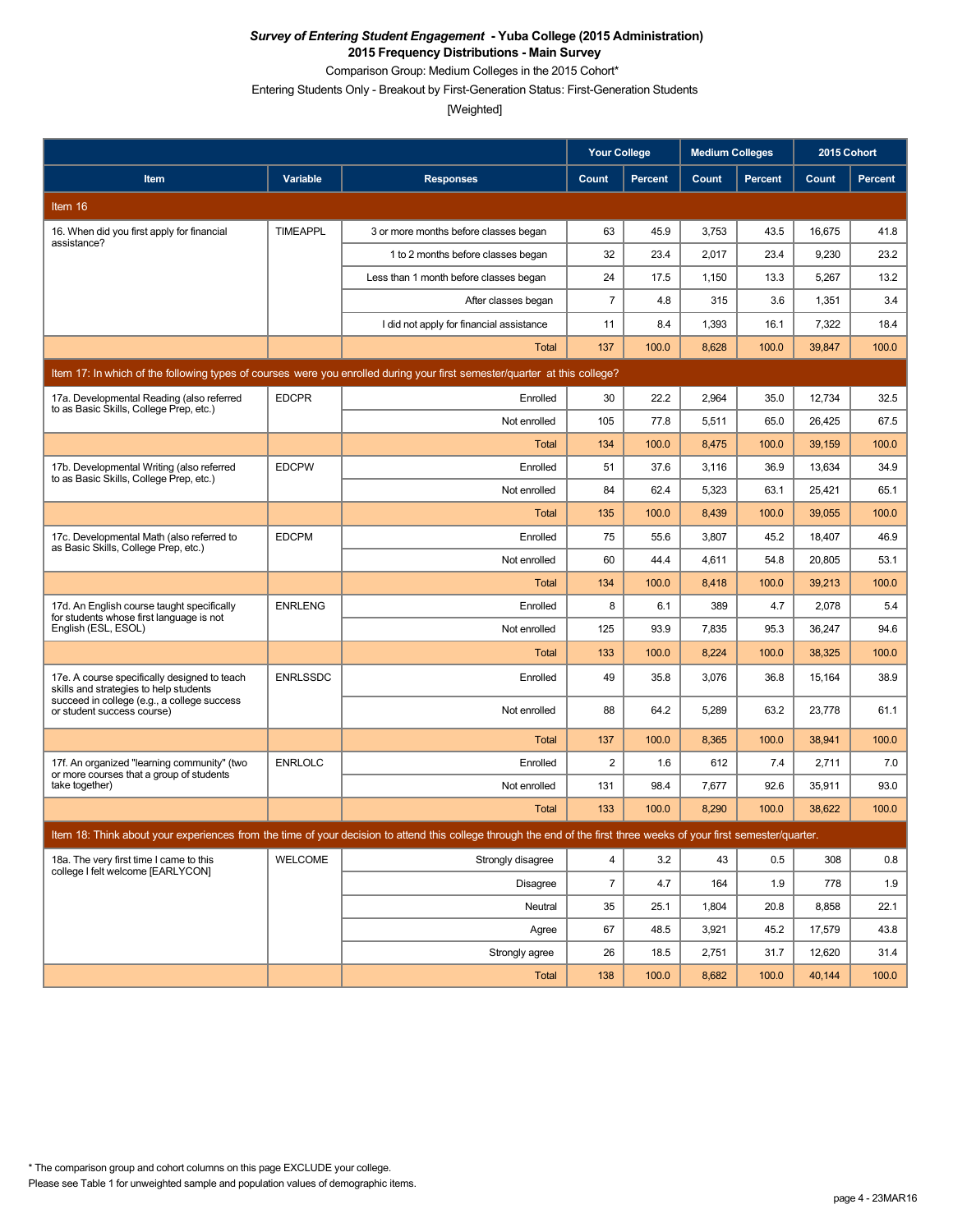Comparison Group: Medium Colleges in the 2015 Cohort\*

Entering Students Only - Breakout by First-Generation Status: First-Generation Students

|                                                                                             |                 |                                                                                                                                                                      | <b>Your College</b> |                | <b>Medium Colleges</b> |                | 2015 Cohort |         |
|---------------------------------------------------------------------------------------------|-----------------|----------------------------------------------------------------------------------------------------------------------------------------------------------------------|---------------------|----------------|------------------------|----------------|-------------|---------|
| Item                                                                                        | Variable        | <b>Responses</b>                                                                                                                                                     | Count               | <b>Percent</b> | Count                  | <b>Percent</b> | Count       | Percent |
|                                                                                             |                 | Item 18: Think about your experiences from the time of your decision to attend this college through the end of the first three weeks of your first semester/quarter. |                     |                |                        |                |             |         |
| 18b. The instructors at this college want me<br>to succeed [HIEXPECT]                       | <b>WNTSCCD</b>  | Strongly disagree                                                                                                                                                    | $\overline{2}$      | 1.6            | 16                     | 0.2            | 92          | 0.2     |
|                                                                                             |                 | Disagree                                                                                                                                                             | $\mathbf{1}$        | 0.4            | 51                     | 0.6            | 269         | 0.7     |
|                                                                                             |                 | Neutral                                                                                                                                                              | 33                  | 23.7           | 997                    | 11.6           | 4,735       | 11.9    |
|                                                                                             |                 | Agree                                                                                                                                                                | 60                  | 43.9           | 3,771                  | 43.8           | 17,795      | 44.6    |
|                                                                                             |                 | Strongly agree                                                                                                                                                       | 42                  | 30.4           | 3,775                  | 43.8           | 16,989      | 42.6    |
|                                                                                             |                 | <b>Total</b>                                                                                                                                                         | 138                 | 100.0          | 8,611                  | 100.0          | 39,879      | 100.0   |
| 18c. All the courses I needed to take during<br>my first semester/quarter were available at | <b>CONVTIME</b> | Strongly disagree                                                                                                                                                    | 4                   | 2.8            | 182                    | 2.1            | 886         | 2.2     |
| times convenient for me                                                                     |                 | Disagree                                                                                                                                                             | 11                  | 8.3            | 775                    | 8.9            | 3,588       | 9.0     |
|                                                                                             |                 | Neutral                                                                                                                                                              | 27                  | 19.7           | 1,401                  | 16.2           | 6,380       | 15.9    |
|                                                                                             |                 | Agree                                                                                                                                                                | 53                  | 38.2           | 3,333                  | 38.4           | 15,316      | 38.2    |
|                                                                                             |                 | Strongly agree                                                                                                                                                       | 43                  | 31.1           | 2,977                  | 34.3           | 13,883      | 34.7    |
|                                                                                             |                 | <b>Total</b>                                                                                                                                                         | 138                 | 100.0          | 8,669                  | 100.0          | 40,053      | 100.0   |
| 18d. I was able to meet with an academic<br>advisor at times convenient for me              | <b>AACONTIM</b> | Strongly disagree                                                                                                                                                    | 3                   | 2.4            | 184                    | 2.1            | 1,011       | 2.5     |
| [ACADPLAN]                                                                                  |                 | Disagree                                                                                                                                                             | 13                  | 9.6            | 607                    | 7.1            | 3,107       | 7.8     |
|                                                                                             |                 | Neutral                                                                                                                                                              | 40                  | 29.7           | 2,181                  | 25.4           | 9,829       | 24.7    |
|                                                                                             |                 | Agree                                                                                                                                                                | 49                  | 36.1           | 3,370                  | 39.3           | 15,238      | 38.3    |
|                                                                                             |                 | Strongly agree                                                                                                                                                       | 30                  | 22.1           | 2,240                  | 26.1           | 10,564      | 26.6    |
|                                                                                             |                 | <b>Total</b>                                                                                                                                                         | 136                 | 100.0          | 8,582                  | 100.0          | 39,749      | 100.0   |
| 18e. An advisor helped me to select a<br>course of study, program, or major                 | <b>AASELMAJ</b> | Strongly disagree                                                                                                                                                    | 4                   | 2.8            | 393                    | 4.5            | 1,987       | 5.0     |
| [ACADPLAN]                                                                                  |                 | <b>Disagree</b>                                                                                                                                                      | 9                   | 6.3            | 1,153                  | 13.3           | 4,914       | 12.3    |
|                                                                                             |                 | Neutral                                                                                                                                                              | 39                  | 28.0           | 1,528                  | 17.7           | 7,445       | 18.6    |
|                                                                                             |                 | Agree                                                                                                                                                                | 55                  | 39.7           | 3,106                  | 35.9           | 13,954      | 34.9    |
|                                                                                             |                 | Strongly agree                                                                                                                                                       | 32                  | 23.2           | 2,468                  | 28.5           | 11,731      | 29.3    |
|                                                                                             |                 | Total                                                                                                                                                                | 138                 | 100.0          | 8,648                  | 100.0          | 40,030      | 100.0   |
| 18f. An advisor helped me to set academic<br>goals and to create a plan for achieving       | <b>ACADGOAL</b> | Strongly disagree                                                                                                                                                    | 5                   | 3.9            | 489                    | 5.7            | 2,533       | 6.3     |
| them [ACADPLAN]                                                                             |                 | Disagree                                                                                                                                                             | 22                  | 15.8           | 1,713                  | 19.8           | 7,590       | 19.0    |
|                                                                                             |                 | Neutral                                                                                                                                                              | 41                  | 29.5           | 2,517                  | 29.1           | 11,408      | 28.5    |
|                                                                                             |                 | Agree                                                                                                                                                                | 45                  | 32.6           | 2,329                  | 26.9           | 10,666      | 26.7    |
|                                                                                             |                 | Strongly agree                                                                                                                                                       | 25                  | 18.1           | 1,604                  | 18.5           | 7,798       | 19.5    |
|                                                                                             |                 | <b>Total</b>                                                                                                                                                         | 138                 | 100.0          | 8,652                  | 100.0          | 39,994      | 100.0   |
| 18g. An advisor helped me to identify the<br>courses I needed to take during my first       | CRSADV          | Strongly disagree                                                                                                                                                    | 4                   | 2.8            | 254                    | 2.9            | 1,524       | 3.8     |
| semester/quarter [ACADPLAN]                                                                 |                 | <b>Disagree</b>                                                                                                                                                      | 5                   | 3.5            | 716                    | 8.3            | 3,307       | 8.3     |
|                                                                                             |                 | Neutral                                                                                                                                                              | 19                  | 13.4           | 1,153                  | 13.3           | 5,766       | 14.4    |
|                                                                                             |                 | Agree                                                                                                                                                                | 72                  | 52.0           | 3,679                  | 42.5           | 16,286      | 40.7    |
|                                                                                             |                 | Strongly agree                                                                                                                                                       | 39                  | 28.3           | 2,853                  | 33.0           | 13,150      | 32.8    |
|                                                                                             |                 | Total                                                                                                                                                                | 138                 | 100.0          | 8,655                  | 100.0          | 40,032      | 100.0   |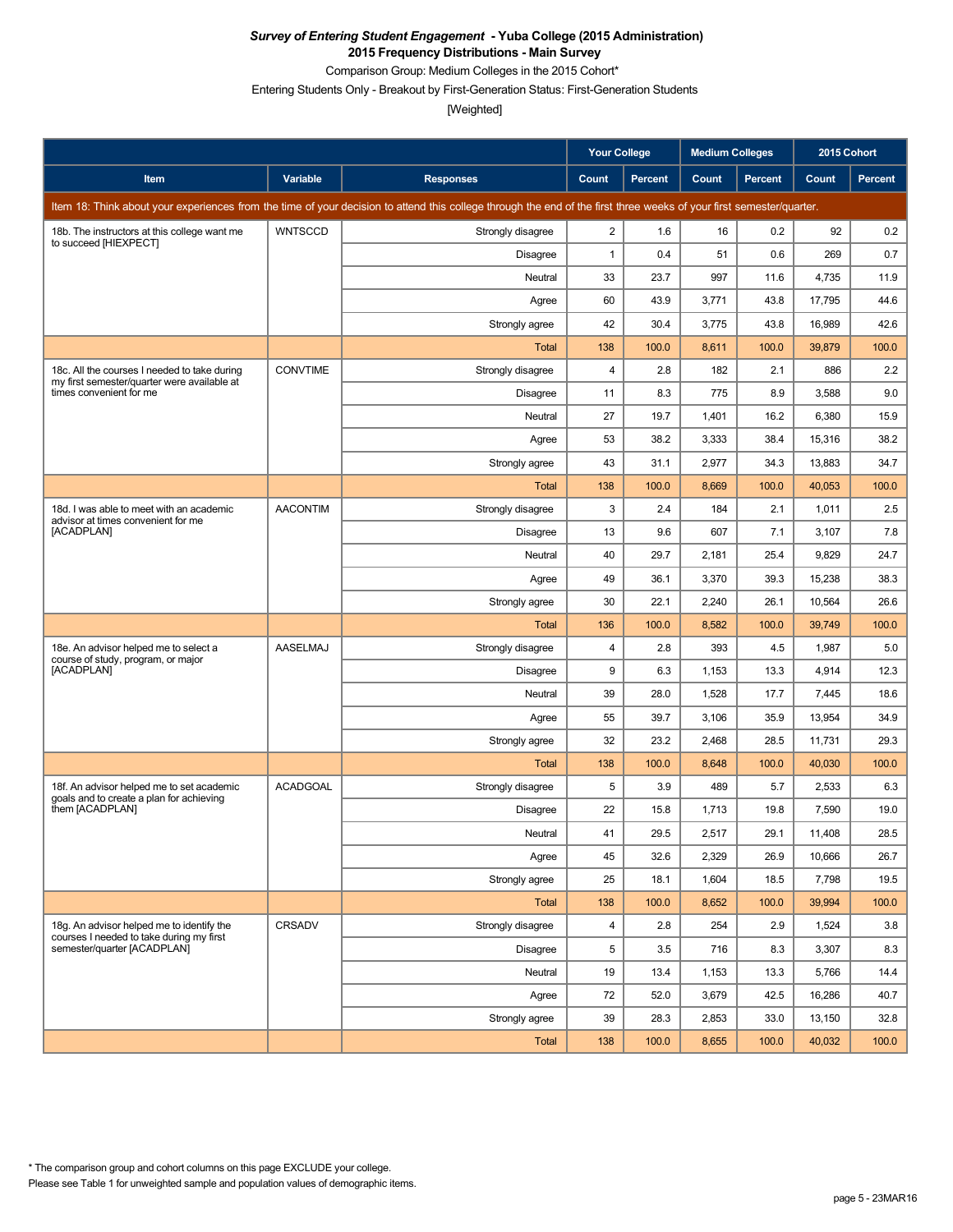Comparison Group: Medium Colleges in the 2015 Cohort\*

Entering Students Only - Breakout by First-Generation Status: First-Generation Students

|                                                                                      |                 |                                                                                                                                                                      | <b>Your College</b>     |                | <b>Medium Colleges</b> |                | 2015 Cohort |                |
|--------------------------------------------------------------------------------------|-----------------|----------------------------------------------------------------------------------------------------------------------------------------------------------------------|-------------------------|----------------|------------------------|----------------|-------------|----------------|
| Item                                                                                 | Variable        | <b>Responses</b>                                                                                                                                                     | Count                   | <b>Percent</b> | Count                  | <b>Percent</b> | Count       | <b>Percent</b> |
|                                                                                      |                 | Item 18: Think about your experiences from the time of your decision to attend this college through the end of the first three weeks of your first semester/quarter. |                         |                |                        |                |             |                |
| 18h. A college staff member talked with me<br>about my commitments outside of school | <b>OSCOMM</b>   | Strongly disagree                                                                                                                                                    | 17                      | 12.2           | 983                    | 11.4           | 4,937       | 12.3           |
| (work, children, dependents, etc.) to help<br>me figure out how many courses to take |                 | Disagree                                                                                                                                                             | 40                      | 28.7           | 2,549                  | 29.4           | 11,954      | 29.8           |
| [ACADPLAN]                                                                           |                 | Neutral                                                                                                                                                              | 48                      | 34.7           | 2,228                  | 25.7           | 10,118      | 25.3           |
|                                                                                      |                 | Agree                                                                                                                                                                | 23                      | 16.6           | 1,750                  | 20.2           | 7,961       | 19.9           |
|                                                                                      |                 | Strongly agree                                                                                                                                                       | 11                      | 7.8            | 1,146                  | 13.2           | 5,081       | 12.7           |
|                                                                                      |                 | Total                                                                                                                                                                | 138                     | 100.0          | 8,655                  | 100.0          | 40,051      | 100.0          |
| 18i. The college provided me with adequate<br>information about financial assistance | <b>FAINFO</b>   | Strongly disagree                                                                                                                                                    | 8                       | 5.5            | 468                    | 5.4            | 2,610       | 6.5            |
| (scholarships, grants, loans, etc.)<br>[EARLYCON]                                    |                 | Disagree                                                                                                                                                             | 23                      | 16.6           | 1,235                  | 14.3           | 5,765       | 14.4           |
|                                                                                      |                 | Neutral                                                                                                                                                              | 36                      | 26.0           | 2,198                  | 25.4           | 9,877       | 24.7           |
|                                                                                      |                 | Agree                                                                                                                                                                | 41                      | 29.9           | 2,940                  | 34.0           | 13,350      | 33.3           |
|                                                                                      |                 | Strongly agree                                                                                                                                                       | 31                      | 22.1           | 1,813                  | 21.0           | 8,448       | 21.1           |
|                                                                                      |                 | Total                                                                                                                                                                | 138                     | 100.0          | 8,654                  | 100.0          | 40,050      | 100.0          |
| 18j. A college staff member helped me<br>determine whether I qualified for financial | <b>QUALFA</b>   | Strongly disagree                                                                                                                                                    | 9                       | 6.7            | 799                    | 9.2            | 4,177       | 10.5           |
| assistance [EARLYCON]                                                                |                 | Disagree                                                                                                                                                             | 24                      | 17.4           | 2,072                  | 24.0           | 9,803       | 24.5           |
|                                                                                      |                 | Neutral                                                                                                                                                              | 32                      | 22.9           | 2,201                  | 25.5           | 9,909       | 24.8           |
|                                                                                      |                 | Agree                                                                                                                                                                | 46                      | 33.2           | 2,093                  | 24.2           | 9,530       | 23.9           |
|                                                                                      |                 | Strongly agree                                                                                                                                                       | 27                      | 19.8           | 1,476                  | 17.1           | 6,532       | 16.3           |
|                                                                                      |                 | Total                                                                                                                                                                | 138                     | 100.0          | 8,642                  | 100.0          | 39,951      | 100.0          |
| 18k. All instructors had activities to<br>introduce students to one another          | <b>ACTINTRO</b> | Strongly disagree                                                                                                                                                    | 8                       | 5.5            | 534                    | 6.2            | 2,473       | 6.2            |
|                                                                                      |                 | Disagree                                                                                                                                                             | 24                      | 17.4           | 1,626                  | 18.8           | 7,230       | 18.1           |
|                                                                                      |                 | Neutral                                                                                                                                                              | 58                      | 42.3           | 2,132                  | 24.7           | 9,958       | 24.9           |
|                                                                                      |                 | Agree                                                                                                                                                                | 33                      | 23.7           | 2,689                  | 31.1           | 12,326      | 30.8           |
|                                                                                      |                 | Strongly agree                                                                                                                                                       | 15                      | 11.0           | 1,664                  | 19.3           | 7,987       | 20.0           |
|                                                                                      |                 | Total                                                                                                                                                                | 138                     | 100.0          | 8,646                  | 100.0          | 39,974      | 100.0          |
| 18I. All instructors clearly explained<br>academic and student support services      | <b>RESOURCE</b> | Strongly disagree                                                                                                                                                    | 3                       | 2.0            | 149                    | 1.7            | 772         | 1.9            |
| available at this college [ACSOCSUP]                                                 |                 | Disagree                                                                                                                                                             | 9                       | 6.7            | 625                    | 7.2            | 2,756       | 6.9            |
|                                                                                      |                 | Neutral                                                                                                                                                              | 39                      | 27.9           | 1,694                  | 19.6           | 7,941       | 19.9           |
|                                                                                      |                 | Agree                                                                                                                                                                | 66                      | 47.7           | 3,718                  | 43.0           | 16,950      | 42.4           |
|                                                                                      |                 | Strongly agree                                                                                                                                                       | 22                      | 15.7           | 2,451                  | 28.4           | 11,538      | 28.9           |
|                                                                                      |                 | Total                                                                                                                                                                | 138                     | 100.0          | 8,637                  | 100.0          | 39,957      | 100.0          |
| 18m. All instructors clearly explained course<br>grading policies [ACSOCSUP]         | <b>GRADEPOL</b> | Strongly disagree                                                                                                                                                    | 0                       | N/A            | 64                     | 0.7            | 273         | 0.7            |
|                                                                                      |                 | Disagree                                                                                                                                                             | $\overline{\mathbf{c}}$ | 1.2            | 187                    | 2.2            | 935         | 2.3            |
|                                                                                      |                 | Neutral                                                                                                                                                              | 15                      | 11.0           | 806                    | 9.3            | 3,884       | 9.7            |
|                                                                                      |                 | Agree                                                                                                                                                                | 68                      | 48.8           | 3,985                  | 46.1           | 18,134      | 45.3           |
|                                                                                      |                 | Strongly agree                                                                                                                                                       | 54                      | 39.0           | 3,606                  | 41.7           | 16,778      | 41.9           |
|                                                                                      |                 | Total                                                                                                                                                                | 138                     | 100.0          | 8,648                  | 100.0          | 40,004      | 100.0          |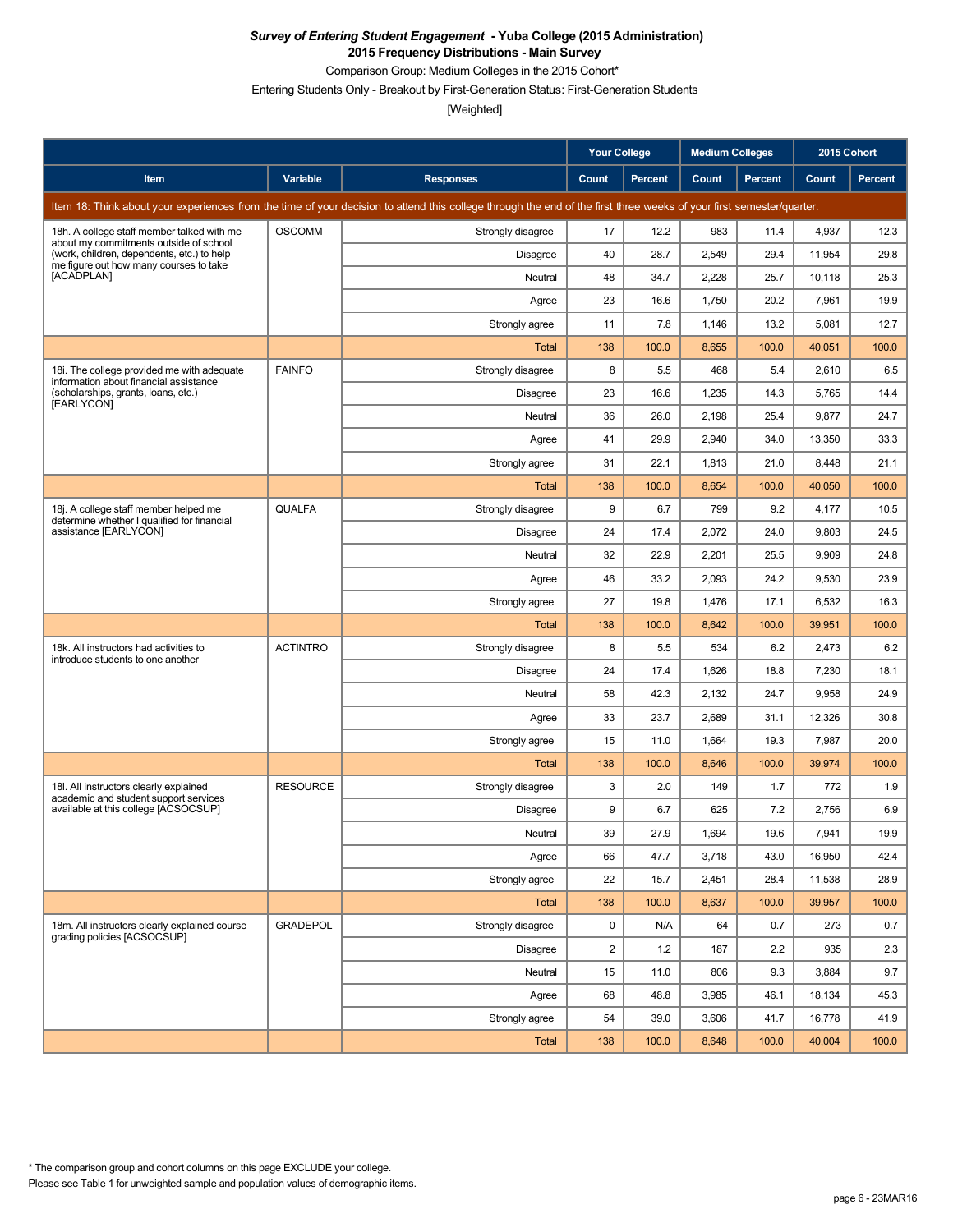Comparison Group: Medium Colleges in the 2015 Cohort\*

Entering Students Only - Breakout by First-Generation Status: First-Generation Students

|                                                                                      |                 |                                                                                                                                                                      | <b>Your College</b> |                | <b>Medium Colleges</b> |                | 2015 Cohort |         |
|--------------------------------------------------------------------------------------|-----------------|----------------------------------------------------------------------------------------------------------------------------------------------------------------------|---------------------|----------------|------------------------|----------------|-------------|---------|
| Item                                                                                 | Variable        | <b>Responses</b>                                                                                                                                                     | Count               | <b>Percent</b> | Count                  | <b>Percent</b> | Count       | Percent |
|                                                                                      |                 | Item 18: Think about your experiences from the time of your decision to attend this college through the end of the first three weeks of your first semester/quarter. |                     |                |                        |                |             |         |
| 18n. All instructors clearly explained course                                        | SYLLABI         | Strongly disagree                                                                                                                                                    | $\mathbf{1}$        | 0.4            | 33                     | 0.4            | 190         | 0.5     |
| syllabi (syllabuses) [ACSOCSUP]                                                      |                 | Disagree                                                                                                                                                             | $\overline{2}$      | 1.6            | 149                    | 1.7            | 726         | 1.8     |
|                                                                                      |                 | Neutral                                                                                                                                                              | 9                   | 6.5            | 645                    | 7.5            | 3,042       | 7.6     |
|                                                                                      |                 | Agree                                                                                                                                                                | 50                  | 37.5           | 3,617                  | 41.9           | 16,731      | 41.9    |
|                                                                                      |                 | Strongly agree                                                                                                                                                       | 72                  | 53.9           | 4,190                  | 48.5           | 19,226      | 48.2    |
|                                                                                      |                 | Total                                                                                                                                                                | 133                 | 100.0          | 8,634                  | 100.0          | 39,916      | 100.0   |
| 18o. I knew how to get in touch with my<br>instructors outside of class [ACSOCSUP]   | <b>FACMEET</b>  | Strongly disagree                                                                                                                                                    | 0                   | N/A            | 56                     | 0.6            | 297         | 0.7     |
|                                                                                      |                 | Disagree                                                                                                                                                             | 5                   | 3.9            | 210                    | 2.4            | 963         | 2.4     |
|                                                                                      |                 | Neutral                                                                                                                                                              | 22                  | 15.7           | 788                    | 9.1            | 3,967       | 9.9     |
|                                                                                      |                 | Agree                                                                                                                                                                | 64                  | 46.1           | 3,655                  | 42.3           | 16,977      | 42.4    |
|                                                                                      |                 | Strongly agree                                                                                                                                                       | 47                  | 34.3           | 3,940                  | 45.6           | 17,832      | 44.5    |
|                                                                                      |                 | <b>Total</b>                                                                                                                                                         | 138                 | 100.0          | 8,649                  | 100.0          | 40,035      | 100.0   |
| 18p. At least one college staff member<br>(other than an instructor) learned my name | <b>CSTAFNAM</b> | Strongly disagree                                                                                                                                                    | 12                  | 8.7            | 1,021                  | 11.8           | 4,938       | 12.3    |
| [EARLYCON]                                                                           |                 | <b>Disagree</b>                                                                                                                                                      | 29                  | 20.9           | 1,697                  | 19.6           | 7,828       | 19.6    |
|                                                                                      |                 | Neutral                                                                                                                                                              | 29                  | 20.8           | 1,509                  | 17.5           | 7,213       | 18.0    |
|                                                                                      |                 | Agree                                                                                                                                                                | 41                  | 29.9           | 2,259                  | 26.1           | 10,254      | 25.6    |
|                                                                                      |                 | Strongly agree                                                                                                                                                       | 27                  | 19.7           | 2,154                  | 24.9           | 9,753       | 24.4    |
|                                                                                      |                 | <b>Total</b>                                                                                                                                                         | 138                 | 100.0          | 8,640                  | 100.0          | 39,986      | 100.0   |
| 18g. At least one other student whom I<br>didn't previously know learned my name     | <b>OSTUDNAM</b> | Strongly disagree                                                                                                                                                    | 5                   | 3.9            | 265                    | 3.1            | 1,256       | 3.1     |
| [ACSOCSUP]                                                                           |                 | Disagree                                                                                                                                                             | 6                   | 4.3            | 449                    | 5.2            | 2,170       | 5.4     |
|                                                                                      |                 | Neutral                                                                                                                                                              | 19                  | 13.8           | 978                    | 11.3           | 4,739       | 11.8    |
|                                                                                      |                 | Agree                                                                                                                                                                | 68                  | 49.2           | 3,343                  | 38.6           | 15,468      | 38.6    |
|                                                                                      |                 | Strongly agree                                                                                                                                                       | 40                  | 28.7           | 3,632                  | 41.9           | 16,420      | 41.0    |
|                                                                                      |                 | <b>Total</b>                                                                                                                                                         | 138                 | 100.0          | 8,666                  | 100.0          | 40,054      | 100.0   |
| 18r. At least one instructor learned my<br>name [ACSOCSUP]                           | <b>FACNAM</b>   | Strongly disagree                                                                                                                                                    | 5                   | 4.0            | 100                    | 1.2            | 724         | 1.8     |
|                                                                                      |                 | Disagree                                                                                                                                                             | 11                  | 7.9            | 253                    | 2.9            | 1,546       | 3.9     |
|                                                                                      |                 | Neutral                                                                                                                                                              | $17\,$              | 12.2           | 713                    | 8.3            | 3,765       | $9.5\,$ |
|                                                                                      |                 | Agree                                                                                                                                                                | 64                  | 46.7           | 3,562                  | 41.4           | 15,729      | 39.5    |
|                                                                                      |                 | Strongly agree                                                                                                                                                       | 40                  | 29.2           | 3,982                  | 46.2           | 18,028      | 45.3    |
|                                                                                      |                 | Total                                                                                                                                                                | 138                 | 100.0          | 8,611                  | 100.0          | 39,792      | 100.0   |
| 18s. I learned the name of at least one<br>other student in most of my classes       | <b>STUNAM</b>   | Strongly disagree                                                                                                                                                    | 4                   | 3.2            | 152                    | 1.8            | 795         | 2.0     |
| [ACSOCSUP]                                                                           |                 | <b>Disagree</b>                                                                                                                                                      | $\overline{2}$      | 1.6            | 359                    | 4.2            | 1,753       | 4.4     |
|                                                                                      |                 | Neutral                                                                                                                                                              | 14                  | 9.8            | 735                    | 8.5            | 3,701       | 9.2     |
|                                                                                      |                 | Agree                                                                                                                                                                | 71                  | 51.6           | 3,392                  | 39.2           | 15,537      | 38.8    |
|                                                                                      |                 | Strongly agree                                                                                                                                                       | 47                  | 33.8           | 4,017                  | 46.4           | 18,260      | 45.6    |
|                                                                                      |                 | Total                                                                                                                                                                | 138                 | 100.0          | 8,655                  | 100.0          | 40,046      | 100.0   |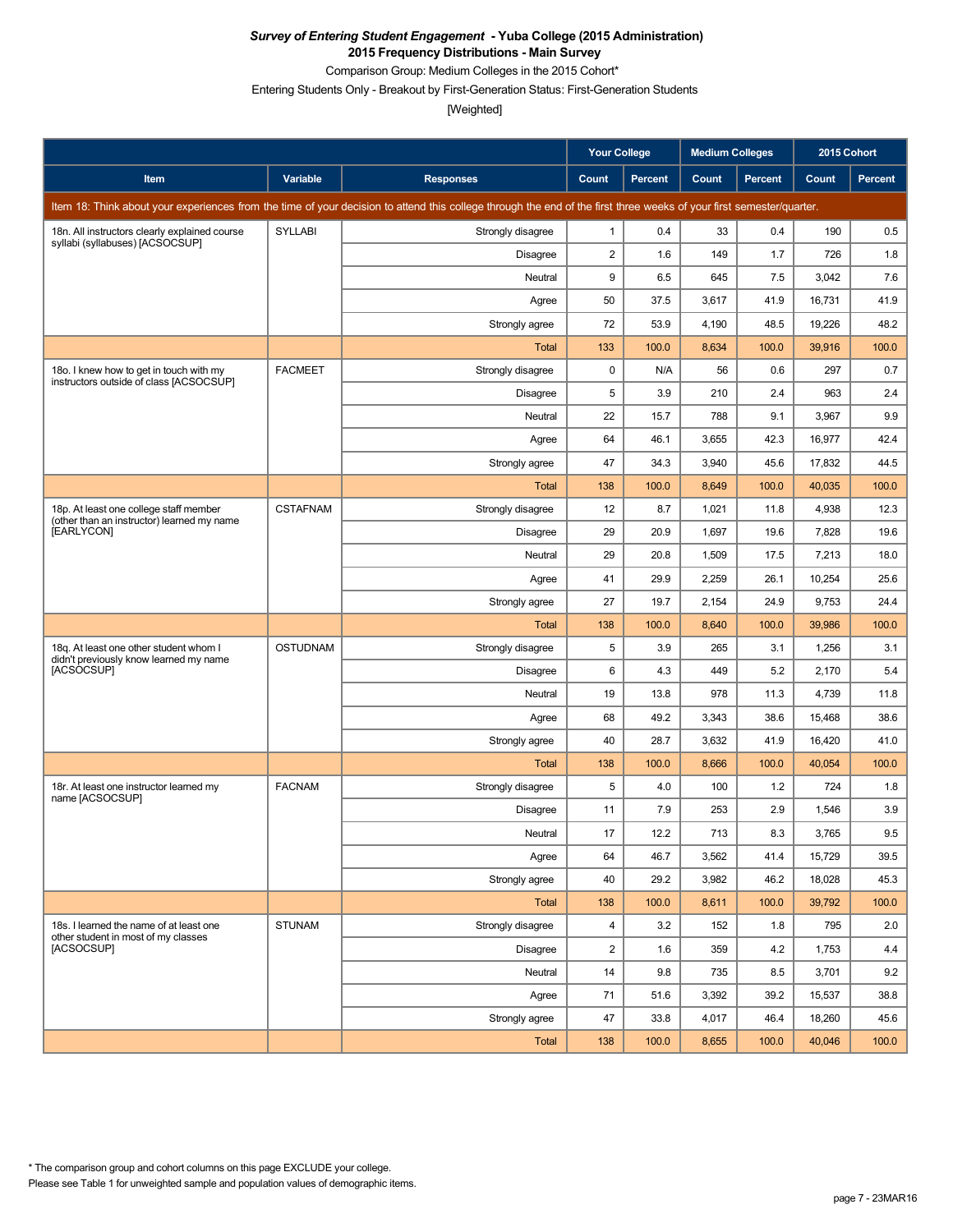Comparison Group: Medium Colleges in the 2015 Cohort\*

Entering Students Only - Breakout by First-Generation Status: First-Generation Students

[Weighted]

|                                                                                           |                 |                                                                                                                                                                      | <b>Your College</b>     |                | <b>Medium Colleges</b> |                | 2015 Cohort |                |
|-------------------------------------------------------------------------------------------|-----------------|----------------------------------------------------------------------------------------------------------------------------------------------------------------------|-------------------------|----------------|------------------------|----------------|-------------|----------------|
| Item                                                                                      | Variable        | <b>Responses</b>                                                                                                                                                     | Count                   | <b>Percent</b> | Count                  | <b>Percent</b> | Count       | <b>Percent</b> |
|                                                                                           |                 | Item 18: Think about your experiences from the time of your decision to attend this college through the end of the first three weeks of your first semester/quarter. |                         |                |                        |                |             |                |
| 18t. I have the motivation to do what it takes                                            | <b>ITTAKES</b>  | Strongly disagree                                                                                                                                                    | 0                       | N/A            | 39                     | 0.5            | 202         | 0.5            |
| to succeed in college [HIEXPECT]                                                          |                 | Disagree                                                                                                                                                             | 3                       | 2.0            | 127                    | 1.5            | 485         | 1.2            |
|                                                                                           |                 | Neutral                                                                                                                                                              | 19                      | 13.7           | 757                    | 8.8            | 3,777       | 9.5            |
|                                                                                           |                 | Agree                                                                                                                                                                | 49                      | 36.1           | 3,080                  | 35.6           | 13,924      | 34.9           |
|                                                                                           |                 | Strongly agree                                                                                                                                                       | 65                      | 48.2           | 4,639                  | 53.7           | 21,539      | 53.9           |
|                                                                                           |                 | <b>Total</b>                                                                                                                                                         | 136                     | 100.0          | 8,642                  | 100.0          | 39,928      | 100.0          |
| 18u. I am prepared academically to succeed<br>in college [HIEXPECT]                       | <b>ACPRPRD</b>  | Strongly disagree                                                                                                                                                    | 0                       | N/A            | 54                     | 0.6            | 221         | 0.6            |
|                                                                                           |                 | <b>Disagree</b>                                                                                                                                                      | 4                       | 2.8            | 147                    | 1.7            | 641         | 1.6            |
|                                                                                           |                 | Neutral                                                                                                                                                              | 14                      | 10.4           | 1,267                  | 14.6           | 5,704       | 14.2           |
|                                                                                           |                 | Agree                                                                                                                                                                | 60                      | 44.0           | 3,309                  | 38.2           | 15,338      | 38.3           |
|                                                                                           |                 | Strongly agree                                                                                                                                                       | 58                      | 42.8           | 3,883                  | 44.8           | 18,151      | 45.3           |
|                                                                                           |                 | <b>Total</b>                                                                                                                                                         | 136                     | 100.0          | 8,660                  | 100.0          | 40,055      | 100.0          |
|                                                                                           |                 | Item 19: During the first three weeks of your first semester/quarter at this college, about how often did you do the following?                                      |                         |                |                        |                |             |                |
| 19a. Ask questions in class or contribute to<br>class discussions [ENGAGLRN]              | <b>ASKQUES</b>  | Never                                                                                                                                                                | 28                      | 20.7           | 764                    | 8.7            | 3,538       | 8.8            |
|                                                                                           |                 | Once                                                                                                                                                                 | 41                      | 29.8           | 2,035                  | 23.2           | 10,008      | 24.8           |
|                                                                                           |                 | Two or three times                                                                                                                                                   | 48                      | 35.1           | 4,089                  | 46.6           | 18,570      | 46.0           |
|                                                                                           |                 | Four or more times                                                                                                                                                   | 20                      | 14.4           | 1,878                  | 21.4           | 8,262       | 20.5           |
|                                                                                           |                 | <b>Total</b>                                                                                                                                                         | 137                     | 100.0          | 8,766                  | 100.0          | 40,378      | 100.0          |
| 19b. Prepare at least two drafts of a paper<br>or assignment before turning it in         | <b>PREPDRFT</b> | Never                                                                                                                                                                | 29                      | 21.6           | 2,279                  | 26.2           | 10,523      | 26.3           |
| [ENGAGLRN]                                                                                |                 | Once                                                                                                                                                                 | 60                      | 44.3           | 3,110                  | 35.7           | 14,402      | 35.9           |
|                                                                                           |                 | Two or three times                                                                                                                                                   | 39                      | 28.5           | 2,698                  | 31.0           | 12,224      | 30.5           |
|                                                                                           |                 | Four or more times                                                                                                                                                   | 8                       | 5.6            | 615                    | 7.1            | 2,914       | 7.3            |
|                                                                                           |                 | <b>Total</b>                                                                                                                                                         | 136                     | 100.0          | 8,702                  | 100.0          | 40,063      | 100.0          |
| 19c. Turn in an assignment late [HIEXPECT]                                                | <b>LATETURN</b> | Never                                                                                                                                                                | 92                      | 68.1           | 5,581                  | 64.0           | 25,913      | 64.6           |
|                                                                                           |                 | Once                                                                                                                                                                 | 35                      | 25.8           | 2,304                  | 26.4           | 10,462      | 26.1           |
|                                                                                           |                 | Two or three times                                                                                                                                                   | 8                       | 5.6            | 745                    | 8.5            | 3,285       | 8.2            |
|                                                                                           |                 | Four or more times                                                                                                                                                   | 1                       | 0.4            | 96                     | 1.1            | 466         | 1.2            |
|                                                                                           |                 | <b>Total</b>                                                                                                                                                         | 135                     | 100.0          | 8,726                  | 100.0          | 40,127      | 100.0          |
| 19d. Not turn in an assignment [HIEXPECT]                                                 | <b>NOTTURN</b>  | Never                                                                                                                                                                | 90                      | 65.9           | 6,253                  | 73.0           | 28.400      | 71.9           |
|                                                                                           |                 | Once                                                                                                                                                                 | 33                      | 23.8           | 1,705                  | 19.9           | 7,946       | 20.1           |
|                                                                                           |                 | Two or three times                                                                                                                                                   | 12                      | 8.7            | 478                    | 5.6            | 2,482       | 6.3            |
|                                                                                           |                 | Four or more times                                                                                                                                                   | $\overline{\mathbf{c}}$ | 1.6            | 133                    | 1.6            | 654         | 1.7            |
|                                                                                           |                 | Total                                                                                                                                                                | 137                     | 100.0          | 8,569                  | 100.0          | 39,482      | 100.0          |
| 19e. Participate in supplemental instruction<br>(extra class sessions with an instructor, | <b>SUPINSTR</b> | Never                                                                                                                                                                | 95                      | 68.8           | 5,874                  | 67.1           | 26,342      | 65.3           |
| tutor, or experienced student) [ENGAGLRN]                                                 |                 | Once                                                                                                                                                                 | 16                      | 11.4           | 1,477                  | 16.9           | 7,135       | 17.7           |
|                                                                                           |                 | Two or three times                                                                                                                                                   | 19                      | 13.8           | 1,029                  | 11.8           | 4,902       | 12.2           |
|                                                                                           |                 | Four or more times                                                                                                                                                   | 8                       | 5.9            | 379                    | 4.3            | 1,931       | 4.8            |
|                                                                                           |                 | <b>Total</b>                                                                                                                                                         | 138                     | 100.0          | 8,760                  | 100.0          | 40,309      | 100.0          |

Please see Table 1 for unweighted sample and population values of demographic items. \* The comparison group and cohort columns on this page EXCLUDE your college.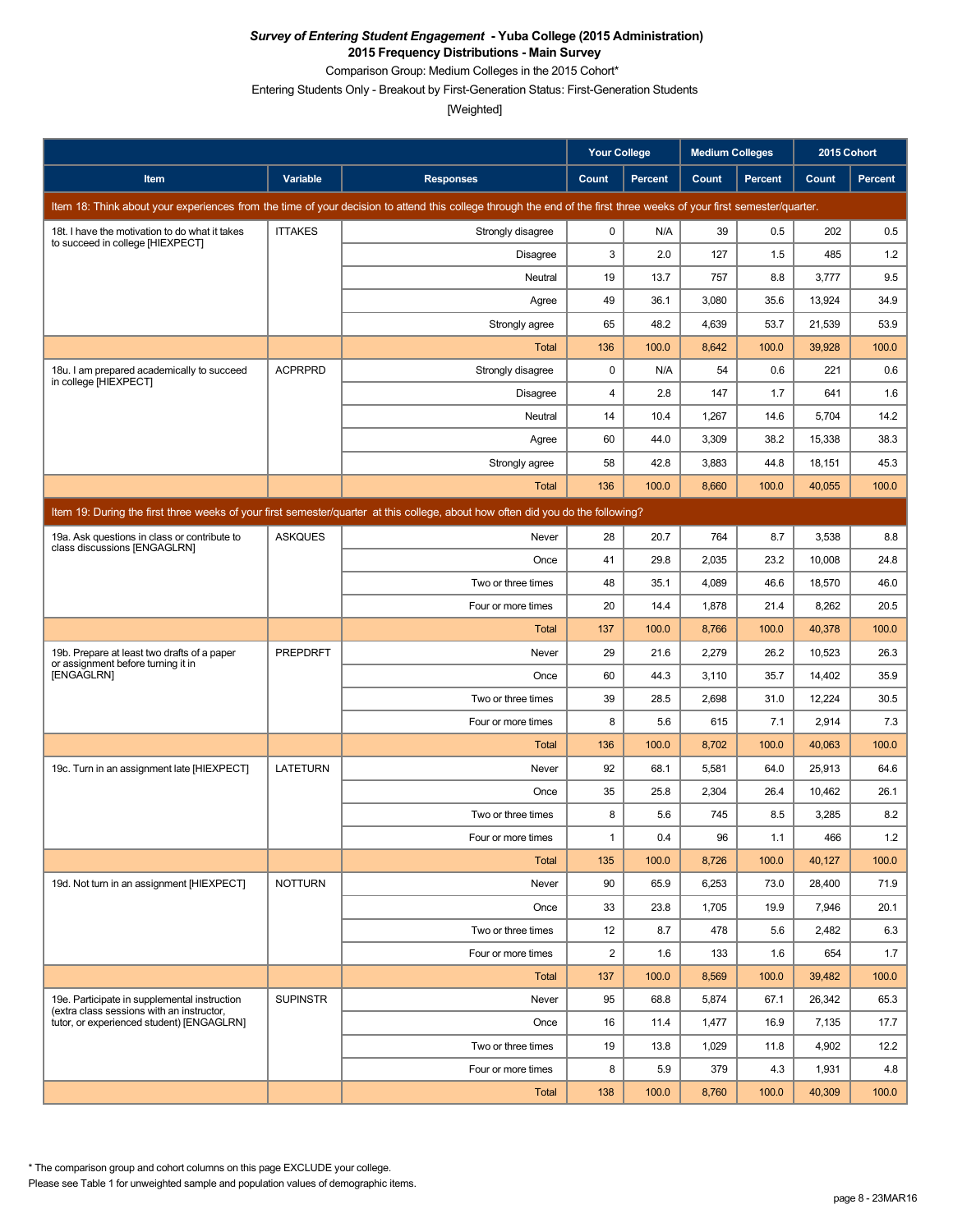Comparison Group: Medium Colleges in the 2015 Cohort\*

Entering Students Only - Breakout by First-Generation Status: First-Generation Students

|                                                                                       |                 |                                                                                                                                 | <b>Your College</b> |         | <b>Medium Colleges</b> |                | 2015 Cohort |         |
|---------------------------------------------------------------------------------------|-----------------|---------------------------------------------------------------------------------------------------------------------------------|---------------------|---------|------------------------|----------------|-------------|---------|
| Item                                                                                  | Variable        | <b>Responses</b>                                                                                                                | Count               | Percent | Count                  | <b>Percent</b> | Count       | Percent |
|                                                                                       |                 | Item 19: During the first three weeks of your first semester/quarter at this college, about how often did you do the following? |                     |         |                        |                |             |         |
| 19f. Come to class without completing                                                 | <b>NOTCOMPL</b> | Never                                                                                                                           | 81                  | 59.0    | 5,158                  | 59.2           | 23,682      | 59.0    |
| readings or assignments [HIEXPECT]                                                    |                 | Once                                                                                                                            | 41                  | 30.0    | 2,421                  | 27.8           | 11,304      | 28.1    |
|                                                                                       |                 | Two or three times                                                                                                              | 14                  | 9.9     | 918                    | 10.5           | 4,172       | 10.4    |
|                                                                                       |                 | Four or more times                                                                                                              | $\overline{c}$      | 1.2     | 223                    | 2.6            | 1,014       | 2.5     |
|                                                                                       |                 | Total                                                                                                                           | 138                 | 100.0   | 8,719                  | 100.0          | 40,172      | 100.0   |
| 19g. Work with other students on a project<br>or assignment during class [ENGAGLRN]   | <b>PINCLASS</b> | Never                                                                                                                           | 20                  | 14.8    | 1,738                  | 19.9           | 8,389       | 20.8    |
|                                                                                       |                 | Once                                                                                                                            | 39                  | 28.4    | 2,247                  | 25.7           | 10,563      | 26.2    |
|                                                                                       |                 | Two or three times                                                                                                              | 54                  | 39.6    | 3,424                  | 39.1           | 15,446      | 38.3    |
|                                                                                       |                 | Four or more times                                                                                                              | 23                  | 17.2    | 1,340                  | 15.3           | 5,899       | 14.6    |
|                                                                                       |                 | <b>Total</b>                                                                                                                    | 136                 | 100.0   | 8,749                  | 100.0          | 40,296      | 100.0   |
| 19h. Work with classmates outside of class<br>on class projects or assignments        | <b>PREPOUTC</b> | Never                                                                                                                           | 88                  | 65.8    | 5,678                  | 65.1           | 25,485      | 63.5    |
| [ENGAGLRN]                                                                            |                 | Once                                                                                                                            | 28                  | 20.8    | 1,551                  | 17.8           | 7,640       | 19.0    |
|                                                                                       |                 | Two or three times                                                                                                              | 12                  | 8.9     | 1,086                  | 12.5           | 5,172       | 12.9    |
|                                                                                       |                 | Four or more times                                                                                                              | 6                   | 4.5     | 403                    | 4.6            | 1,820       | 4.5     |
|                                                                                       |                 | Total                                                                                                                           | 133                 | 100.0   | 8,718                  | 100.0          | 40,118      | 100.0   |
| 19i. Participate in a required study group<br>outside of class [ENGAGLRN]             | <b>GRPSTUDY</b> | Never                                                                                                                           | 114                 | 84.1    | 7,201                  | 82.4           | 32,296      | 80.2    |
|                                                                                       |                 | Once                                                                                                                            | 14                  | 10.0    | 826                    | 9.5            | 4,325       | 10.7    |
|                                                                                       |                 | Two or three times                                                                                                              | $\overline{7}$      | 4.8     | 508                    | 5.8            | 2,585       | 6.4     |
|                                                                                       |                 | Four or more times                                                                                                              | $\overline{2}$      | 1.2     | 200                    | 2.3            | 1,040       | 2.6     |
|                                                                                       |                 | Total                                                                                                                           | 136                 | 100.0   | 8,735                  | 100.0          | 40,246      | 100.0   |
| 19. Participate in a student-initiated (not<br>required) study group outside of class | <b>NRGSTUDY</b> | Never                                                                                                                           | 121                 | 88.9    | 7,151                  | 81.9           | 32,473      | 81.0    |
| [ENGAGLRN]                                                                            |                 | Once                                                                                                                            | 5                   | 4.0     | 894                    | 10.2           | 4,246       | 10.6    |
|                                                                                       |                 | Two or three times                                                                                                              | 8                   | 6.0     | 470                    | 5.4            | 2,385       | 6.0     |
|                                                                                       |                 | Four or more times                                                                                                              | 2                   | 1.2     | 217                    | 2.5            | 976         | 2.4     |
|                                                                                       |                 | Total                                                                                                                           | 136                 | 100.0   | 8,732                  | 100.0          | 40,080      | 100.0   |
| 19k. Use an electronic tool (e-mail, text<br>messaging, Facebook, MySpace, class Web  | <b>USEINTMG</b> | Never                                                                                                                           | 50                  | 36.8    | 3,627                  | 41.5           | 16,117      | 40.0    |
| site, etc.) to communicate with another<br>student about coursework [ENGAGLRN]        |                 | Once                                                                                                                            | 29                  | 21.2    | 1,855                  | 21.2           | 8,819       | 21.9    |
|                                                                                       |                 | Two or three times                                                                                                              | 27                  | 20.0    | 1,840                  | 21.0           | 8,727       | 21.7    |
|                                                                                       |                 | Four or more times                                                                                                              | 30                  | 22.0    | 1,424                  | 16.3           | 6,616       | 16.4    |
|                                                                                       |                 | Total                                                                                                                           | 136                 | 100.0   | 8,747                  | 100.0          | 40,279      | 100.0   |
| 19I. Use an electronic tool (e-mail, text<br>messaging, Facebook, MySpace, class Web  | <b>MAILFAC</b>  | Never                                                                                                                           | 63                  | 46.2    | 2,533                  | 29.1           | 12,691      | 31.7    |
| site, etc.) to communicate with an instructor<br>about coursework [ENGAGLRN]          |                 | Once                                                                                                                            | 43                  | 31.7    | 2,325                  | 26.7           | 10,603      | 26.5    |
|                                                                                       |                 | Two or three times                                                                                                              | 17                  | 12.4    | 2,470                  | 28.4           | 10,835      | 27.0    |
|                                                                                       |                 | Four or more times                                                                                                              | 13                  | 9.6     | 1,370                  | 15.8           | 5,955       | 14.9    |
|                                                                                       |                 | Total                                                                                                                           | 136                 | 100.0   | 8,698                  | 100.0          | 40,084      | 100.0   |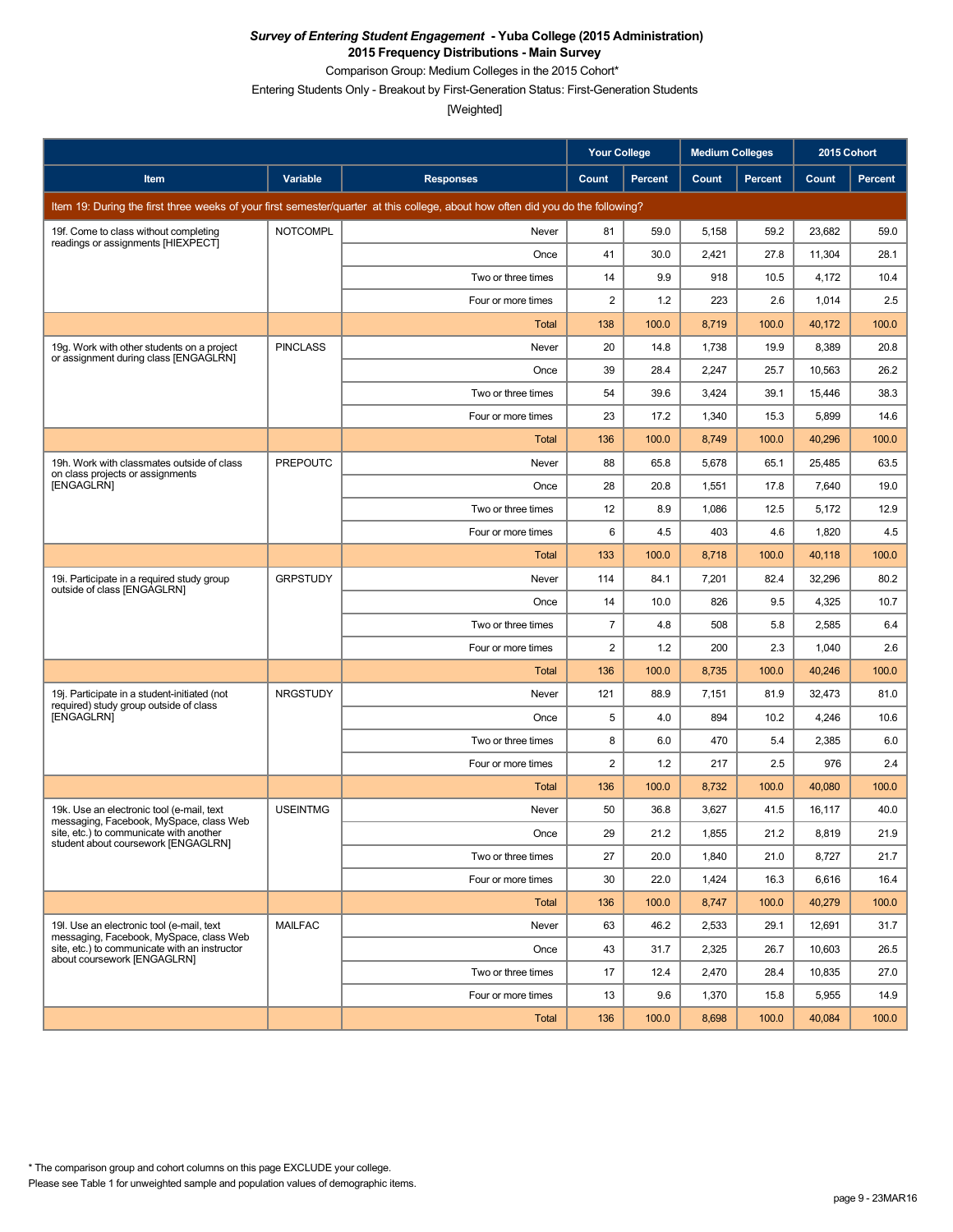Comparison Group: Medium Colleges in the 2015 Cohort\*

Entering Students Only - Breakout by First-Generation Status: First-Generation Students

|                                                                                       |                 |                                                                                                                                 | Your College   |                | <b>Medium Colleges</b> |         | 2015 Cohort |                |
|---------------------------------------------------------------------------------------|-----------------|---------------------------------------------------------------------------------------------------------------------------------|----------------|----------------|------------------------|---------|-------------|----------------|
| Item                                                                                  | Variable        | <b>Responses</b>                                                                                                                | Count          | <b>Percent</b> | Count                  | Percent | Count       | <b>Percent</b> |
|                                                                                       |                 | Item 19: During the first three weeks of your first semester/quarter at this college, about how often did you do the following? |                |                |                        |         |             |                |
| 19m. Discuss an assignment or grade with                                              | <b>FACASSN</b>  | Never                                                                                                                           | 73             | 53.9           | 2,719                  | 31.1    | 13,138      | 32.7           |
| an instructor [ENGAGLRN]                                                              |                 | Once                                                                                                                            | 24             | 17.6           | 3,070                  | 35.1    | 13,879      | 34.5           |
|                                                                                       |                 | Two or three times                                                                                                              | 27             | 19.6           | 2,298                  | 26.3    | 10,226      | 25.5           |
|                                                                                       |                 | Four or more times                                                                                                              | 12             | 8.9            | 649                    | 7.4     | 2,928       | 7.3            |
|                                                                                       |                 | Total                                                                                                                           | 136            | 100.0          | 8,735                  | 100.0   | 40,171      | 100.0          |
| 19n. Ask for help from an instructor<br>regarding questions or problems related to    | <b>CLASSREL</b> | Never                                                                                                                           | 44             | 32.2           | 1,896                  | 21.7    | 9,017       | 22.4           |
| a class [ENGAGLRN]                                                                    |                 | Once                                                                                                                            | 41             | 30.1           | 2,803                  | 32.1    | 12,812      | 31.9           |
|                                                                                       |                 | Two or three times                                                                                                              | 39             | 28.9           | 2,907                  | 33.3    | 13,540      | 33.7           |
|                                                                                       |                 | Four or more times                                                                                                              | 12             | 8.9            | 1,113                  | 12.8    | 4,806       | 12.0           |
|                                                                                       |                 | <b>Total</b>                                                                                                                    | 136            | 100.0          | 8,718                  | 100.0   | 40,175      | 100.0          |
| 19o. Receive prompt written or oral<br>feedback from instructors on your              | <b>FEEDBACK</b> | Never                                                                                                                           | 37             | 27.3           | 2,033                  | 23.3    | 9,744       | 24.3           |
| performance [ENGAGLRN]                                                                |                 | Once                                                                                                                            | 45             | 33.3           | 2,600                  | 29.8    | 11,838      | 29.5           |
|                                                                                       |                 | Two or three times                                                                                                              | 41             | 30.1           | 2,936                  | 33.6    | 13,386      | 33.3           |
|                                                                                       |                 | Four or more times                                                                                                              | 13             | 9.3            | 1,160                  | 13.3    | 5,209       | 13.0           |
|                                                                                       |                 | Total                                                                                                                           | 136            | 100.0          | 8,729                  | 100.0   | 40,176      | 100.0          |
| 19p. Receive grades or points on<br>assignments, quizzes, tests, or papers, etc.      | <b>RCVGRDS</b>  | Never                                                                                                                           | 11             | 8.4            | 470                    | 5.4     | 2,311       | 5.8            |
|                                                                                       |                 | Once                                                                                                                            | 26             | 19.3           | 1,196                  | 13.8    | 5,697       | 14.3           |
|                                                                                       |                 | Two or three times                                                                                                              | 48             | 35.4           | 2,812                  | 32.4    | 13,038      | 32.7           |
|                                                                                       |                 | Four or more times                                                                                                              | 50             | 36.9           | 4,209                  | 48.4    | 18,863      | 47.3           |
|                                                                                       |                 | Total                                                                                                                           | 136            | 100.0          | 8,688                  | 100.0   | 39,909      | 100.0          |
| 19g. Discuss ideas from your readings or<br>classes with instructors outside of class | <b>FACIDOC</b>  | Never                                                                                                                           | 105            | 77.5           | 5,585                  | 64.0    | 25,302      | 63.0           |
| [ENGAGLRN]                                                                            |                 | Once                                                                                                                            | 17             | 12.8           | 1,693                  | 19.4    | 7,820       | 19.5           |
|                                                                                       |                 | Two or three times                                                                                                              | 9              | 6.8            | 988                    | 11.3    | 5,017       | 12.5           |
|                                                                                       |                 | Four or more times                                                                                                              | 4              | 2.8            | 456                    | 5.2     | 2,038       | 5.1            |
|                                                                                       |                 | Total                                                                                                                           | 136            | 100.0          | 8,722                  | 100.0   | 40,178      | 100.0          |
| 19r. Discuss ideas from your readings or<br>classes with others outside of class      | <b>OCIDEAS</b>  | Never                                                                                                                           | 53             | 39.0           | 3,365                  | 38.9    | 15,931      | 40.0           |
| (students, family, co-workers, etc.)                                                  |                 | Once                                                                                                                            | 39             | 28.9           | 1,961                  | 22.6    | 9,075       | 22.8           |
|                                                                                       |                 | Two or three times                                                                                                              | 29             | 21.3           | 2,099                  | 24.2    | 9,634       | 24.2           |
|                                                                                       |                 | Four or more times                                                                                                              | 15             | 10.8           | 1,236                  | 14.3    | 5,201       | 13.1           |
|                                                                                       |                 | Total                                                                                                                           | 136            | 100.0          | 8,660                  | 100.0   | 39,841      | 100.0          |
| 19s. Skip class [HIEXPECT]                                                            | <b>SKIPCL</b>   | Never                                                                                                                           | 103            | 76.3           | 6,590                  | 75.6    | 30,774      | 76.7           |
|                                                                                       |                 | Once                                                                                                                            | 25             | 18.5           | 1,468                  | 16.8    | 6,464       | 16.1           |
|                                                                                       |                 | Two or three times                                                                                                              | $\overline{7}$ | 4.8            | 546                    | 6.3     | 2,399       | 6.0            |
|                                                                                       |                 | Four or more times                                                                                                              | $\mathbf{1}$   | 0.4            | 111                    | 1.3     | 507         | 1.3            |
|                                                                                       |                 | Total                                                                                                                           | 136            | 100.0          | 8,715                  | 100.0   | 40,143      | 100.0          |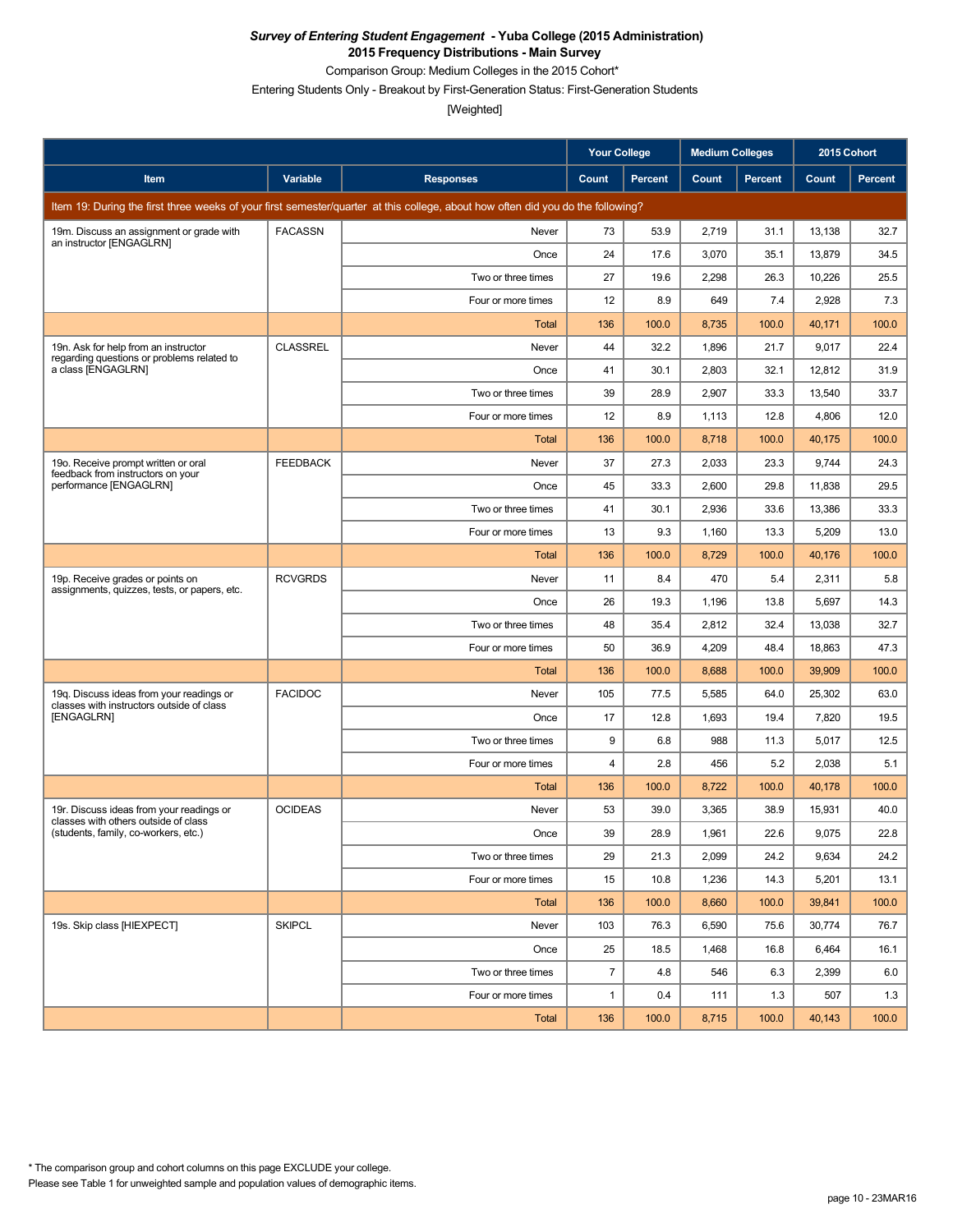Comparison Group: Medium Colleges in the 2015 Cohort\*

Entering Students Only - Breakout by First-Generation Status: First-Generation Students

|                                               |                 |                                                                                                                                                                                     | Your College |                | <b>Medium Colleges</b> |                | 2015 Cohort |                |
|-----------------------------------------------|-----------------|-------------------------------------------------------------------------------------------------------------------------------------------------------------------------------------|--------------|----------------|------------------------|----------------|-------------|----------------|
| Item                                          | Variable        | <b>Responses</b>                                                                                                                                                                    | Count        | <b>Percent</b> | Count                  | <b>Percent</b> | Count       | <b>Percent</b> |
| about the following services?                 |                 | Item 20.1: Think about your experiences from the time of your decision to attend this college through the end of the first three weeks of your first semester/quarter. Did you know |              |                |                        |                |             |                |
| 20.1a. Academic advising/planning             | <b>ACADPLNG</b> | Yes                                                                                                                                                                                 | 84           | 63.2           | 6,488                  | 74.9           | 30,137      | 75.6           |
|                                               |                 | No                                                                                                                                                                                  | 49           | 36.8           | 2,177                  | 25.1           | 9,725       | 24.4           |
|                                               |                 | <b>Total</b>                                                                                                                                                                        | 133          | 100.0          | 8,665                  | 100.0          | 39,863      | 100.0          |
| 20.1b. Career counseling                      | CAREERC         | Yes                                                                                                                                                                                 | 100          | 73.3           | 4,428                  | 51.3           | 21.019      | 53.0           |
|                                               |                 | No                                                                                                                                                                                  | 36           | 26.7           | 4,201                  | 48.7           | 18,676      | 47.0           |
|                                               |                 | <b>Total</b>                                                                                                                                                                        | 136          | 100.0          | 8,630                  | 100.0          | 39,695      | 100.0          |
| 20.1c. Job placement assistance               | <b>JOBPLACE</b> | Yes                                                                                                                                                                                 | 26           | 18.9           | 2,981                  | 34.7           | 13,849      | 35.1           |
|                                               |                 | No                                                                                                                                                                                  | 110          | 81.1           | 5,613                  | 65.3           | 25,583      | 64.9           |
|                                               |                 | <b>Total</b>                                                                                                                                                                        | 136          | 100.0          | 8,595                  | 100.0          | 39,432      | 100.0          |
| 20.1d. Face-to-face tutoring                  | <b>FFTUTOR</b>  | Yes                                                                                                                                                                                 | 95           | 70.5           | 6,591                  | 76.4           | 30,052      | 75.8           |
|                                               |                 | No                                                                                                                                                                                  | 40           | 29.5           | 2,039                  | 23.6           | 9,596       | 24.2           |
|                                               |                 | <b>Total</b>                                                                                                                                                                        | 135          | 100.0          | 8,629                  | 100.0          | 39,648      | 100.0          |
| 20.1e. Online tutoring                        | <b>OLTUTOR</b>  | Yes                                                                                                                                                                                 | 39           | 29.1           | 3,214                  | 37.5           | 15,312      | 38.9           |
|                                               |                 | No                                                                                                                                                                                  | 96           | 70.9           | 5,352                  | 62.5           | 24,023      | 61.1           |
|                                               |                 | <b>Total</b>                                                                                                                                                                        | 135          | 100.0          | 8,566                  | 100.0          | 39,334      | 100.0          |
| 20.1f. Writing, math, or other skill lab      | <b>SKILLABS</b> | Yes                                                                                                                                                                                 | 86           | 63.5           | 6,195                  | 72.1           | 28,705      | 72.7           |
|                                               |                 | No                                                                                                                                                                                  | 50           | 36.5           | 2,400                  | 27.9           | 10,772      | 27.3           |
|                                               |                 | <b>Total</b>                                                                                                                                                                        | 136          | 100.0          | 8,595                  | 100.0          | 39,477      | 100.0          |
| 20.1g. Financial assistance advising          | <b>FAADVS</b>   | Yes                                                                                                                                                                                 | 107          | 79.3           | 6,572                  | 76.6           | 30,462      | 77.4           |
|                                               |                 | No                                                                                                                                                                                  | 28           | 20.7           | 2,002                  | 23.4           | 8,917       | 22.6           |
|                                               |                 | <b>Total</b>                                                                                                                                                                        | 134          | 100.0          | 8,574                  | 100.0          | 39,379      | 100.0          |
| 20.1h. Computer lab                           | <b>COMPLAB</b>  | Yes                                                                                                                                                                                 | 104          | 78.3           | 7,211                  | 83.5           | 33,112      | 83.7           |
|                                               |                 | No                                                                                                                                                                                  | 29           | 21.7           | 1,423                  | 16.5           | 6,455       | 16.3           |
|                                               |                 | <b>Total</b>                                                                                                                                                                        | 133          | 100.0          | 8,634                  | 100.0          | 39,567      | 100.0          |
| 20.1i. Student organizations                  | <b>STUORGS</b>  | Yes                                                                                                                                                                                 | 46           | 35.0           | 4,905                  | 57.0           | 22,685      | 57.5           |
|                                               |                 | No                                                                                                                                                                                  | 86           | 65.0           | 3,704                  | 43.0           | 16,768      | 42.5           |
|                                               |                 | <b>Total</b>                                                                                                                                                                        | 132          | 100.0          | 8,608                  | 100.0          | 39,453      | 100.0          |
| 20.1j. Transfer credit assistance             | <b>TRANSFCR</b> | Yes                                                                                                                                                                                 | 57           | 41.8           | 3,935                  | 45.6           | 18,092      | 45.7           |
|                                               |                 | No                                                                                                                                                                                  | 79           | 58.2           | 4,692                  | 54.4           | 21,477      | 54.3           |
|                                               |                 | Total                                                                                                                                                                               | 136          | 100.0          | 8,627                  | 100.0          | 39,569      | 100.0          |
| 20.1k. Services to students with disabilities | <b>DISABSVS</b> | Yes                                                                                                                                                                                 | 66           | 48.8           | 4,598                  | 53.4           | 21,116      | 53.5           |
|                                               |                 | No                                                                                                                                                                                  | 69           | 51.2           | 4,009                  | 46.6           | 18,377      | 46.5           |
|                                               |                 | Total                                                                                                                                                                               | 135          | 100.0          | 8,607                  | 100.0          | 39,493      | 100.0          |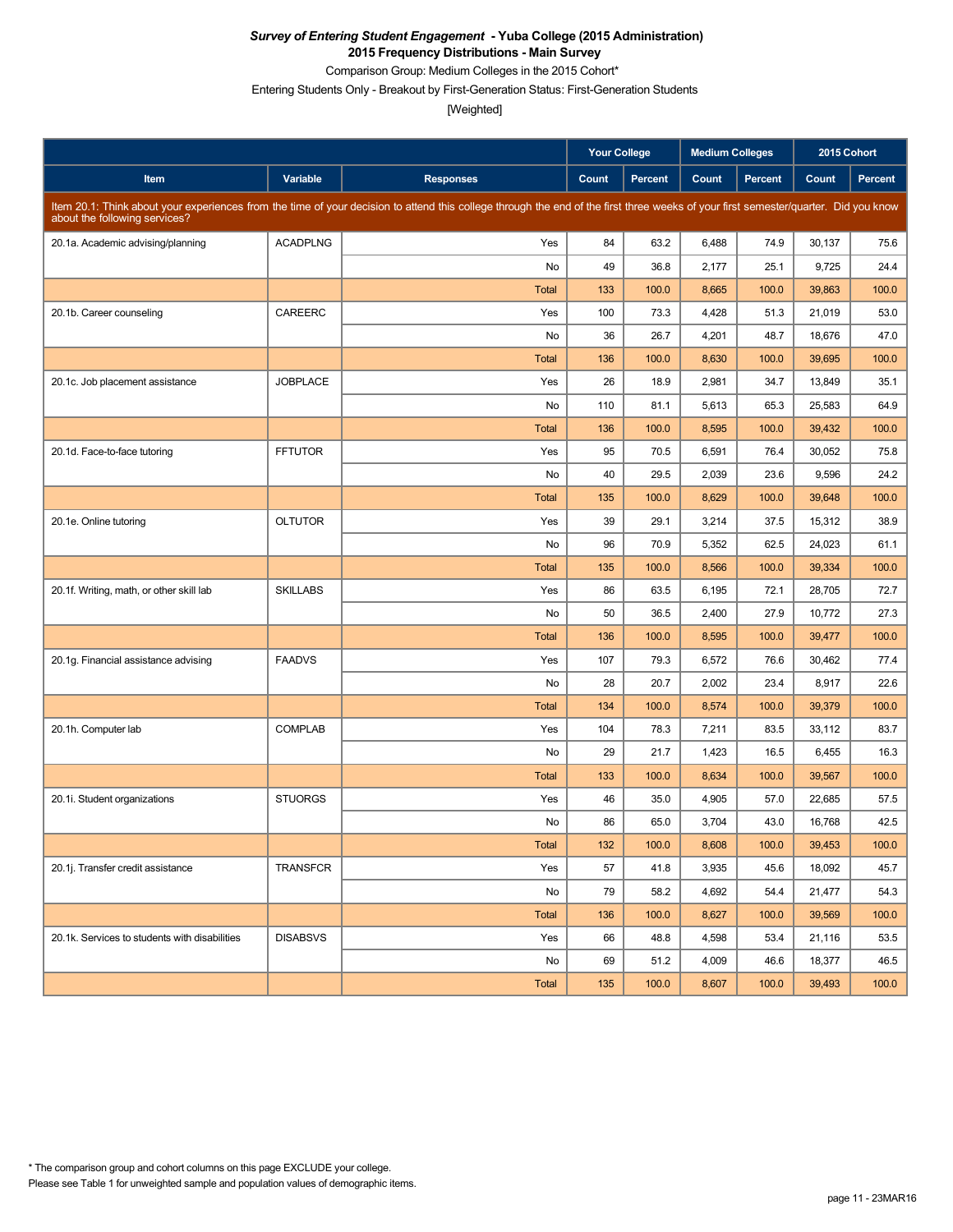Comparison Group: Medium Colleges in the 2015 Cohort\*

Entering Students Only - Breakout by First-Generation Status: First-Generation Students

|                                          |                 |                                                                                                                                                                                      | <b>Your College</b>     |                | <b>Medium Colleges</b> |         | 2015 Cohort |                |
|------------------------------------------|-----------------|--------------------------------------------------------------------------------------------------------------------------------------------------------------------------------------|-------------------------|----------------|------------------------|---------|-------------|----------------|
| Item                                     | Variable        | <b>Responses</b>                                                                                                                                                                     | Count                   | <b>Percent</b> | Count                  | Percent | Count       | <b>Percent</b> |
| you use the following services?          |                 | Item 20.2: Think about your experiences from the time of your decision to attend this college through the end of the first three weeks of your first semester/quarter. How often did |                         |                |                        |         |             |                |
| 20.2a. Academic advising/planning        | <b>ACADPUSE</b> | Never                                                                                                                                                                                | 70                      | 53.4           | 3,597                  | 43.3    | 16,097      | 42.0           |
|                                          |                 | Once                                                                                                                                                                                 | 40                      | 30.3           | 2,977                  | 35.8    | 13,546      | 35.4           |
|                                          |                 | Two or three times                                                                                                                                                                   | 19                      | 14.6           | 1,471                  | 17.7    | 7,327       | 19.1           |
|                                          |                 | Four or more times                                                                                                                                                                   | $\overline{2}$          | 1.7            | 268                    | 3.2     | 1,328       | 3.5            |
|                                          |                 | <b>Total</b>                                                                                                                                                                         | 131                     | 100.0          | 8,313                  | 100.0   | 38,297      | 100.0          |
| 20.2b. Career counseling                 | CARCUSE         | Never                                                                                                                                                                                | 82                      | 61.7           | 6,459                  | 78.7    | 29,538      | 78.1           |
|                                          |                 | Once                                                                                                                                                                                 | 34                      | 25.9           | 1,227                  | 15.0    | 5,847       | 15.5           |
|                                          |                 | Two or three times                                                                                                                                                                   | 12                      | 9.0            | 424                    | 5.2     | 2,008       | 5.3            |
|                                          |                 | Four or more times                                                                                                                                                                   | $\overline{\mathbf{4}}$ | 3.3            | 93                     | 1.1     | 411         | 1.1            |
|                                          |                 | <b>Total</b>                                                                                                                                                                         | 132                     | 100.0          | 8,203                  | 100.0   | 37,803      | 100.0          |
| 20.2c. Job placement assistance          | <b>JOBPLUSE</b> | Never                                                                                                                                                                                | 124                     | 94.6           | 7,541                  | 93.3    | 34,678      | 93.3           |
|                                          |                 | Once                                                                                                                                                                                 | $\overline{7}$          | 5.4            | 392                    | 4.9     | 1,807       | 4.9            |
|                                          |                 | Two or three times                                                                                                                                                                   | 0                       | N/A            | 123                    | 1.5     | 544         | 1.5            |
|                                          |                 | Four or more times                                                                                                                                                                   | $\mathbf 0$             | N/A            | 24                     | 0.3     | 145         | 0.4            |
|                                          |                 | <b>Total</b>                                                                                                                                                                         | 131                     | 100.0          | 8,080                  | 100.0   | 37,174      | 100.0          |
| 20.2d. Face-to-face tutoring [ENGAGLRN]  | <b>FFTUSE</b>   | Never                                                                                                                                                                                | 105                     | 78.8           | 6,825                  | 82.1    | 30,886      | 81.0           |
|                                          |                 | Once                                                                                                                                                                                 | 13                      | 9.4            | 801                    | 9.6     | 3,670       | 9.6            |
|                                          |                 | Two or three times                                                                                                                                                                   | 8                       | 5.7            | 404                    | 4.9     | 2,188       | 5.7            |
|                                          |                 | Four or more times                                                                                                                                                                   | 8                       | 6.1            | 279                    | 3.4     | 1,372       | 3.6            |
|                                          |                 | <b>Total</b>                                                                                                                                                                         | 133                     | 100.0          | 8,308                  | 100.0   | 38,116      | 100.0          |
| 20.2e. Online tutoring                   | <b>OLTUSE</b>   | Never                                                                                                                                                                                | 129                     | 98.4           | 7,557                  | 93.4    | 34,624      | 93.1           |
|                                          |                 | Once                                                                                                                                                                                 | $\mathbf{1}$            | 0.4            | 300                    | 3.7     | 1,382       | 3.7            |
|                                          |                 | Two or three times                                                                                                                                                                   | 0                       | N/A            | 149                    | 1.8     | 716         | 1.9            |
|                                          |                 | Four or more times                                                                                                                                                                   | $\overline{2}$          | 1.2            | 87                     | 1.1     | 464         | 1.2            |
|                                          |                 | <b>Total</b>                                                                                                                                                                         | 131                     | 100.0          | 8,093                  | 100.0   | 37,186      | 100.0          |
| 20.2f. Writing, math, or other skill lab | <b>SKLABUSE</b> | Never                                                                                                                                                                                | 102                     | 77.6           | 4,997                  | 60.8    | 23,668      | 62.6           |
| [ENGAGLRN]                               |                 | Once                                                                                                                                                                                 | 12                      | 9.1            | 1,009                  | 12.3    | 4,876       | 12.9           |
|                                          |                 | Two or three times                                                                                                                                                                   | 12                      | 9.1            | 957                    | 11.6    | 4,194       | 11.1           |
|                                          |                 | Four or more times                                                                                                                                                                   | 5                       | 4.1            | 1,253                  | 15.3    | 5,074       | 13.4           |
|                                          |                 | Total                                                                                                                                                                                | 131                     | 100.0          | 8,215                  | 100.0   | 37,812      | 100.0          |
| 20.2g. Financial assistance advising     | <b>FAUSE</b>    | Never                                                                                                                                                                                | 45                      | 34.3           | 3,958                  | 48.1    | 18,436      | 48.7           |
|                                          |                 | Once                                                                                                                                                                                 | 44                      | 33.1           | 2,358                  | 28.7    | 10,203      | 27.0           |
|                                          |                 | Two or three times                                                                                                                                                                   | 33                      | 25.2           | 1,339                  | 16.3    | 6,455       | 17.1           |
|                                          |                 | Four or more times                                                                                                                                                                   | 10                      | 7.4            | 570                    | 6.9     | 2,737       | 7.2            |
|                                          |                 | Total                                                                                                                                                                                | 132                     | 100.0          | 8,225                  | 100.0   | 37,832      | 100.0          |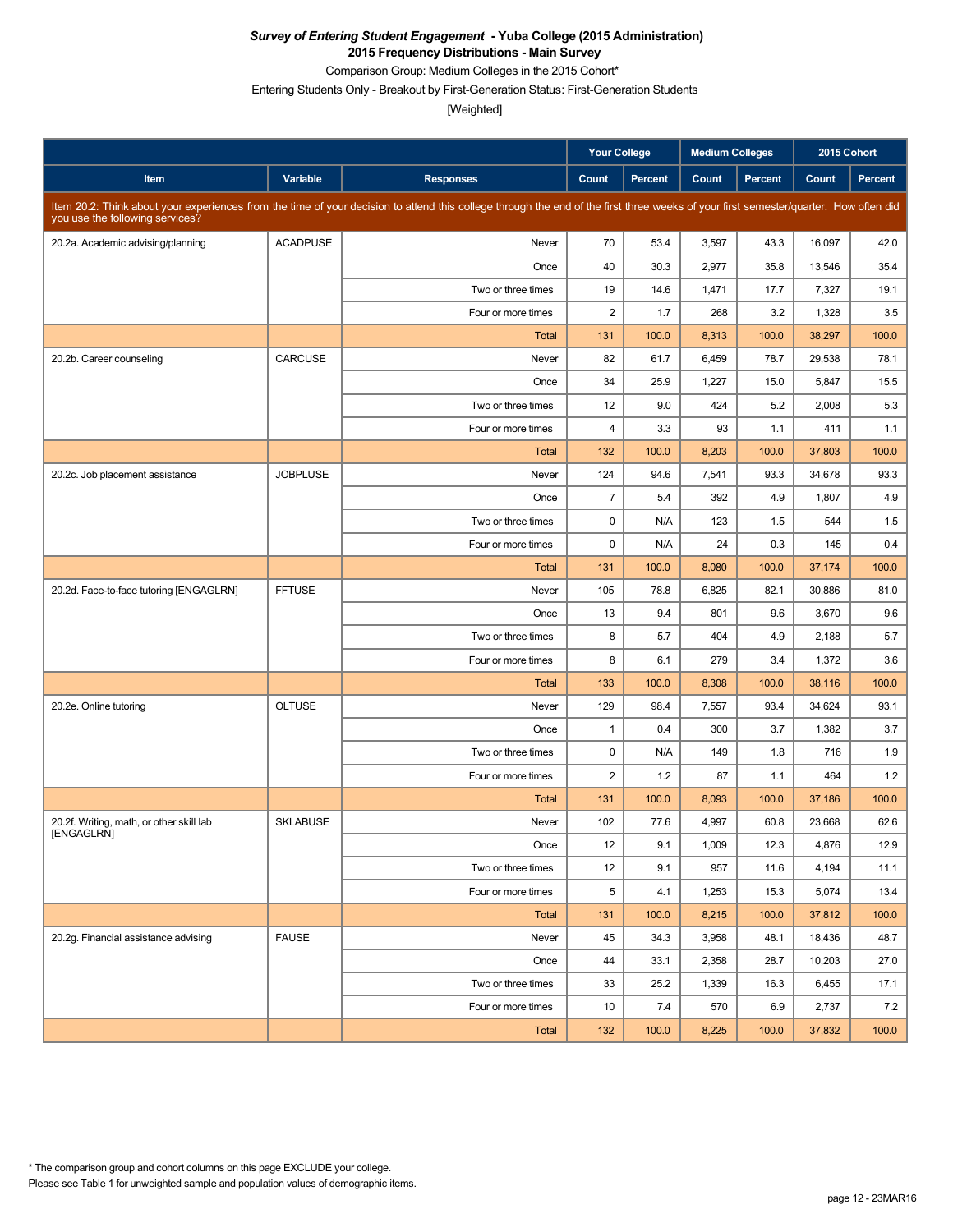Comparison Group: Medium Colleges in the 2015 Cohort\*

Entering Students Only - Breakout by First-Generation Status: First-Generation Students

|                                               |                 |                                                                                                                                                                                      | <b>Your College</b> |                | <b>Medium Colleges</b> |                |        | 2015 Cohort |
|-----------------------------------------------|-----------------|--------------------------------------------------------------------------------------------------------------------------------------------------------------------------------------|---------------------|----------------|------------------------|----------------|--------|-------------|
| <b>Item</b>                                   | Variable        | <b>Responses</b>                                                                                                                                                                     | Count               | <b>Percent</b> | Count                  | <b>Percent</b> | Count  | Percent     |
| you use the following services?               |                 | Item 20.2: Think about your experiences from the time of your decision to attend this college through the end of the first three weeks of your first semester/quarter. How often did |                     |                |                        |                |        |             |
| 20.2h. Computer lab [ENGAGLRN]                | <b>COMLBUSE</b> | Never                                                                                                                                                                                | 67                  | 52.6           | 3,625                  | 43.6           | 17,242 | 45.1        |
|                                               |                 | Once                                                                                                                                                                                 | 33                  | 25.7           | 1,439                  | 17.3           | 6,570  | 17.2        |
|                                               |                 | Two or three times                                                                                                                                                                   | 17                  | 13.6           | 1,539                  | 18.5           | 6,887  | 18.0        |
|                                               |                 | Four or more times                                                                                                                                                                   | 10                  | 8.1            | 1,715                  | 20.6           | 7,519  | 19.7        |
|                                               |                 | <b>Total</b>                                                                                                                                                                         | 127                 | 100.0          | 8,318                  | 100.0          | 38,218 | 100.0       |
| 20.2i. Student organizations                  | <b>STORGUSE</b> | Never                                                                                                                                                                                | 119                 | 93.6           | 7,086                  | 87.1           | 32,290 | 86.4        |
|                                               |                 | Once                                                                                                                                                                                 | 3                   | 2.1            | 583                    | 7.2            | 2,981  | 8.0         |
|                                               |                 | Two or three times                                                                                                                                                                   | $\overline{2}$      | 1.7            | 310                    | 3.8            | 1,368  | 3.7         |
|                                               |                 | Four or more times                                                                                                                                                                   | 3                   | 2.6            | 161                    | 2.0            | 755    | 2.0         |
|                                               |                 | Total                                                                                                                                                                                | 127                 | 100.0          | 8,140                  | 100.0          | 37,393 | 100.0       |
| 20.2j. Transfer credit assistance             | <b>TRNFCRAS</b> | Never                                                                                                                                                                                | 109                 | 83.7           | 7,258                  | 89.0           | 33,502 | 89.5        |
|                                               |                 | Once                                                                                                                                                                                 | 16                  | 12.1           | 691                    | 8.5            | 2,959  | 7.9         |
|                                               |                 | Two or three times                                                                                                                                                                   | $\overline{2}$      | 1.7            | 163                    | 2.0            | 721    | 1.9         |
|                                               |                 | Four or more times                                                                                                                                                                   | 3                   | 2.5            | 47                     | 0.6            | 243    | 0.7         |
|                                               |                 | <b>Total</b>                                                                                                                                                                         | 131                 | 100.0          | 8,159                  | 100.0          | 37,425 | 100.0       |
| 20.2k. Services to students with disabilities | <b>DISVSUSE</b> | Never                                                                                                                                                                                | 121                 | 93.7           | 7,663                  | 94.0           | 35,088 | 93.7        |
|                                               |                 | Once                                                                                                                                                                                 | $\overline{7}$      | 5.5            | 239                    | 2.9            | 1,210  | 3.2         |
|                                               |                 | Two or three times                                                                                                                                                                   | $\mathbf 0$         | N/A            | 135                    | 1.7            | 631    | 1.7         |
|                                               |                 | Four or more times                                                                                                                                                                   | $\mathbf{1}$        | 0.8            | 114                    | 1.4            | 499    | 1.3         |
|                                               |                 | Total                                                                                                                                                                                | 130                 | 100.0          | 8,152                  | 100.0          | 37,428 | 100.0       |
| were you with the following services?         |                 | Item 20.3: Think about your experiences from the time of your decision to attend this college through the end of the first three weeks of your first semester/quarter. How satisfied |                     |                |                        |                |        |             |
| 20.3a. Academic advising/planning             | <b>ACADPSAT</b> | Not applicable                                                                                                                                                                       | 56                  | 43.1           | 3,185                  | 39.2           | 14,323 | 38.3        |
|                                               |                 | Not at all                                                                                                                                                                           | 8                   | 6.3            | 352                    | 4.3            | 1,613  | 4.3         |
|                                               |                 | Somewhat                                                                                                                                                                             | 45                  | 34.6           | 2,405                  | 29.6           | 11,166 | 29.8        |
|                                               |                 | Very                                                                                                                                                                                 | 21                  | 16.0           | 2,180                  | 26.8           | 10,327 | 27.6        |
|                                               |                 | Total                                                                                                                                                                                | 129                 | 100.0          | 8,123                  | 100.0          | 37,429 | 100.0       |
| 20.3b. Career counseling                      | CARCSAT         | Not applicable                                                                                                                                                                       | 65                  | 49.4           | 5,757                  | 72.3           | 26,261 | 71.6        |
|                                               |                 | Not at all                                                                                                                                                                           | 9                   | 6.7            | 304                    | 3.8            | 1,413  | 3.9         |
|                                               |                 | Somewhat                                                                                                                                                                             | 38                  | 29.1           | 917                    | 11.5           | 4,405  | 12.0        |
|                                               |                 | Very                                                                                                                                                                                 | 20                  | 14.9           | 985                    | 12.4           | 4,601  | 12.5        |
|                                               |                 | Total                                                                                                                                                                                | 131                 | 100.0          | 7,963                  | 100.0          | 36,679 | 100.0       |
| 20.3c. Job placement assistance               | <b>JOBPLSAT</b> | Not applicable                                                                                                                                                                       | 110                 | 85.2           | 6,700                  | 85.4           | 30,874 | 85.3        |
|                                               |                 | Not at all                                                                                                                                                                           | 8                   | 6.3            | 355                    | 4.5            | 1,472  | 4.1         |
|                                               |                 | Somewhat                                                                                                                                                                             | 5                   | 4.2            | 456                    | 5.8            | 2,127  | 5.9         |
|                                               |                 | Very                                                                                                                                                                                 | 5                   | 4.2            | 338                    | 4.3            | 1,735  | 4.8         |
|                                               |                 | Total                                                                                                                                                                                | 129                 | 100.0          | 7,848                  | 100.0          | 36,207 | 100.0       |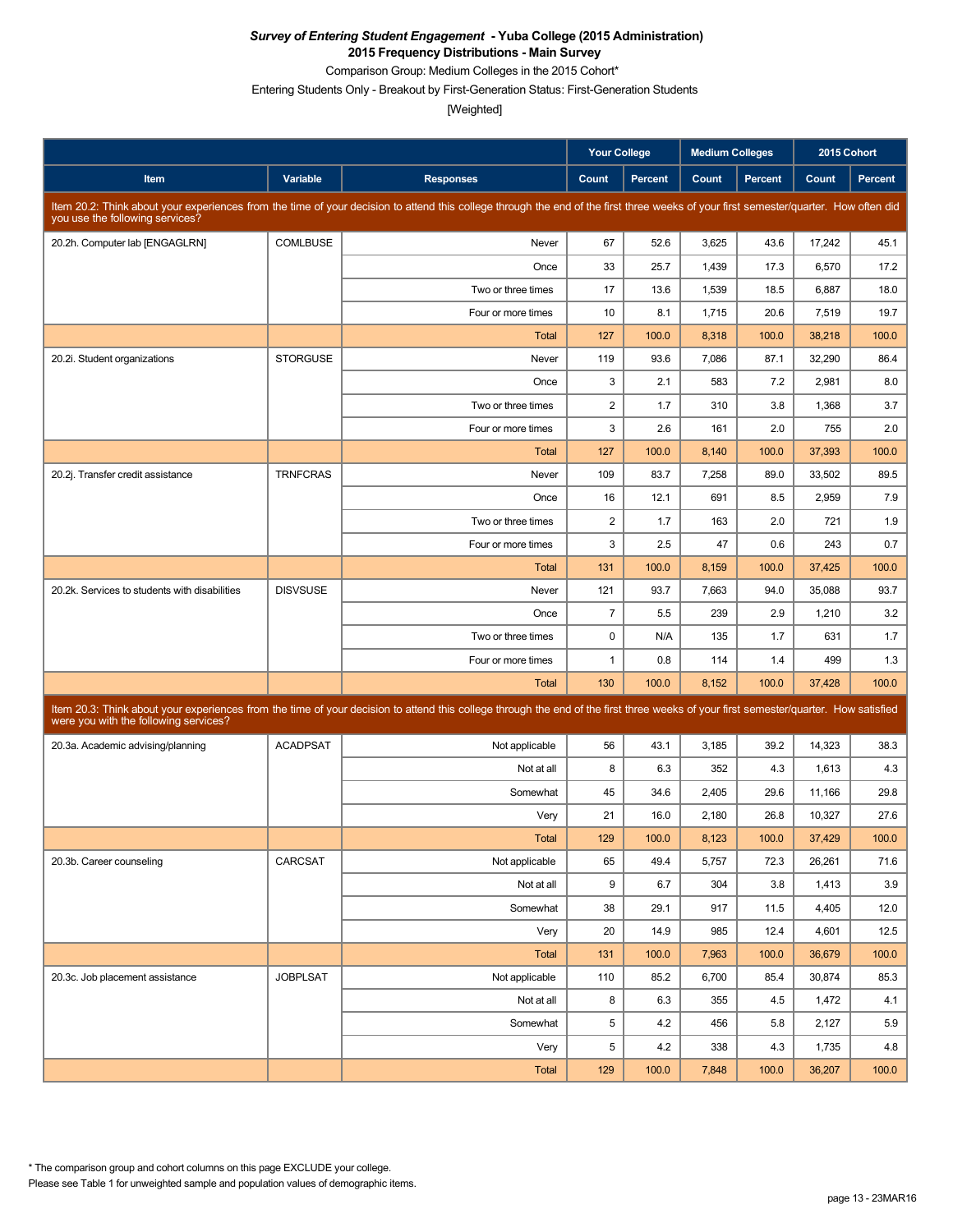Comparison Group: Medium Colleges in the 2015 Cohort\*

Entering Students Only - Breakout by First-Generation Status: First-Generation Students

|                                          |                 |                                                                                                                                                                                      | <b>Your College</b> |                | <b>Medium Colleges</b> |         |        | 2015 Cohort |
|------------------------------------------|-----------------|--------------------------------------------------------------------------------------------------------------------------------------------------------------------------------------|---------------------|----------------|------------------------|---------|--------|-------------|
| Item                                     | Variable        | <b>Responses</b>                                                                                                                                                                     | Count               | <b>Percent</b> | Count                  | Percent | Count  | Percent     |
| were you with the following services?    |                 | Item 20.3: Think about your experiences from the time of your decision to attend this college through the end of the first three weeks of your first semester/quarter. How satisfied |                     |                |                        |         |        |             |
| 20.3d. Face-to-face tutoring             | <b>FFTSAT</b>   | Not applicable                                                                                                                                                                       | 88                  | 67.5           | 5,965                  | 74.9    | 27,055 | 73.7        |
|                                          |                 | Not at all                                                                                                                                                                           | 8                   | 5.8            | 237                    | 3.0     | 1,125  | 3.1         |
|                                          |                 | Somewhat                                                                                                                                                                             | 20                  | 15.4           | 658                    | 8.3     | 3,064  | 8.3         |
|                                          |                 | Very                                                                                                                                                                                 | 15                  | 11.2           | 1,102                  | 13.8    | 5,452  | 14.9        |
|                                          |                 | <b>Total</b>                                                                                                                                                                         | 131                 | 100.0          | 7,963                  | 100.0   | 36,695 | 100.0       |
| 20.3e. Online tutoring                   | <b>OLTSAT</b>   | Not applicable                                                                                                                                                                       | 111                 | 86.8           | 6,708                  | 85.9    | 30,804 | 85.5        |
|                                          |                 | Not at all                                                                                                                                                                           | 8                   | 6.0            | 301                    | 3.9     | 1,324  | 3.7         |
|                                          |                 | Somewhat                                                                                                                                                                             | $\overline{c}$      | 1.7            | 412                    | 5.3     | 1,935  | 5.4         |
|                                          |                 | Very                                                                                                                                                                                 | $\overline{7}$      | 5.5            | 386                    | 4.9     | 1,952  | 5.4         |
|                                          |                 | <b>Total</b>                                                                                                                                                                         | 128                 | 100.0          | 7,806                  | 100.0   | 36,015 | 100.0       |
| 20.3f. Writing, math, or other skill lab | <b>SKLBSAT</b>  | Not applicable                                                                                                                                                                       | 91                  | 70.5           | 4,543                  | 57.2    | 21,405 | 58.5        |
|                                          |                 | Not at all                                                                                                                                                                           | $\overline{7}$      | 5.1            | 211                    | 2.7     | 1,002  | 2.7         |
|                                          |                 | Somewhat                                                                                                                                                                             | 17                  | 13.5           | 1,305                  | 16.4    | 5,852  | 16.0        |
|                                          |                 | Very                                                                                                                                                                                 | 14                  | 10.9           | 1,880                  | 23.7    | 8,360  | 22.8        |
|                                          |                 | <b>Total</b>                                                                                                                                                                         | 129                 | 100.0          | 7,939                  | 100.0   | 36,619 | 100.0       |
| 20.3g. Financial assistance advising     | <b>FAADVSAT</b> | Not applicable                                                                                                                                                                       | 42                  | 31.6           | 3,511                  | 44.1    | 16,415 | 44.8        |
|                                          |                 | Not at all                                                                                                                                                                           | 11                  | 8.6            | 580                    | 7.3     | 2,628  | 7.2         |
|                                          |                 | Somewhat                                                                                                                                                                             | 40                  | 29.9           | 1,667                  | 21.0    | 7,635  | 20.8        |
|                                          |                 | Very                                                                                                                                                                                 | 40                  | 29.9           | 2,196                  | 27.6    | 9,947  | 27.2        |
|                                          |                 | <b>Total</b>                                                                                                                                                                         | 133                 | 100.0          | 7,955                  | 100.0   | 36,626 | 100.0       |
| 20.3h. Computer lab                      | COMLBSAT        | Not applicable                                                                                                                                                                       | 57                  | 44.0           | 3,232                  | 40.3    | 15,637 | 42.3        |
|                                          |                 | Not at all                                                                                                                                                                           | $\overline{7}$      | 5.5            | 156                    | 1.9     | 765    | 2.1         |
|                                          |                 | Somewhat                                                                                                                                                                             | 29                  | 22.4           | 1,359                  | 16.9    | 6,294  | 17.0        |
|                                          |                 | Very                                                                                                                                                                                 | 36                  | 28.2           | 3,278                  | 40.8    | 14,301 | 38.7        |
|                                          |                 | <b>Total</b>                                                                                                                                                                         | 129                 | 100.0          | 8,024                  | 100.0   | 36,997 | 100.0       |
| 20.3i. Student organizations             | <b>STORGSAT</b> | Not applicable                                                                                                                                                                       | 101                 | 79.1           | 6,278                  | 80.0    | 28,729 | 79.4        |
|                                          |                 | Not at all                                                                                                                                                                           | $\overline{7}$      | 5.6            | 257                    | 3.3     | 1,117  | 3.1         |
|                                          |                 | Somewhat                                                                                                                                                                             | 12                  | 9.4            | 637                    | 8.1     | 3,011  | 8.3         |
|                                          |                 | Very                                                                                                                                                                                 | 8                   | 6.0            | 675                    | 8.6     | 3,347  | 9.2         |
|                                          |                 | Total                                                                                                                                                                                | 127                 | 100.0          | 7,848                  | 100.0   | 36,205 | 100.0       |
| 20.3j. Transfer credit assistance        | TRCRASAT        | Not applicable                                                                                                                                                                       | 92                  | 72.2           | 6,414                  | 81.5    | 29,793 | 82.1        |
|                                          |                 | Not at all                                                                                                                                                                           | 14                  | 10.7           | 330                    | 4.2     | 1,404  | 3.9         |
|                                          |                 | Somewhat                                                                                                                                                                             | 14                  | 11.1           | 537                    | 6.8     | 2,431  | 6.7         |
|                                          |                 | Very                                                                                                                                                                                 | 8                   | 6.0            | 586                    | 7.4     | 2,652  | 7.3         |
|                                          |                 | Total                                                                                                                                                                                | 127                 | 100.0          | 7,867                  | 100.0   | 36,280 | 100.0       |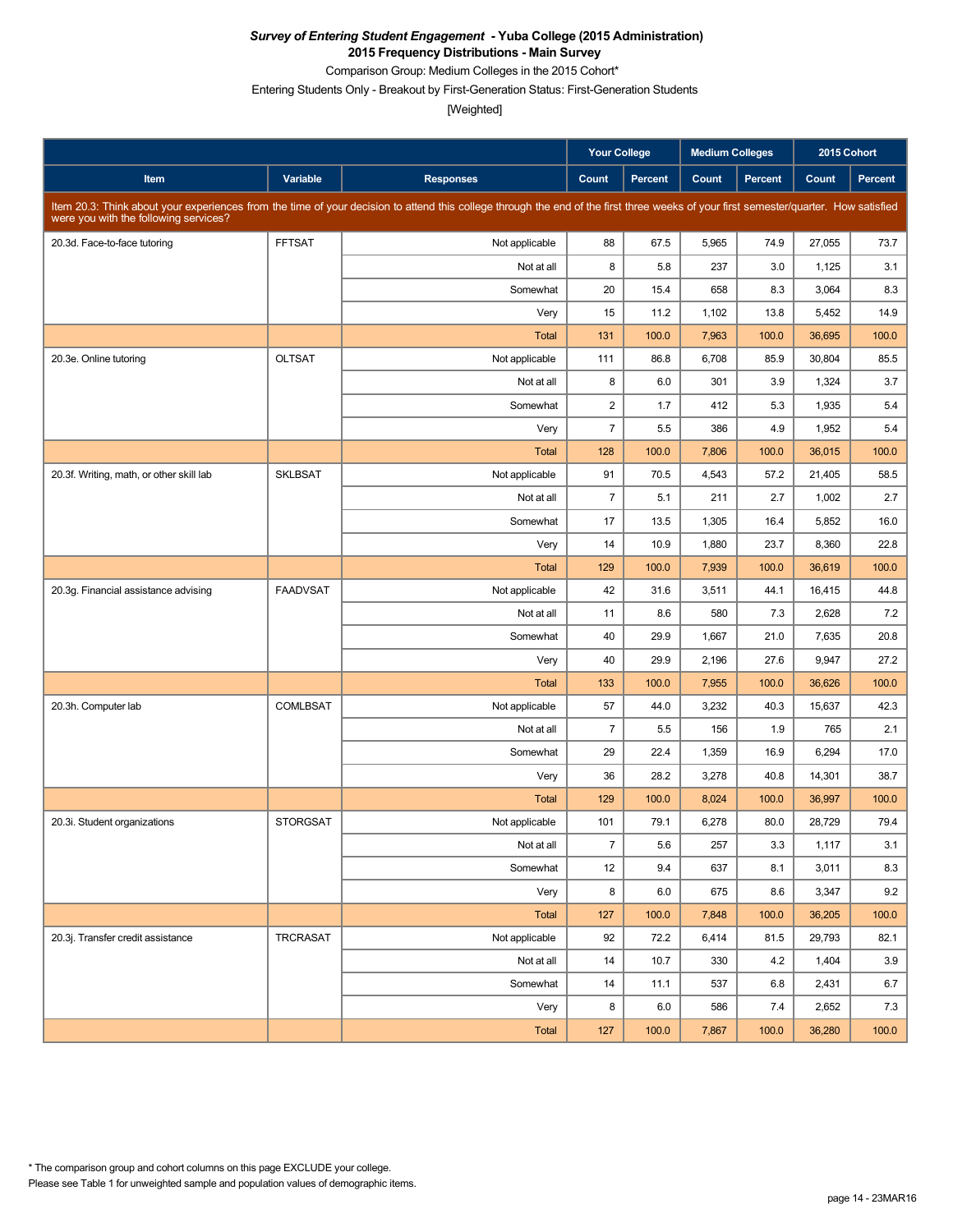Comparison Group: Medium Colleges in the 2015 Cohort\*

Entering Students Only - Breakout by First-Generation Status: First-Generation Students

[Weighted]

|                                                                                              |                 |                                                                                                                                                                                      | <b>Your College</b> |                | <b>Medium Colleges</b> |                |        | 2015 Cohort    |
|----------------------------------------------------------------------------------------------|-----------------|--------------------------------------------------------------------------------------------------------------------------------------------------------------------------------------|---------------------|----------------|------------------------|----------------|--------|----------------|
| <b>Item</b>                                                                                  | Variable        | <b>Responses</b>                                                                                                                                                                     | Count               | <b>Percent</b> | Count                  | <b>Percent</b> | Count  | <b>Percent</b> |
| were you with the following services?                                                        |                 | Item 20.3: Think about your experiences from the time of your decision to attend this college through the end of the first three weeks of your first semester/quarter. How satisfied |                     |                |                        |                |        |                |
| 20.3k. Services to students with disabilities                                                | <b>DISVSAT</b>  | Not applicable                                                                                                                                                                       | 110                 | 84.5           | 6,753                  | 85.6           | 31,147 | 85.7           |
|                                                                                              |                 | Not at all                                                                                                                                                                           | 9                   | 7.1            | 248                    | 3.1            | 988    | 2.7            |
|                                                                                              |                 | Somewhat                                                                                                                                                                             | 8                   | 5.9            | 346                    | 4.4            | 1,592  | 4.4            |
|                                                                                              |                 | Very                                                                                                                                                                                 | 3                   | 2.5            | 538                    | 6.8            | 2,618  | 7.2            |
|                                                                                              |                 | Total                                                                                                                                                                                | 130                 | 100.0          | 7,885                  | 100.0          | 36,345 | 100.0          |
| or through another experience at this college:                                               |                 | Item 21: Think about your experiences from the time of your decision to attend this college through the end of the first three weeks of your first semester/quarter. Within a class, |                     |                |                        |                |        |                |
| 21a. I learned to improve my study skills<br>(listening, note taking, highlighting readings, | <b>LNDSTUDY</b> | Strongly disagree                                                                                                                                                                    | $\mathbf{1}$        | 0.4            | 103                    | 1.2            | 543    | 1.4            |
| working with others, etc.) [COLLREAD]                                                        |                 | Disagree                                                                                                                                                                             | 8                   | 6.1            | 328                    | 3.8            | 1,433  | 3.6            |
|                                                                                              |                 | Neutral                                                                                                                                                                              | 27                  | 20.1           | 1,622                  | 18.8           | 7,499  | 18.9           |
|                                                                                              |                 | Agree                                                                                                                                                                                | 59                  | 44.0           | 3,646                  | 42.3           | 16,463 | 41.5           |
|                                                                                              |                 | Strongly agree                                                                                                                                                                       | 40                  | 29.4           | 2,928                  | 33.9           | 13,756 | 34.7           |
|                                                                                              |                 | Total                                                                                                                                                                                | 135                 | 100.0          | 8,627                  | 100.0          | 39,694 | 100.0          |
| 21b. I learned to understand my academic<br>strengths and weaknesses [COLLREAD]              | <b>LNDACAWK</b> | Strongly disagree                                                                                                                                                                    | 0                   | N/A            | 73                     | 0.8            | 432    | 1.1            |
|                                                                                              |                 | Disagree                                                                                                                                                                             | 9                   | 6.9            | 366                    | 4.2            | 1,394  | 3.5            |
|                                                                                              |                 | Neutral                                                                                                                                                                              | 29                  | 21.3           | 1,817                  | 21.1           | 8,540  | 21.5           |
|                                                                                              |                 | Agree                                                                                                                                                                                | 69                  | 50.8           | 3,825                  | 44.4           | 17,346 | 43.8           |
|                                                                                              |                 | Strongly agree                                                                                                                                                                       | 28                  | 20.9           | 2,544                  | 29.5           | 11,926 | 30.1           |
|                                                                                              |                 | Total                                                                                                                                                                                | 135                 | 100.0          | 8,625                  | 100.0          | 39,638 | 100.0          |
| 21c. I learned skills and strategies to<br>improve my test-taking ability [COLLREAD]         | <b>LNDSKLLS</b> | Strongly disagree                                                                                                                                                                    | 3                   | 2.0            | 218                    | 2.5            | 1,003  | 2.5            |
|                                                                                              |                 | <b>Disagree</b>                                                                                                                                                                      | 16                  | 11.8           | 837                    | 9.7            | 3,416  | 8.6            |
|                                                                                              |                 | Neutral                                                                                                                                                                              | 45                  | 33.6           | 2,568                  | 29.8           | 12,008 | 30.3           |
|                                                                                              |                 | Agree                                                                                                                                                                                | 48                  | 35.6           | 2,891                  | 33.5           | 13,047 | 32.9           |
|                                                                                              |                 | Strongly agree                                                                                                                                                                       | 23                  | 17.0           | 2,116                  | 24.5           | 10,179 | 25.7           |
|                                                                                              |                 | Total                                                                                                                                                                                | 134                 | 100.0          | 8,629                  | 100.0          | 39,653 | 100.0          |
| Item 22                                                                                      |                 |                                                                                                                                                                                      |                     |                |                        |                |        |                |
| 22. What has been your MAIN source of<br>academic advising (help with academic               | <b>PSOURACA</b> | Instructors                                                                                                                                                                          | 17                  | 14.0           | 2,205                  | 28.2           | 10,194 | 28.4           |
| goal-setting, planning, course<br>recommendations, graduation requirements,                  |                 | College staff (not instructors)                                                                                                                                                      | 26                  | 21.8           | 1,111                  | 14.2           | 4,844  | 13.5           |
| $etc.$ )?                                                                                    |                 | Friends, family, or other students                                                                                                                                                   | 63                  | 52.8           | 3,536                  | 45.2           | 16,288 | 45.3           |
|                                                                                              |                 | Computerized degree advisor system                                                                                                                                                   | $\mathbf{1}$        | 0.5            | 111                    | 1.4            | 516    | 1.4            |
|                                                                                              |                 | College Web site                                                                                                                                                                     | $\overline{7}$      | 5.9            | 585                    | 7.5            | 2,781  | 7.7            |
|                                                                                              |                 | Other college materials                                                                                                                                                              | 6                   | 5.0            | 267                    | 3.4            | 1,297  | 3.6            |
|                                                                                              |                 | Total                                                                                                                                                                                | 120                 | 100.0          | 7,814                  | 100.0          | 35,921 | 100.0          |
| Item 23                                                                                      |                 |                                                                                                                                                                                      |                     |                |                        |                |        |                |
| 23. Was a specific person assigned to you                                                    | <b>ASNPERS</b>  | Yes                                                                                                                                                                                  | 35                  | 26.2           | 2,650                  | 32.2           | 11,725 | 30.9           |
| so you could see him/her each time you<br>needed information or assistance?                  |                 | No                                                                                                                                                                                   | 98                  | 73.8           | 5,576                  | 67.8           | 26,226 | 69.1           |
|                                                                                              |                 | Total                                                                                                                                                                                | 133                 | 100.0          | 8,225                  | 100.0          | 37,951 | 100.0          |

\* The comparison group and cohort columns on this page EXCLUDE your college.

Please see Table 1 for unweighted sample and population values of demographic items.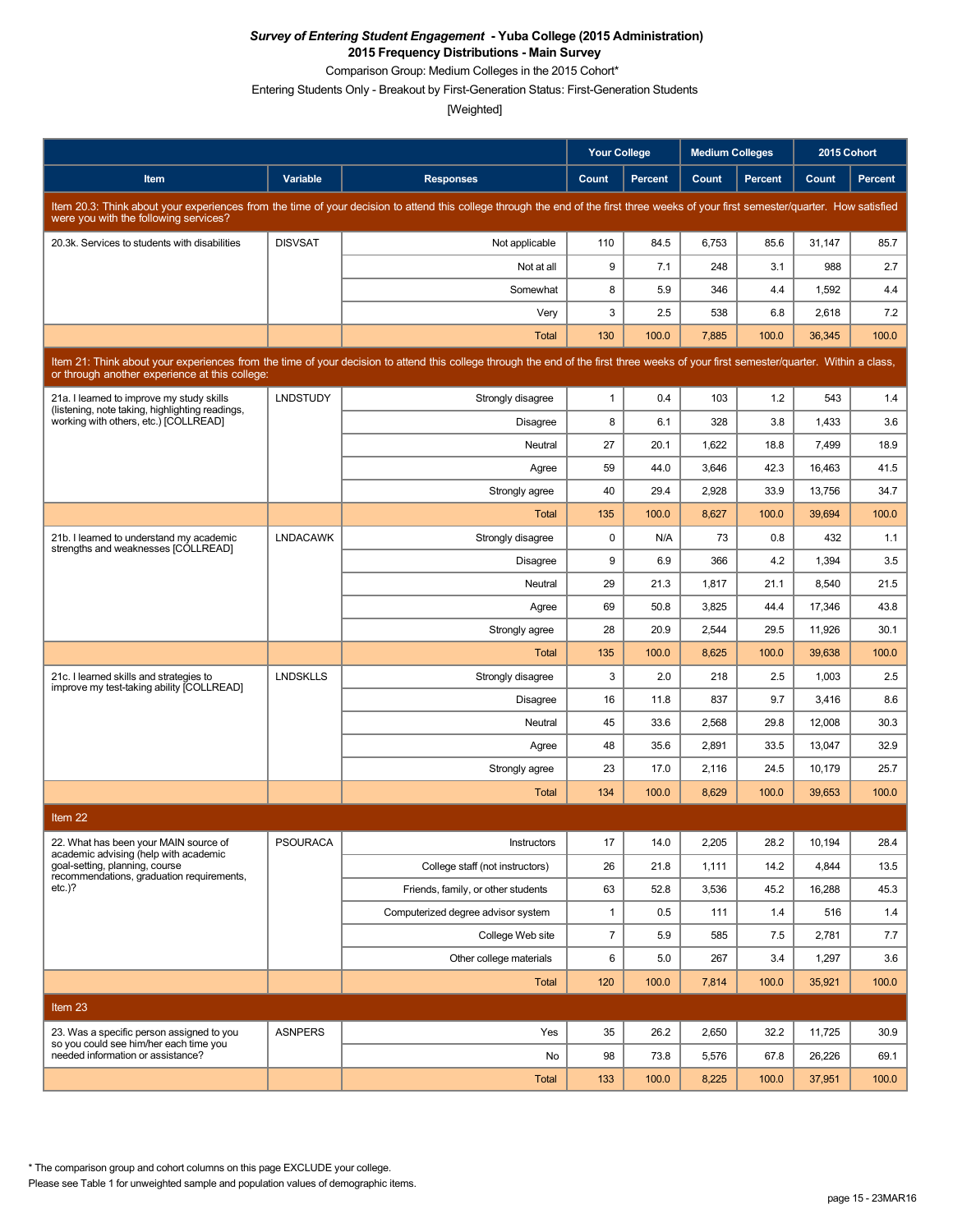Comparison Group: Medium Colleges in the 2015 Cohort\*

Entering Students Only - Breakout by First-Generation Status: First-Generation Students

|                                                                |                 |                                                                                                                                                                               | <b>Your College</b> |         | <b>Medium Colleges</b> |         | 2015 Cohort |         |
|----------------------------------------------------------------|-----------------|-------------------------------------------------------------------------------------------------------------------------------------------------------------------------------|---------------------|---------|------------------------|---------|-------------|---------|
| Item                                                           | Variable        | <b>Responses</b>                                                                                                                                                              | Count               | Percent | Count                  | Percent | Count       | Percent |
|                                                                |                 | Item 24: During the first three weeks of your first semester/quarter at this college, about how many hours did you spend in a typical 7-day week doing each of the following? |                     |         |                        |         |             |         |
| 24a. Preparing for class                                       | <b>PREPCLAS</b> | None                                                                                                                                                                          | 8                   | 5.7     | 456                    | 5.4     | 2,127       | 5.5     |
|                                                                |                 | 1-5 hours                                                                                                                                                                     | 80                  | 60.0    | 4,587                  | 54.7    | 21,247      | 55.1    |
|                                                                |                 | 6-10 hours                                                                                                                                                                    | 35                  | 26.1    | 1,964                  | 23.4    | 8,976       | 23.3    |
|                                                                |                 | 11-20 hours                                                                                                                                                                   | 9                   | 6.5     | 949                    | 11.3    | 4,265       | 11.1    |
|                                                                |                 | 21-30 hours                                                                                                                                                                   | $\mathbf{1}$        | 0.4     | 278                    | 3.3     | 1,248       | 3.2     |
|                                                                |                 | More than 30 hours                                                                                                                                                            | $\overline{2}$      | 1.2     | 154                    | 1.8     | 698         | 1.8     |
|                                                                |                 | Total                                                                                                                                                                         | 133                 | 100.0   | 8,387                  | 100.0   | 38,561      | 100.0   |
| 24b. Working for pay                                           | <b>WORKPAY</b>  | None                                                                                                                                                                          | 60                  | 47.0    | 2,627                  | 32.8    | 13,042      | 35.4    |
|                                                                |                 | 1-5 hours                                                                                                                                                                     | 19                  | 14.5    | 701                    | 8.7     | 3,424       | 9.3     |
|                                                                |                 | 6-10 hours                                                                                                                                                                    | $\overline{7}$      | 5.6     | 606                    | 7.6     | 2,615       | 7.1     |
|                                                                |                 | 11-20 hours                                                                                                                                                                   | 9                   | 7.3     | 859                    | 10.7    | 3,887       | 10.6    |
|                                                                |                 | 21-30 hours                                                                                                                                                                   | 19                  | 15.0    | 1,321                  | 16.5    | 5,564       | 15.1    |
|                                                                |                 | More than 30 hours                                                                                                                                                            | 14                  | 10.7    | 1,904                  | 23.8    | 8,304       | 22.5    |
|                                                                |                 | <b>Total</b>                                                                                                                                                                  | 127                 | 100.0   | 8,018                  | 100.0   | 36,836      | 100.0   |
| Item 25                                                        |                 |                                                                                                                                                                               |                     |         |                        |         |             |         |
| 25. When do you plan to take classes at this<br>college again? | <b>AGAINCL</b>  | I will accomplish my goal(s) during this<br>semester/quarter and will not be returning                                                                                        | 14                  | 10.3    | 674                    | 8.1     | 3,005       | 7.8     |
|                                                                |                 | I have no current plans to return                                                                                                                                             | $\overline{7}$      | 5.4     | 173                    | 2.1     | 935         | 2.4     |
|                                                                |                 | Within the next 12 months                                                                                                                                                     | 77                  | 58.2    | 5,593                  | 66.9    | 25,320      | 66.1    |
|                                                                |                 | Uncertain                                                                                                                                                                     | 35                  | 26.2    | 1,917                  | 22.9    | 9,062       | 23.6    |
|                                                                |                 | <b>Total</b>                                                                                                                                                                  | 133                 | 100.0   | 8,358                  | 100.0   | 38,322      | 100.0   |
| Item 26: While in high school, did you:                        |                 |                                                                                                                                                                               |                     |         |                        |         |             |         |
| 26a. Take math every school year?                              | <b>MATHALLF</b> | Not applicable                                                                                                                                                                | $\pmb{0}$           | N/A     | 130                    | 1.5     | 626         | 1.6     |
|                                                                |                 | Yes                                                                                                                                                                           | 101                 | 74.6    | 6,777                  | 80.4    | 31,826      | 82.0    |
|                                                                |                 | No                                                                                                                                                                            | 34                  | 25.4    | 1,518                  | 18.0    | 6,337       | 16.3    |
|                                                                |                 | <b>Total</b>                                                                                                                                                                  | 135                 | 100.0   | 8,425                  | 100.0   | 38,790      | 100.0   |
| 26b. Take math during your senior year?                        | <b>MATHSNYR</b> | Not applicable                                                                                                                                                                | $\overline{4}$      | 3.1     | 339                    | 4.2     | 1,507       | 4.0     |
|                                                                |                 | Yes                                                                                                                                                                           | 78                  | 62.9    | 6,132                  | 75.8    | 28,775      | 77.2    |
|                                                                |                 | No                                                                                                                                                                            | 42                  | 34.1    | 1,619                  | 20.0    | 6,979       | 18.7    |
|                                                                |                 | Total                                                                                                                                                                         | 125                 | 100.0   | 8,090                  | 100.0   | 37,261      | 100.0   |
| Item 27                                                        |                 |                                                                                                                                                                               |                     |         |                        |         |             |         |
| 27. Would you recommend this college to a                      | <b>RECOCOLL</b> | Yes                                                                                                                                                                           | 122                 | 89.9    | 7,964                  | 94.5    | 36,553      | 94.3    |
| friend or family member?                                       |                 | No                                                                                                                                                                            | 14                  | 10.1    | 464                    | 5.5     | 2,227       | 5.7     |
|                                                                |                 | Total                                                                                                                                                                         | 136                 | 100.0   | 8,428                  | 100.0   | 38,780      | 100.0   |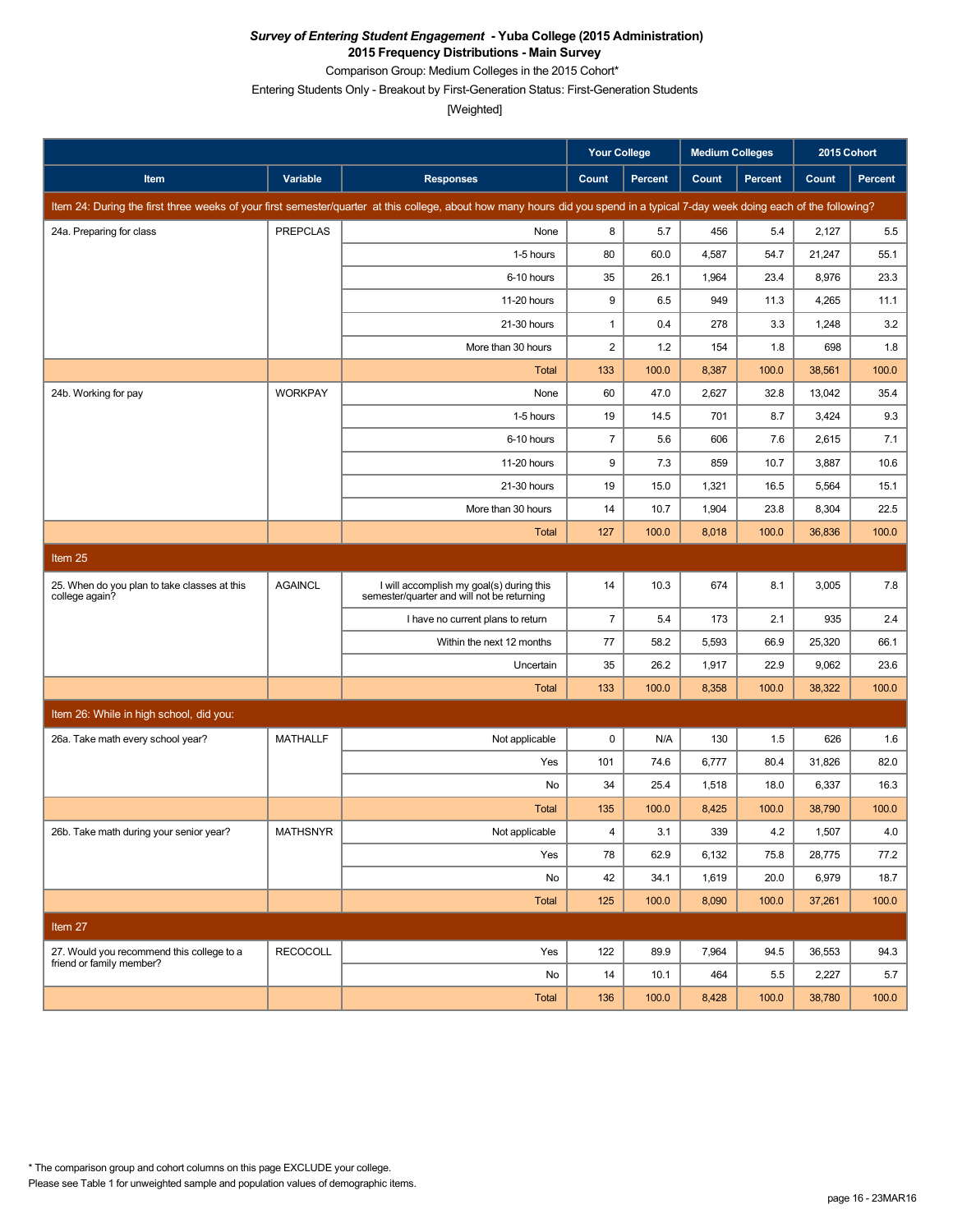Comparison Group: Medium Colleges in the 2015 Cohort\*

Entering Students Only - Breakout by First-Generation Status: First-Generation Students

|                                                                                                 |                 |                                       | <b>Your College</b> |                | <b>Medium Colleges</b> |                | 2015 Cohort |                |
|-------------------------------------------------------------------------------------------------|-----------------|---------------------------------------|---------------------|----------------|------------------------|----------------|-------------|----------------|
| Item                                                                                            | Variable        | <b>Responses</b>                      | Count               | <b>Percent</b> | Count                  | <b>Percent</b> | Count       | <b>Percent</b> |
| Item 28                                                                                         |                 |                                       |                     |                |                        |                |             |                |
| 28. In what range was your overall high<br>school grade average?                                | <b>HSGRADE</b>  | Α                                     | 3                   | 2.4            | 490                    | 5.8            | 2,179       | 5.6            |
|                                                                                                 |                 | $A - to B +$                          | 37                  | 27.3           | 2,386                  | 28.5           | 11,395      | 29.5           |
|                                                                                                 |                 | В                                     | 31                  | 23.2           | 1,989                  | 23.7           | 8,916       | 23.1           |
|                                                                                                 |                 | $B$ - to $C$ +                        | 45                  | 33.4           | 2,369                  | 28.3           | 11,270      | 29.2           |
|                                                                                                 |                 | C                                     | 10                  | 7.7            | 837                    | 10.0           | 3,494       | 9.0            |
|                                                                                                 |                 | C- or lower                           | 8                   | 6.0            | 314                    | 3.7            | 1,393       | 3.6            |
|                                                                                                 |                 | <b>Total</b>                          | 136                 | 100.0          | 8,384                  | 100.0          | 38,647      | 100.0          |
| Item 31                                                                                         |                 |                                       |                     |                |                        |                |             |                |
| 31. Are you married?                                                                            | <b>MARRSTAT</b> | Yes                                   | 21                  | 15.7           | 977                    | 11.6           | 4,394       | 11.3           |
|                                                                                                 |                 | No                                    | 114                 | 84.3           | 7,433                  | 88.4           | 34,399      | 88.7           |
|                                                                                                 |                 | <b>Total</b>                          | 136                 | 100.0          | 8,410                  | 100.0          | 38,794      | 100.0          |
| Item 32                                                                                         |                 |                                       |                     |                |                        |                |             |                |
| 32. Do you have children who live with you                                                      | <b>CHILDREN</b> | Yes                                   | 22                  | 16.5           | 1,785                  | 21.3           | 7,558       | 19.5           |
| and depend on you for their care?                                                               |                 | No                                    | 113                 | 83.5           | 6,610                  | 78.7           | 31,114      | 80.5           |
|                                                                                                 |                 | <b>Total</b>                          | 136                 | 100.0          | 8,395                  | 100.0          | 38,672      | 100.0          |
| Item <sub>33</sub>                                                                              |                 |                                       |                     |                |                        |                |             |                |
| 33. Is English your native (first) language?                                                    | <b>ENGNAT</b>   | Yes                                   | 70                  | 53.0           | 6,287                  | 74.8           | 27,606      | 71.3           |
|                                                                                                 |                 | No                                    | 62                  | 47.0           | 2,119                  | 25.2           | 11,128      | 28.7           |
|                                                                                                 |                 | <b>Total</b>                          | 133                 | 100.0          | 8,406                  | 100.0          | 38,734      | 100.0          |
| Item 36                                                                                         |                 |                                       |                     |                |                        |                |             |                |
| 36. What is the highest academic certificate                                                    | <b>DEGREE</b>   | None                                  | $\overline{c}$      | 1.2            | 136                    | 1.6            | 555         | 1.4            |
| or degree you have earned?                                                                      |                 | GED                                   | $\overline{4}$      | 3.2            | 569                    | 6.8            | 2,442       | 6.4            |
|                                                                                                 |                 | High school diploma                   | 120                 | 88.7           | 6,887                  | 82.8           | 32,125      | 83.6           |
|                                                                                                 |                 | Vocational/technical certificate      | 5                   | 3.6            | 527                    | 6.3            | 2,241       | 5.8            |
|                                                                                                 |                 | Associate degree                      | $\overline{c}$      | 1.6            | 91                     | 1.1            | 591         | 1.5            |
|                                                                                                 |                 | Bachelor's degree                     | $\overline{2}$      | 1.6            | 83                     | 1.0            | 332         | 0.9            |
|                                                                                                 |                 | Master's/Doctoral/Professional degree | 0                   | N/A            | 24                     | 0.3            | 130         | 0.3            |
|                                                                                                 |                 | Total                                 | 136                 | 100.0          | 8,317                  | 100.0          | 38,415      | 100.0          |
| Item 37: Please indicate whether your goal(s) for attending this college include the following: |                 |                                       |                     |                |                        |                |             |                |
| 37a. To complete a certificate                                                                  | <b>CERTPRG</b>  | Yes                                   | 86                  | 65.5           | 4,956                  | 61.0           | 23,031      | 61.5           |
|                                                                                                 | м               | No                                    | 45                  | 34.5           | 3,164                  | 39.0           | 14,399      | 38.5           |
|                                                                                                 |                 | Total                                 | 131                 | 100.0          | 8,120                  | 100.0          | 37,431      | 100.0          |
| 37b. To obtain an Associate degree                                                              | <b>ASSOCDEG</b> | Yes                                   | 116                 | 87.7           | 6,725                  | 82.7           | 31,256      | 83.5           |
|                                                                                                 |                 | No                                    | 16                  | 12.3           | 1,408                  | 17.3           | 6,181       | 16.5           |
|                                                                                                 |                 | Total                                 | 133                 | 100.0          | 8,133                  | 100.0          | 37,437      | 100.0          |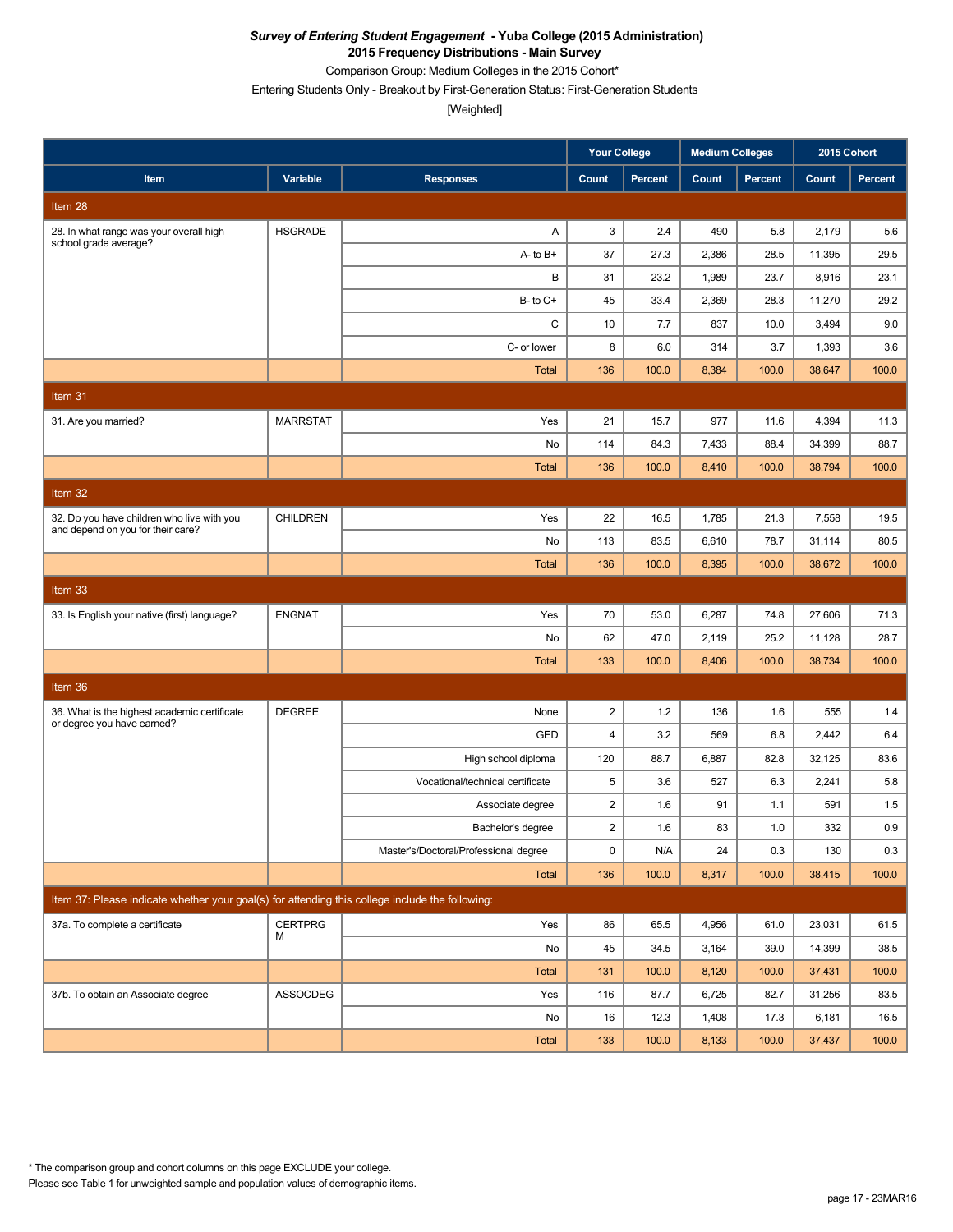Comparison Group: Medium Colleges in the 2015 Cohort\*

Entering Students Only - Breakout by First-Generation Status: First-Generation Students

[Weighted]

|                                                                                                 |                 |                  | <b>Your College</b> |                | <b>Medium Colleges</b> |         | 2015 Cohort |         |
|-------------------------------------------------------------------------------------------------|-----------------|------------------|---------------------|----------------|------------------------|---------|-------------|---------|
| Item                                                                                            | Variable        | <b>Responses</b> | Count               | <b>Percent</b> | Count                  | Percent | Count       | Percent |
| Item 37: Please indicate whether your goal(s) for attending this college include the following: |                 |                  |                     |                |                        |         |             |         |
| 37c. To transfer to a 4-year college or                                                         | TR4YR           | Yes              | 104                 | 80.3           | 5,785                  | 71.5    | 27,872      | 74.7    |
| university                                                                                      |                 | <b>No</b>        | 26                  | 19.7           | 2,309                  | 28.5    | 9,430       | 25.3    |
|                                                                                                 |                 | <b>Total</b>     | 130                 | 100.0          | 8,093                  | 100.0   | 37,302      | 100.0   |
| Item 38: Who in your family has attended at least some college? (Mark all that apply)           |                 |                  |                     |                |                        |         |             |         |
| 38a. Mother                                                                                     | <b>MOTHED</b>   | No response      | 138                 | 100.0          | 8,825                  | 100.0   | 40,596      | 100.0   |
|                                                                                                 |                 | Response         | 0                   | N/A            | 0                      | N/A     | $\mathbf 0$ | N/A     |
|                                                                                                 |                 | Total            | 138                 | 100.0          | 8,825                  | 100.0   | 40,596      | 100.0   |
| 38b. Father                                                                                     | <b>FATHED</b>   | No response      | 138                 | 100.0          | 8,825                  | 100.0   | 40,596      | 100.0   |
|                                                                                                 |                 | Response         | 0                   | N/A            | $\mathbf 0$            | N/A     | $\mathbf 0$ | N/A     |
|                                                                                                 |                 | Total            | 138                 | 100.0          | 8,825                  | 100.0   | 40,596      | 100.0   |
| 38c. Brother/Sister                                                                             | <b>SIBLINED</b> | No response      | 70                  | 50.4           | 5.568                  | 63.1    | 24,895      | 61.3    |
|                                                                                                 |                 | Response         | 69                  | 49.6           | 3,257                  | 36.9    | 15,701      | 38.7    |
|                                                                                                 |                 | Total            | 138                 | 100.0          | 8,825                  | 100.0   | 40,596      | 100.0   |
| 38d. Child                                                                                      | CHILDED         | No response      | 137                 | 99.2           | 8,583                  | 97.3    | 39,372      | 97.0    |
|                                                                                                 |                 | Response         | $\mathbf{1}$        | 0.8            | 242                    | 2.7     | 1,224       | 3.0     |
|                                                                                                 |                 | <b>Total</b>     | 138                 | 100.0          | 8,825                  | 100.0   | 40,596      | 100.0   |
| 38e. Spouse/Partner                                                                             | <b>SPOUCED</b>  | No response      | 127                 | 91.7           | 8,069                  | 91.4    | 37,355      | 92.0    |
|                                                                                                 |                 | Response         | 11                  | 8.3            | 756                    | 8.6     | 3,241       | 8.0     |
|                                                                                                 |                 | <b>Total</b>     | 138                 | 100.0          | 8,825                  | 100.0   | 40,596      | 100.0   |
| 38f. Legal Guardian                                                                             | LGUARDED        | No response      | 138                 | 100.0          | 8,633                  | 97.8    | 39,777      | 98.0    |
|                                                                                                 |                 | Response         | $\mathbf 0$         | N/A            | 192                    | 2.2     | 820         | 2.0     |
|                                                                                                 |                 | Total            | 138                 | 100.0          | 8,825                  | 100.0   | 40,596      | 100.0   |
| 38g. None of the above                                                                          | <b>NONED</b>    | No response      | 79                  | 57.1           | 4,477                  | 50.7    | 21,154      | 52.1    |
|                                                                                                 |                 | Response         | 59                  | 42.9           | 4,348                  | 49.3    | 19,442      | 47.9    |
|                                                                                                 |                 | Total            | 138                 | 100.0          | 8,825                  | 100.0   | 40,596      | 100.0   |

Please see Table 1 for unweighted sample and population values of demographic items. \* The comparison group and cohort columns on this page EXCLUDE your college.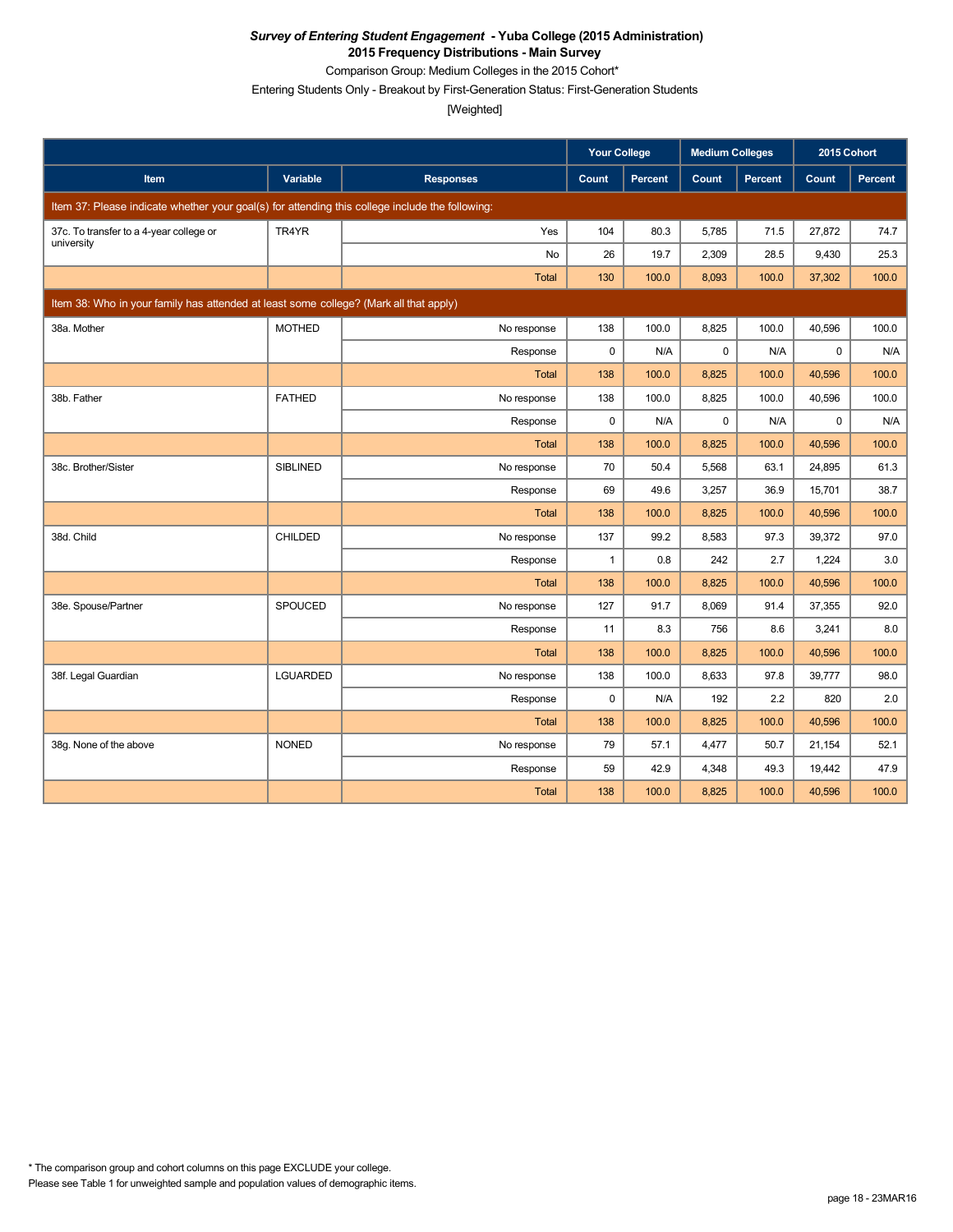Comparison Group: Medium Colleges in the 2015 Cohort\*

Entering Students Only - Breakout by First-Generation Status: Not First-Generation Students

[Weighted]

|                                                                                                          |                 |                                                                                  | <b>Your College</b> |                | <b>Medium Colleges</b> |                | 2015 Cohort |                |
|----------------------------------------------------------------------------------------------------------|-----------------|----------------------------------------------------------------------------------|---------------------|----------------|------------------------|----------------|-------------|----------------|
| Item                                                                                                     | Variable        | <b>Responses</b>                                                                 | Count               | <b>Percent</b> | Count                  | <b>Percent</b> | Count       | <b>Percent</b> |
| Item 3                                                                                                   |                 |                                                                                  |                     |                |                        |                |             |                |
| 3. Did you begin college at this college or<br>elsewhere?                                                | <b>ENTER</b>    | Started here                                                                     | 102                 | 89.5           | 10,539                 | 85.4           | 47,383      | 86.2           |
|                                                                                                          |                 | Started elsewhere                                                                | 12                  | 10.5           | 1,797                  | 14.6           | 7,600       | 13.8           |
|                                                                                                          |                 | <b>Total</b>                                                                     | 114                 | 100.0          | 12,337                 | 100.0          | 54,983      | 100.0          |
| Item 4: While in high school, did you earn college credit for one or more courses? (Mark all that apply) |                 |                                                                                  |                     |                |                        |                |             |                |
| 4a. No                                                                                                   | <b>NOHS</b>     | No response                                                                      | 38                  | 31.4           | 3,769                  | 29.9           | 15,706      | 27.9           |
|                                                                                                          |                 | Response                                                                         | 82                  | 68.6           | 8,850                  | 70.1           | 40,635      | 72.1           |
|                                                                                                          |                 | <b>Total</b>                                                                     | 120                 | 100.0          | 12,619                 | 100.0          | 56,341      | 100.0          |
| 4b. Yes, at this college                                                                                 | <b>THISC</b>    | No response                                                                      | 108                 | 90.0           | 11,580                 | 91.8           | 52,436      | 93.1           |
|                                                                                                          |                 | Response                                                                         | 12                  | 10.0           | 1,040                  | 8.2            | 3,905       | 6.9            |
|                                                                                                          |                 | <b>Total</b>                                                                     | 120                 | 100.0          | 12,619                 | 100.0          | 56,341      | 100.0          |
| 4c. Yes, at a different college                                                                          | <b>DIFFC</b>    | No response                                                                      | 117                 | 97.7           | 11,930                 | 94.5           | 53,570      | 95.1           |
|                                                                                                          |                 | Response                                                                         | 3                   | 2.3            | 689                    | 5.5            | 2,771       | 4.9            |
|                                                                                                          |                 | Total                                                                            | 120                 | 100.0          | 12,619                 | 100.0          | 56,341      | 100.0          |
| 4d. Yes, at my high school                                                                               | <b>MYHS</b>     | No response                                                                      | 92                  | 76.8           | 10,211                 | 80.9           | 45,918      | 81.5           |
|                                                                                                          |                 | Response                                                                         | 28                  | 23.2           | 2,408                  | 19.1           | 10,423      | 18.5           |
|                                                                                                          |                 | Total                                                                            | 120                 | 100.0          | 12,619                 | 100.0          | 56,341      | 100.0          |
| Item <sub>5</sub>                                                                                        |                 |                                                                                  |                     |                |                        |                |             |                |
| 5. In addition to taking courses at this<br>college, were/are you also enrolled at a                     | <b>OTHERENR</b> | Yes                                                                              | 5                   | 4.1            | 559                    | 4.5            | 2,321       | 4.1            |
| 4-year college or university during your first<br>semester/quarter?                                      |                 | No                                                                               | 114                 | 95.9           | 11,965                 | 95.5           | 53,600      | 95.9           |
|                                                                                                          |                 | <b>Total</b>                                                                     | 119                 | 100.0          | 12,524                 | 100.0          | 55,921      | 100.0          |
| Item 7                                                                                                   |                 |                                                                                  |                     |                |                        |                |             |                |
| 7. How many courses did you enroll in for                                                                | COURSENO        | One                                                                              | 5                   | 4.1            | 512                    | 4.1            | 2,585       | 4.6            |
| your first semester/quarter at this college?                                                             |                 | Two                                                                              | 27                  | 22.4           | 1,952                  | 15.5           | 8,406       | 14.9           |
|                                                                                                          |                 | Three                                                                            | 34                  | 28.3           | 3,007                  | 23.9           | 12,922      | 23.0           |
|                                                                                                          |                 | Four or more                                                                     | 54                  | 45.2           | 7,133                  | 56.6           | 32,335      | 57.5           |
|                                                                                                          |                 | <b>Total</b>                                                                     | 120                 | 100.0          | 12,605                 | 100.0          | 56,247      | 100.0          |
| Item 8                                                                                                   |                 |                                                                                  |                     |                |                        |                |             |                |
| 8. Did you add or drop any classes within<br>the first three weeks of your first                         | <b>ADDROP</b>   | Yes, without discussing my decision with a<br>college staff member or instructor | 15                  | 12.9           | 845                    | 6.7            | 3,731       | 6.6            |
| semester/quarter at this college?                                                                        |                 | Yes, after discussing my decision with a<br>college staff member or instructor   | 14                  | 11.9           | 1,157                  | 9.2            | 4,924       | 8.8            |
|                                                                                                          |                 | No, I did not add or drop any courses                                            | 89                  | 75.2           | 10,586                 | 84.1           | 47,464      | 84.6           |
|                                                                                                          |                 | Total                                                                            | 119                 | 100.0          | 12,588                 | 100.0          | 56,120      | 100.0          |

Please see Table 1 for unweighted sample and population values of demographic items. \* The comparison group and cohort columns on this page EXCLUDE your college.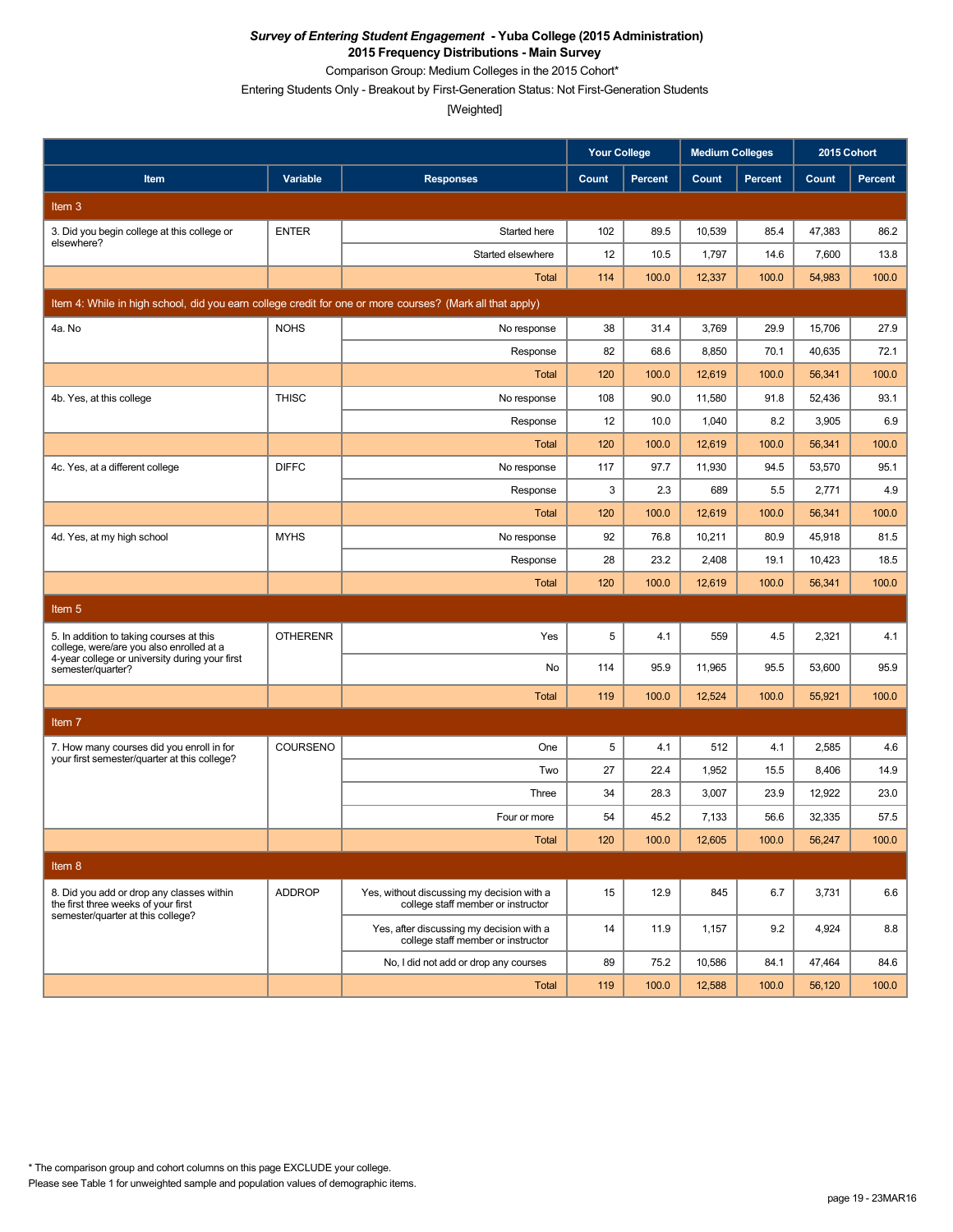Comparison Group: Medium Colleges in the 2015 Cohort\*

Entering Students Only - Breakout by First-Generation Status: Not First-Generation Students

[Weighted]

| Variable<br>Count<br><b>Percent</b><br>Count<br><b>Percent</b><br>Count<br><b>Percent</b><br>Item<br><b>Responses</b><br>Item 9<br><b>DROPNO</b><br>11,398<br>101<br>84.6<br>90.6<br>51,131<br>91.1<br>9. Of the courses you enrolled in during<br>None<br>your first semester/quarter at this college,<br>how many did you drop after the first day of<br>17<br>14.5<br>927<br>7.0<br>One<br>7.4<br>3,951<br>class?<br>0.9<br>1.3<br>Two<br>$\mathbf{1}$<br>185<br>1.5<br>731<br>Three<br>0<br>N/A<br>40<br>0.3<br>195<br>0.3<br>$\mathbf 0$<br>Four or more<br>N/A<br>30<br>0.2<br>103<br>0.2<br><b>Total</b><br>120<br>100.0<br>12,581<br>100.0<br>56,112<br>100.0<br>Item 10<br><b>REGCLASS</b><br>86.3<br>87.0<br>103<br>10,953<br>48,960<br>87.0<br>10. When did you register for your courses<br>More than one week before classes began<br>for your first semester/quarter at this<br>9<br>10.4<br>college?<br>7.7<br>1,306<br>10.4<br>5,847<br>During the week before classes began<br>$\overline{7}$<br>5.9<br>274<br>2.2<br>1,143<br>2.0<br>During the first week of classes<br>0<br>0.5<br>After the first week of classes<br>N/A<br>0.5<br>297<br>61<br>120<br>100.0<br>12,595<br>100.0<br>56,247<br>100.0<br>Total<br>Item 11: The following statements are about this college's orientation for new students. (Mark all that apply)<br><b>ONLORIEN</b><br>37<br>30.9<br>85.9<br>85.9<br>11a. I took part in an online orientation prior<br>10,846<br>48,418<br>No response<br>to the beginning of classes<br>83<br>69.1<br>1,774<br>14.1<br>7,923<br>14.1<br>Response<br><b>Total</b><br>120<br>100.0<br>12,619<br>100.0<br>56,341<br>100.0<br>11b. I attended an on-campus orientation<br><b>ONCORIEN</b><br>89<br>74.1<br>5,464<br>43.3<br>23,989<br>42.6<br>No response<br>prior to the beginning of classes<br>31<br>25.9<br>7,156<br>56.7<br>32,352<br>57.4<br>Response<br><b>Total</b><br>120<br>100.0<br>100.0<br>56,341<br>100.0<br>12,619 |
|-------------------------------------------------------------------------------------------------------------------------------------------------------------------------------------------------------------------------------------------------------------------------------------------------------------------------------------------------------------------------------------------------------------------------------------------------------------------------------------------------------------------------------------------------------------------------------------------------------------------------------------------------------------------------------------------------------------------------------------------------------------------------------------------------------------------------------------------------------------------------------------------------------------------------------------------------------------------------------------------------------------------------------------------------------------------------------------------------------------------------------------------------------------------------------------------------------------------------------------------------------------------------------------------------------------------------------------------------------------------------------------------------------------------------------------------------------------------------------------------------------------------------------------------------------------------------------------------------------------------------------------------------------------------------------------------------------------------------------------------------------------------------------------------------------------------------------------------------------------------------------------------------------------------------------------------------------------------|
|                                                                                                                                                                                                                                                                                                                                                                                                                                                                                                                                                                                                                                                                                                                                                                                                                                                                                                                                                                                                                                                                                                                                                                                                                                                                                                                                                                                                                                                                                                                                                                                                                                                                                                                                                                                                                                                                                                                                                                   |
|                                                                                                                                                                                                                                                                                                                                                                                                                                                                                                                                                                                                                                                                                                                                                                                                                                                                                                                                                                                                                                                                                                                                                                                                                                                                                                                                                                                                                                                                                                                                                                                                                                                                                                                                                                                                                                                                                                                                                                   |
|                                                                                                                                                                                                                                                                                                                                                                                                                                                                                                                                                                                                                                                                                                                                                                                                                                                                                                                                                                                                                                                                                                                                                                                                                                                                                                                                                                                                                                                                                                                                                                                                                                                                                                                                                                                                                                                                                                                                                                   |
|                                                                                                                                                                                                                                                                                                                                                                                                                                                                                                                                                                                                                                                                                                                                                                                                                                                                                                                                                                                                                                                                                                                                                                                                                                                                                                                                                                                                                                                                                                                                                                                                                                                                                                                                                                                                                                                                                                                                                                   |
|                                                                                                                                                                                                                                                                                                                                                                                                                                                                                                                                                                                                                                                                                                                                                                                                                                                                                                                                                                                                                                                                                                                                                                                                                                                                                                                                                                                                                                                                                                                                                                                                                                                                                                                                                                                                                                                                                                                                                                   |
|                                                                                                                                                                                                                                                                                                                                                                                                                                                                                                                                                                                                                                                                                                                                                                                                                                                                                                                                                                                                                                                                                                                                                                                                                                                                                                                                                                                                                                                                                                                                                                                                                                                                                                                                                                                                                                                                                                                                                                   |
|                                                                                                                                                                                                                                                                                                                                                                                                                                                                                                                                                                                                                                                                                                                                                                                                                                                                                                                                                                                                                                                                                                                                                                                                                                                                                                                                                                                                                                                                                                                                                                                                                                                                                                                                                                                                                                                                                                                                                                   |
|                                                                                                                                                                                                                                                                                                                                                                                                                                                                                                                                                                                                                                                                                                                                                                                                                                                                                                                                                                                                                                                                                                                                                                                                                                                                                                                                                                                                                                                                                                                                                                                                                                                                                                                                                                                                                                                                                                                                                                   |
|                                                                                                                                                                                                                                                                                                                                                                                                                                                                                                                                                                                                                                                                                                                                                                                                                                                                                                                                                                                                                                                                                                                                                                                                                                                                                                                                                                                                                                                                                                                                                                                                                                                                                                                                                                                                                                                                                                                                                                   |
|                                                                                                                                                                                                                                                                                                                                                                                                                                                                                                                                                                                                                                                                                                                                                                                                                                                                                                                                                                                                                                                                                                                                                                                                                                                                                                                                                                                                                                                                                                                                                                                                                                                                                                                                                                                                                                                                                                                                                                   |
|                                                                                                                                                                                                                                                                                                                                                                                                                                                                                                                                                                                                                                                                                                                                                                                                                                                                                                                                                                                                                                                                                                                                                                                                                                                                                                                                                                                                                                                                                                                                                                                                                                                                                                                                                                                                                                                                                                                                                                   |
|                                                                                                                                                                                                                                                                                                                                                                                                                                                                                                                                                                                                                                                                                                                                                                                                                                                                                                                                                                                                                                                                                                                                                                                                                                                                                                                                                                                                                                                                                                                                                                                                                                                                                                                                                                                                                                                                                                                                                                   |
|                                                                                                                                                                                                                                                                                                                                                                                                                                                                                                                                                                                                                                                                                                                                                                                                                                                                                                                                                                                                                                                                                                                                                                                                                                                                                                                                                                                                                                                                                                                                                                                                                                                                                                                                                                                                                                                                                                                                                                   |
|                                                                                                                                                                                                                                                                                                                                                                                                                                                                                                                                                                                                                                                                                                                                                                                                                                                                                                                                                                                                                                                                                                                                                                                                                                                                                                                                                                                                                                                                                                                                                                                                                                                                                                                                                                                                                                                                                                                                                                   |
|                                                                                                                                                                                                                                                                                                                                                                                                                                                                                                                                                                                                                                                                                                                                                                                                                                                                                                                                                                                                                                                                                                                                                                                                                                                                                                                                                                                                                                                                                                                                                                                                                                                                                                                                                                                                                                                                                                                                                                   |
|                                                                                                                                                                                                                                                                                                                                                                                                                                                                                                                                                                                                                                                                                                                                                                                                                                                                                                                                                                                                                                                                                                                                                                                                                                                                                                                                                                                                                                                                                                                                                                                                                                                                                                                                                                                                                                                                                                                                                                   |
|                                                                                                                                                                                                                                                                                                                                                                                                                                                                                                                                                                                                                                                                                                                                                                                                                                                                                                                                                                                                                                                                                                                                                                                                                                                                                                                                                                                                                                                                                                                                                                                                                                                                                                                                                                                                                                                                                                                                                                   |
|                                                                                                                                                                                                                                                                                                                                                                                                                                                                                                                                                                                                                                                                                                                                                                                                                                                                                                                                                                                                                                                                                                                                                                                                                                                                                                                                                                                                                                                                                                                                                                                                                                                                                                                                                                                                                                                                                                                                                                   |
|                                                                                                                                                                                                                                                                                                                                                                                                                                                                                                                                                                                                                                                                                                                                                                                                                                                                                                                                                                                                                                                                                                                                                                                                                                                                                                                                                                                                                                                                                                                                                                                                                                                                                                                                                                                                                                                                                                                                                                   |
|                                                                                                                                                                                                                                                                                                                                                                                                                                                                                                                                                                                                                                                                                                                                                                                                                                                                                                                                                                                                                                                                                                                                                                                                                                                                                                                                                                                                                                                                                                                                                                                                                                                                                                                                                                                                                                                                                                                                                                   |
|                                                                                                                                                                                                                                                                                                                                                                                                                                                                                                                                                                                                                                                                                                                                                                                                                                                                                                                                                                                                                                                                                                                                                                                                                                                                                                                                                                                                                                                                                                                                                                                                                                                                                                                                                                                                                                                                                                                                                                   |
| <b>CSORIEN</b><br>117<br>98.2<br>92.6<br>89.9<br>11c. I enrolled in an orientation course as<br>No response<br>11,691<br>50,649<br>part of my course schedule during my first                                                                                                                                                                                                                                                                                                                                                                                                                                                                                                                                                                                                                                                                                                                                                                                                                                                                                                                                                                                                                                                                                                                                                                                                                                                                                                                                                                                                                                                                                                                                                                                                                                                                                                                                                                                     |
| $\overline{c}$<br>semester/quarter at this college<br>1.8<br>929<br>7.4<br>10.1<br>Response<br>5,692                                                                                                                                                                                                                                                                                                                                                                                                                                                                                                                                                                                                                                                                                                                                                                                                                                                                                                                                                                                                                                                                                                                                                                                                                                                                                                                                                                                                                                                                                                                                                                                                                                                                                                                                                                                                                                                              |
| 120<br>100.0<br>Total<br>12,619<br>100.0<br>56,341<br>100.0                                                                                                                                                                                                                                                                                                                                                                                                                                                                                                                                                                                                                                                                                                                                                                                                                                                                                                                                                                                                                                                                                                                                                                                                                                                                                                                                                                                                                                                                                                                                                                                                                                                                                                                                                                                                                                                                                                       |
| <b>NWORIEN</b><br>107<br>89.1<br>11,237<br>89.0<br>50,400<br>89.5<br>11d. I was not aware of a college orientation<br>No response                                                                                                                                                                                                                                                                                                                                                                                                                                                                                                                                                                                                                                                                                                                                                                                                                                                                                                                                                                                                                                                                                                                                                                                                                                                                                                                                                                                                                                                                                                                                                                                                                                                                                                                                                                                                                                 |
| 10.5<br>13<br>10.9<br>1,382<br>11.0<br>5,940<br>Response                                                                                                                                                                                                                                                                                                                                                                                                                                                                                                                                                                                                                                                                                                                                                                                                                                                                                                                                                                                                                                                                                                                                                                                                                                                                                                                                                                                                                                                                                                                                                                                                                                                                                                                                                                                                                                                                                                          |
| <b>Total</b><br>120<br>100.0<br>12,619<br>100.0<br>56,341<br>100.0<br><b>UNAORIEN</b><br>97.7<br>82.4<br>117<br>10,401<br>47,390<br>84.1<br>11e. I was unable to participate in                                                                                                                                                                                                                                                                                                                                                                                                                                                                                                                                                                                                                                                                                                                                                                                                                                                                                                                                                                                                                                                                                                                                                                                                                                                                                                                                                                                                                                                                                                                                                                                                                                                                                                                                                                                   |
| No response<br>orientation due to scheduling or other<br>3<br>2.3<br>2,218<br>17.6<br>8,951<br>15.9<br>issues<br>Response                                                                                                                                                                                                                                                                                                                                                                                                                                                                                                                                                                                                                                                                                                                                                                                                                                                                                                                                                                                                                                                                                                                                                                                                                                                                                                                                                                                                                                                                                                                                                                                                                                                                                                                                                                                                                                         |
| <b>Total</b><br>120<br>100.0<br>12,619<br>100.0<br>56,341<br>100.0                                                                                                                                                                                                                                                                                                                                                                                                                                                                                                                                                                                                                                                                                                                                                                                                                                                                                                                                                                                                                                                                                                                                                                                                                                                                                                                                                                                                                                                                                                                                                                                                                                                                                                                                                                                                                                                                                                |
| Item 12: Think about your experiences from the time of your decision to attend this college through the end of the first three weeks of your first semester/quarter.                                                                                                                                                                                                                                                                                                                                                                                                                                                                                                                                                                                                                                                                                                                                                                                                                                                                                                                                                                                                                                                                                                                                                                                                                                                                                                                                                                                                                                                                                                                                                                                                                                                                                                                                                                                              |
|                                                                                                                                                                                                                                                                                                                                                                                                                                                                                                                                                                                                                                                                                                                                                                                                                                                                                                                                                                                                                                                                                                                                                                                                                                                                                                                                                                                                                                                                                                                                                                                                                                                                                                                                                                                                                                                                                                                                                                   |
| <b>REQPTEST</b><br>111<br>93.6<br>10,228<br>82.6<br>81.7<br>12a. Before I could register for classes, I<br>Yes<br>45,249<br>was required to take a placement test<br>(COMPASS, ASSET, ACCUPLACER, SAT,<br>ACT, etc.) to assess my skills in reading.                                                                                                                                                                                                                                                                                                                                                                                                                                                                                                                                                                                                                                                                                                                                                                                                                                                                                                                                                                                                                                                                                                                                                                                                                                                                                                                                                                                                                                                                                                                                                                                                                                                                                                              |
| 8<br>6.4<br>2,152<br>17.4<br>10,106<br>18.3<br>No<br>writing, and/or math [COLLREAD]                                                                                                                                                                                                                                                                                                                                                                                                                                                                                                                                                                                                                                                                                                                                                                                                                                                                                                                                                                                                                                                                                                                                                                                                                                                                                                                                                                                                                                                                                                                                                                                                                                                                                                                                                                                                                                                                              |
| <b>Total</b><br>119<br>100.0<br>12,380<br>100.0<br>55,354<br>100.0<br><b>TKPTEST</b><br>12b. I took a placement test (COMPASS,<br>102<br>88.2<br>10,647<br>87.9<br>47,121<br>87.0<br>Yes                                                                                                                                                                                                                                                                                                                                                                                                                                                                                                                                                                                                                                                                                                                                                                                                                                                                                                                                                                                                                                                                                                                                                                                                                                                                                                                                                                                                                                                                                                                                                                                                                                                                                                                                                                          |
| ASSET. ACCUPLACER. SAT. ACT. etc.)<br>[COLLREAD]<br>14<br>11.8<br>1,465<br>12.1<br>7,043<br>13.0<br>No                                                                                                                                                                                                                                                                                                                                                                                                                                                                                                                                                                                                                                                                                                                                                                                                                                                                                                                                                                                                                                                                                                                                                                                                                                                                                                                                                                                                                                                                                                                                                                                                                                                                                                                                                                                                                                                            |
| <b>Total</b><br>116<br>100.0<br>12,113<br>100.0<br>54,164<br>100.0                                                                                                                                                                                                                                                                                                                                                                                                                                                                                                                                                                                                                                                                                                                                                                                                                                                                                                                                                                                                                                                                                                                                                                                                                                                                                                                                                                                                                                                                                                                                                                                                                                                                                                                                                                                                                                                                                                |

\* The comparison group and cohort columns on this page EXCLUDE your college.

Please see Table 1 for unweighted sample and population values of demographic items.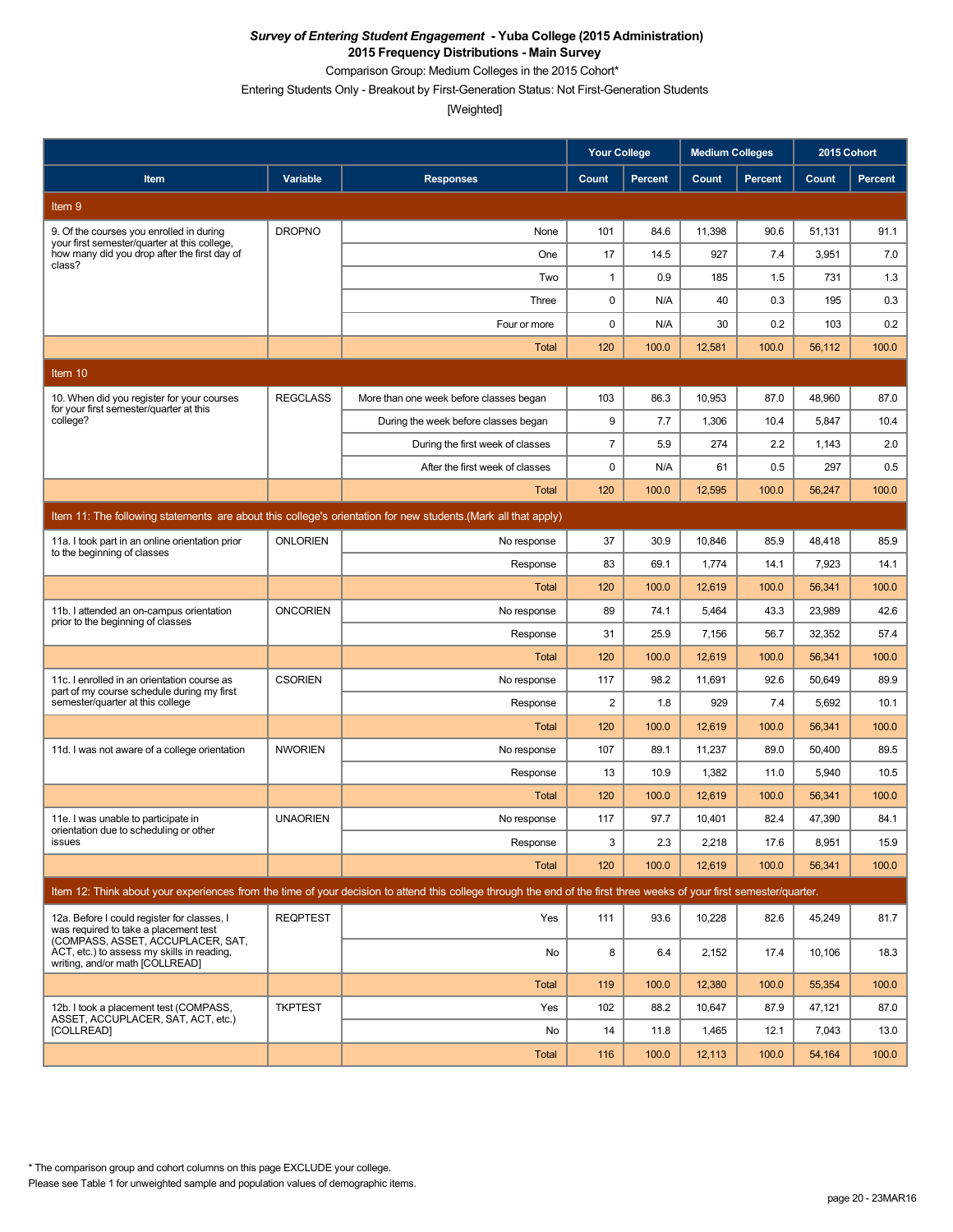Comparison Group: Medium Colleges in the 2015 Cohort\*

Entering Students Only - Breakout by First-Generation Status: Not First-Generation Students

|                                                                                     |                 |                                                                                                                                                                                   | <b>Your College</b> |                | <b>Medium Colleges</b> |                | 2015 Cohort |         |
|-------------------------------------------------------------------------------------|-----------------|-----------------------------------------------------------------------------------------------------------------------------------------------------------------------------------|---------------------|----------------|------------------------|----------------|-------------|---------|
| Item                                                                                | Variable        | <b>Responses</b>                                                                                                                                                                  | Count               | <b>Percent</b> | Count                  | <b>Percent</b> | Count       | Percent |
|                                                                                     |                 | Item 12: Think about your experiences from the time of your decision to attend this college through the end of the first three weeks of your first semester/quarter.              |                     |                |                        |                |             |         |
| 12c. I was exempt from taking a placement<br>test at this college                   | <b>EXPTEST</b>  | Yes                                                                                                                                                                               | $\overline{7}$      | 6.1            | 2,211                  | 18.6           | 10,571      | 19.8    |
|                                                                                     |                 | No                                                                                                                                                                                | 109                 | 93.9           | 9,703                  | 81.4           | 42,820      | 80.2    |
|                                                                                     |                 | <b>Total</b>                                                                                                                                                                      | 116                 | 100.0          | 11,914                 | 100.0          | 53,391      | 100.0   |
| that apply)                                                                         |                 | Item 13: My placement test scores indicated that I needed to take a Developmental course (also referred to as Basic Skills, College Prep, etc.) in the following areas. (Mark all |                     |                |                        |                |             |         |
| 13a. Didn't take a placement test                                                   | <b>NOTEST</b>   | No response                                                                                                                                                                       | 115                 | 95.9           | 11,102                 | 88.0           | 48,903      | 86.8    |
|                                                                                     |                 | Response                                                                                                                                                                          | 5                   | 4.1            | 1,517                  | 12.0           | 7,438       | 13.2    |
|                                                                                     |                 | <b>Total</b>                                                                                                                                                                      | 120                 | 100.0          | 12,619                 | 100.0          | 56,341      | 100.0   |
| 13b. Developmental Reading                                                          | NEEDREAD        | No response                                                                                                                                                                       | 109                 | 91.0           | 10,033                 | 79.5           | 45,534      | 80.8    |
|                                                                                     |                 | Response                                                                                                                                                                          | 11                  | 9.0            | 2,587                  | 20.5           | 10,807      | 19.2    |
|                                                                                     |                 | <b>Total</b>                                                                                                                                                                      | 120                 | 100.0          | 12,619                 | 100.0          | 56,341      | 100.0   |
| 13c. Developmental Writing                                                          | <b>NEEDWRIT</b> | No response                                                                                                                                                                       | 96                  | 79.9           | 9,883                  | 78.3           | 44,805      | 79.5    |
|                                                                                     |                 | Response                                                                                                                                                                          | 24                  | 20.1           | 2,736                  | 21.7           | 11,536      | 20.5    |
|                                                                                     |                 | <b>Total</b>                                                                                                                                                                      | 120                 | 100.0          | 12,619                 | 100.0          | 56,341      | 100.0   |
| 13d. Developmental Math                                                             | <b>NEEDMATH</b> | No response                                                                                                                                                                       | 84                  | 69.9           | 7,776                  | 61.6           | 34,475      | 61.2    |
|                                                                                     |                 | Response                                                                                                                                                                          | 36                  | 30.1           | 4,843                  | 38.4           | 21,866      | 38.8    |
|                                                                                     |                 | <b>Total</b>                                                                                                                                                                      | 120                 | 100.0          | 12,619                 | 100.0          | 56,341      | 100.0   |
| 13e. Didn't place into any Developmental<br>courses                                 | <b>NEEDNONE</b> | No response                                                                                                                                                                       | 52                  | 43.2           | 8,041                  | 63.7           | 35,444      | 62.9    |
|                                                                                     |                 | Response                                                                                                                                                                          | 68                  | 56.8           | 4,578                  | 36.3           | 20,897      | 37.1    |
|                                                                                     |                 | <b>Total</b>                                                                                                                                                                      | 120                 | 100.0          | 12,619                 | 100.0          | 56,341      | 100.0   |
| Item 14                                                                             |                 |                                                                                                                                                                                   |                     |                |                        |                |             |         |
| 14. This college required me to enroll in<br>classes indicated by my placement test | <b>REQCLASS</b> | Yes                                                                                                                                                                               | 88                  | 76.4           | 7,800                  | 63.1           | 35,225      | 63.8    |
| scores during my first semester/quarter<br>[COLLREAD]                               |                 | No                                                                                                                                                                                | 27                  | 23.6           | 4,553                  | 36.9           | 19,975      | 36.2    |
|                                                                                     |                 | Total                                                                                                                                                                             | 115                 | 100.0          | 12,354                 | 100.0          | 55,200      | 100.0   |
|                                                                                     |                 | Item 15: With regard to financial assistance (scholarships, grants, or loans, etc.) to help with your college costs:                                                              |                     |                |                        |                |             |         |
| 15a. I applied for financial assistance                                             | <b>APPLIED</b>  | Yes                                                                                                                                                                               | 95                  | 79.5           | 9,302                  | 75.0           | 40,410      | 72.9    |
|                                                                                     |                 | No                                                                                                                                                                                | 25                  | 20.5           | 3,102                  | 25.0           | 14,990      | 27.1    |
|                                                                                     |                 | Total                                                                                                                                                                             | 120                 | 100.0          | 12,404                 | 100.0          | 55,400      | 100.0   |
| 15b. I was notified I was eligible to receive                                       | OFFERED         | Yes                                                                                                                                                                               | 81                  | 67.7           | 8,100                  | 66.2           | 35,643      | 65.1    |
| financial assistance                                                                |                 | No                                                                                                                                                                                | 39                  | 32.3           | 4,127                  | 33.8           | 19,077      | 34.9    |
|                                                                                     |                 | Total                                                                                                                                                                             | 120                 | 100.0          | 12,227                 | 100.0          | 54,721      | 100.0   |
| 15c. I received financial assistance funds                                          | <b>RECEIVED</b> | Yes                                                                                                                                                                               | 38                  | 31.9           | 6,411                  | 52.1           | 26,418      | 48.1    |
| before classes began                                                                |                 | No                                                                                                                                                                                | 81                  | 68.1           | 5,894                  | 47.9           | 28,545      | 51.9    |
|                                                                                     |                 | Total                                                                                                                                                                             | 119                 | 100.0          | 12,305                 | 100.0          | 54,963      | 100.0   |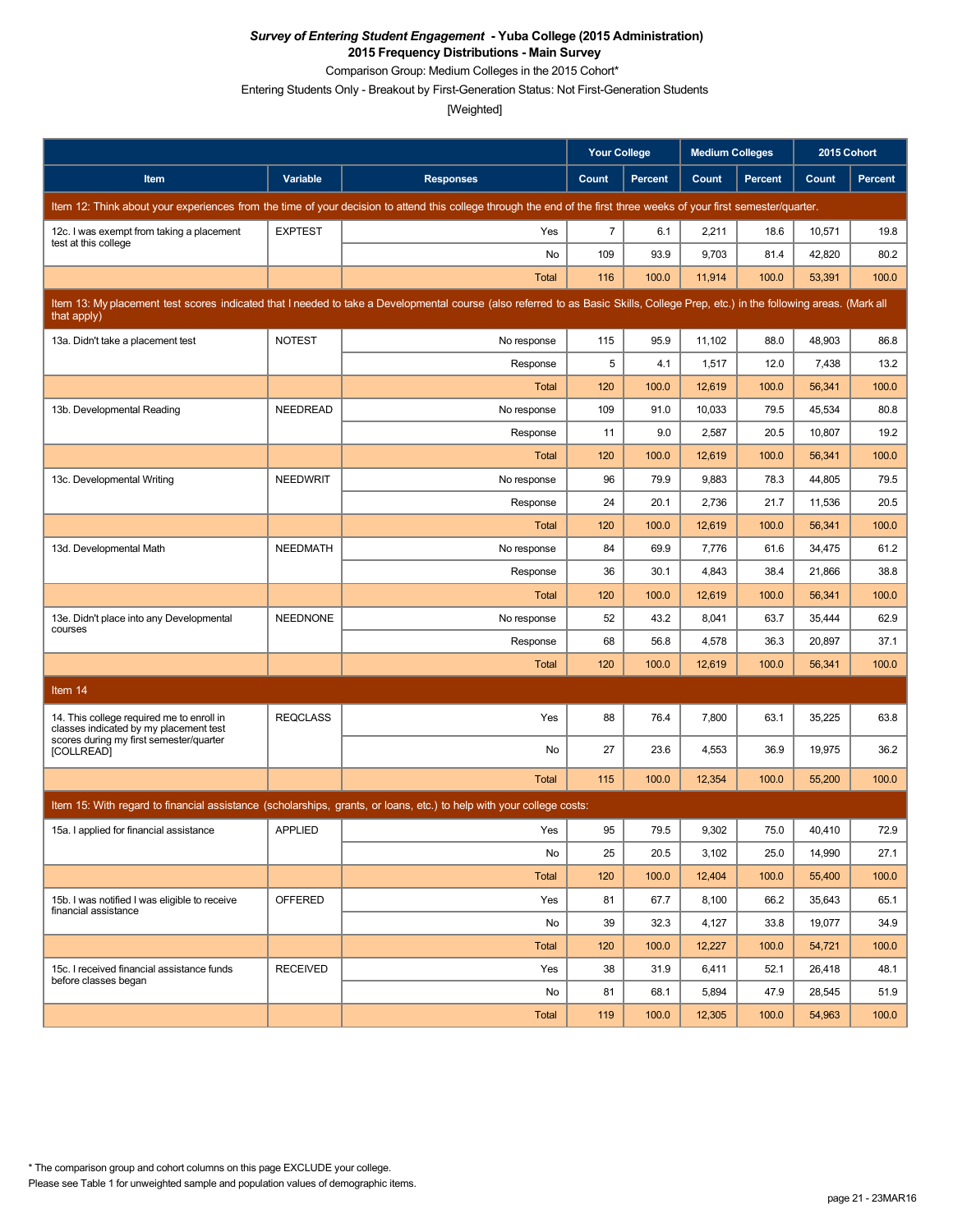Comparison Group: Medium Colleges in the 2015 Cohort\*

Entering Students Only - Breakout by First-Generation Status: Not First-Generation Students

|                                                                                        |                 |                                                                                                                                                                      | <b>Your College</b>     |                | <b>Medium Colleges</b> |         | 2015 Cohort |                |
|----------------------------------------------------------------------------------------|-----------------|----------------------------------------------------------------------------------------------------------------------------------------------------------------------|-------------------------|----------------|------------------------|---------|-------------|----------------|
| Item                                                                                   | Variable        | <b>Responses</b>                                                                                                                                                     | <b>Count</b>            | <b>Percent</b> | Count                  | Percent | Count       | <b>Percent</b> |
| Item 16                                                                                |                 |                                                                                                                                                                      |                         |                |                        |         |             |                |
| 16. When did you first apply for financial                                             | <b>TIMEAPPL</b> | 3 or more months before classes began                                                                                                                                | 55                      | 46.3           | 5,082                  | 41.0    | 21,148      | 38.2           |
| assistance?                                                                            |                 | 1 to 2 months before classes began                                                                                                                                   | 27                      | 22.8           | 2,612                  | 21.1    | 11,842      | 21.4           |
|                                                                                        |                 | Less than 1 month before classes began                                                                                                                               | 10                      | 8.2            | 1,433                  | 11.6    | 6,580       | 11.9           |
|                                                                                        |                 | After classes began                                                                                                                                                  | 6                       | 5.0            | 319                    | 2.6     | 1,561       | 2.8            |
|                                                                                        |                 | I did not apply for financial assistance                                                                                                                             | 21                      | 17.8           | 2,946                  | 23.8    | 14,196      | 25.7           |
|                                                                                        |                 | Total                                                                                                                                                                | 120                     | 100.0          | 12,393                 | 100.0   | 55,326      | 100.0          |
|                                                                                        |                 | Item 17: In which of the following types of courses were you enrolled during your first semester/quarter at this college?                                            |                         |                |                        |         |             |                |
| 17a. Developmental Reading (also referred<br>to as Basic Skills, College Prep, etc.)   | <b>EDCPR</b>    | Enrolled                                                                                                                                                             | 14                      | 12.1           | 2,832                  | 23.2    | 12,196      | 22.3           |
|                                                                                        |                 | Not enrolled                                                                                                                                                         | 102                     | 87.9           | 9,375                  | 76.8    | 42,379      | 77.7           |
|                                                                                        |                 | Total                                                                                                                                                                | 116                     | 100.0          | 12,206                 | 100.0   | 54,575      | 100.0          |
| 17b. Developmental Writing (also referred<br>to as Basic Skills, College Prep, etc.)   | <b>EDCPW</b>    | Enrolled                                                                                                                                                             | 35                      | 29.9           | 3,173                  | 26.0    | 13,888      | 25.5           |
|                                                                                        |                 | Not enrolled                                                                                                                                                         | 83                      | 70.1           | 9.029                  | 74.0    | 40.624      | 74.5           |
|                                                                                        |                 | <b>Total</b>                                                                                                                                                         | 119                     | 100.0          | 12,202                 | 100.0   | 54,512      | 100.0          |
| 17c. Developmental Math (also referred to<br>as Basic Skills, College Prep, etc.)      | <b>EDCPM</b>    | Enrolled                                                                                                                                                             | 38                      | 32.8           | 4,648                  | 38.0    | 21,636      | 39.5           |
|                                                                                        |                 | Not enrolled                                                                                                                                                         | 77                      | 67.2           | 7,578                  | 62.0    | 33,120      | 60.5           |
|                                                                                        |                 | Total                                                                                                                                                                | 115                     | 100.0          | 12,227                 | 100.0   | 54,756      | 100.0          |
| 17d. An English course taught specifically<br>for students whose first language is not | <b>ENRLENG</b>  | Enrolled                                                                                                                                                             | $\mathbf{1}$            | 0.5            | 380                    | 3.2     | 1,705       | 3.2            |
| English (ESL, ESOL)                                                                    |                 | Not enrolled                                                                                                                                                         | 116                     | 99.5           | 11,645                 | 96.8    | 52,059      | 96.8           |
|                                                                                        |                 | Total                                                                                                                                                                | 117                     | 100.0          | 12,025                 | 100.0   | 53,764      | 100.0          |
| 17e. A course specifically designed to teach<br>skills and strategies to help students | <b>ENRLSSDC</b> | Enrolled                                                                                                                                                             | 21                      | 17.7           | 4,018                  | 33.0    | 19,435      | 35.7           |
| succeed in college (e.g., a college success<br>or student success course)              |                 | Not enrolled                                                                                                                                                         | 96                      | 82.3           | 8,170                  | 67.0    | 35,074      | 64.3           |
|                                                                                        |                 | Total                                                                                                                                                                | 116                     | 100.0          | 12,187                 | 100.0   | 54,509      | 100.0          |
| 17f. An organized "learning community" (two                                            | <b>ENRLOLC</b>  | Enrolled                                                                                                                                                             | $\overline{\mathbf{c}}$ | 1.9            | 661                    | 5.5     | 2,876       | 5.3            |
| or more courses that a group of students<br>take together)                             |                 | Not enrolled                                                                                                                                                         | 114                     | 98.1           | 11,411                 | 94.5    | 51,132      | 94.7           |
|                                                                                        |                 | <b>Total</b>                                                                                                                                                         | 116                     | 100.0          | 12,072                 | 100.0   | 54,008      | 100.0          |
|                                                                                        |                 | Item 18: Think about your experiences from the time of your decision to attend this college through the end of the first three weeks of your first semester/quarter. |                         |                |                        |         |             |                |
| 18a. The very first time I came to this                                                | <b>WELCOME</b>  | Strongly disagree                                                                                                                                                    | $\overline{2}$          | 1.8            | 123                    | 1.0     | 396         | 0.7            |
| college I felt welcome [EARLYCON]                                                      |                 | Disagree                                                                                                                                                             | 9                       | 7.3            | 204                    | 1.6     | 1,045       | 1.9            |
|                                                                                        |                 | Neutral                                                                                                                                                              | 40                      | 33.1           | 2,612                  | 20.9    | 12,358      | 22.2           |
|                                                                                        |                 | Agree                                                                                                                                                                | 48                      | 40.0           | 5,874                  | 47.1    | 25,831      | 46.3           |
|                                                                                        |                 | Strongly agree                                                                                                                                                       | 21                      | 17.8           | 3,657                  | 29.3    | 16,116      | 28.9           |
|                                                                                        |                 | Total                                                                                                                                                                | 120                     | 100.0          | 12,470                 | 100.0   | 55,745      | 100.0          |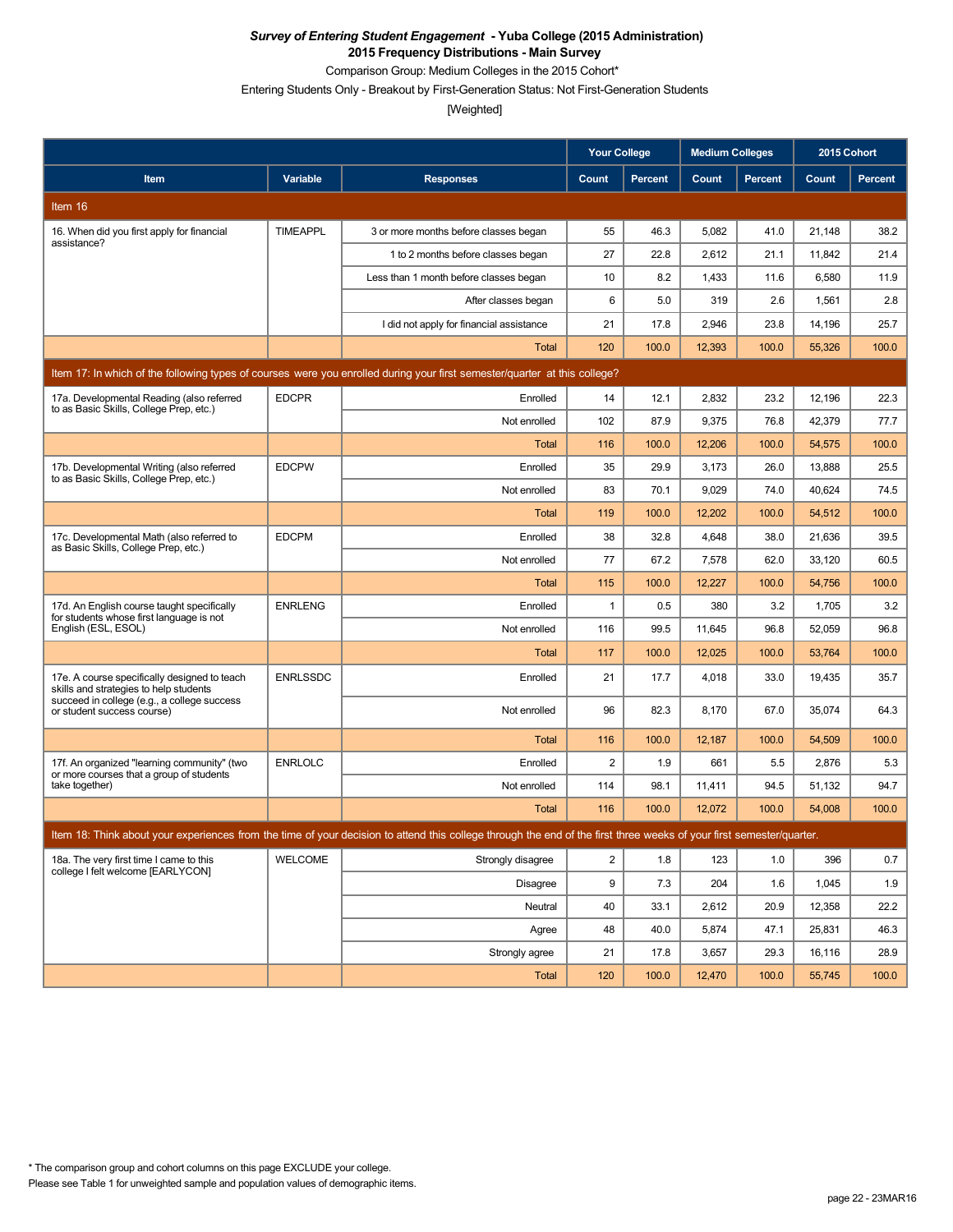Comparison Group: Medium Colleges in the 2015 Cohort\*

Entering Students Only - Breakout by First-Generation Status: Not First-Generation Students

|                                                                                             |                 |                                                                                                                                                                      | <b>Your College</b> |                | <b>Medium Colleges</b> |                | 2015 Cohort |                |
|---------------------------------------------------------------------------------------------|-----------------|----------------------------------------------------------------------------------------------------------------------------------------------------------------------|---------------------|----------------|------------------------|----------------|-------------|----------------|
| Item                                                                                        | Variable        | <b>Responses</b>                                                                                                                                                     | Count               | <b>Percent</b> | Count                  | <b>Percent</b> | Count       | <b>Percent</b> |
|                                                                                             |                 | Item 18: Think about your experiences from the time of your decision to attend this college through the end of the first three weeks of your first semester/quarter. |                     |                |                        |                |             |                |
| 18b. The instructors at this college want me<br>to succeed [HIEXPECT]                       | <b>WNTSCCD</b>  | Strongly disagree                                                                                                                                                    | 0                   | N/A            | 19                     | 0.2            | 95          | 0.2            |
|                                                                                             |                 | <b>Disagree</b>                                                                                                                                                      | 0                   | N/A            | 80                     | 0.6            | 350         | 0.6            |
|                                                                                             |                 | Neutral                                                                                                                                                              | 28                  | 23.2           | 1,401                  | 11.3           | 6,060       | 10.9           |
|                                                                                             |                 | Agree                                                                                                                                                                | 60                  | 50.0           | 5,864                  | 47.3           | 26,078      | 47.0           |
|                                                                                             |                 | Strongly agree                                                                                                                                                       | 32                  | 26.8           | 5,036                  | 40.6           | 22,899      | 41.3           |
|                                                                                             |                 | <b>Total</b>                                                                                                                                                         | 120                 | 100.0          | 12,400                 | 100.0          | 55,482      | 100.0          |
| 18c. All the courses I needed to take during<br>my first semester/quarter were available at | <b>CONVTIME</b> | Strongly disagree                                                                                                                                                    | 6                   | 5.0            | 239                    | 1.9            | 1,135       | 2.0            |
| times convenient for me                                                                     |                 | <b>Disagree</b>                                                                                                                                                      | 11                  | 9.6            | 992                    | 8.0            | 4,558       | 8.2            |
|                                                                                             |                 | Neutral                                                                                                                                                              | 28                  | 23.2           | 2,071                  | 16.6           | 8,538       | 15.4           |
|                                                                                             |                 | Agree                                                                                                                                                                | 48                  | 40.4           | 5,023                  | 40.4           | 22,496      | 40.5           |
|                                                                                             |                 | Strongly agree                                                                                                                                                       | 26                  | 21.8           | 4,116                  | 33.1           | 18,884      | 34.0           |
|                                                                                             |                 | <b>Total</b>                                                                                                                                                         | 120                 | 100.0          | 12,441                 | 100.0          | 55,612      | 100.0          |
| 18d. I was able to meet with an academic<br>advisor at times convenient for me              | <b>AACONTIM</b> | Strongly disagree                                                                                                                                                    | 4                   | 3.2            | 335                    | 2.7            | 1,305       | 2.4            |
| [ACADPLAN]                                                                                  |                 | <b>Disagree</b>                                                                                                                                                      | 5                   | 4.6            | 836                    | 6.8            | 3,723       | 6.7            |
|                                                                                             |                 | Neutral                                                                                                                                                              | 40                  | 33.4           | 3,220                  | 26.1           | 14,007      | 25.3           |
|                                                                                             |                 | Agree                                                                                                                                                                | 51                  | 42.5           | 4,967                  | 40.3           | 22,302      | 40.3           |
|                                                                                             |                 | Strongly agree                                                                                                                                                       | 20                  | 16.4           | 2,969                  | 24.1           | 13,949      | 25.2           |
|                                                                                             |                 | Total                                                                                                                                                                | 119                 | 100.0          | 12,328                 | 100.0          | 55,285      | 100.0          |
| 18e. An advisor helped me to select a<br>course of study, program, or major                 | <b>AASELMAJ</b> | Strongly disagree                                                                                                                                                    | $\overline{7}$      | 5.9            | 661                    | 5.3            | 2,761       | 5.0            |
| [ACADPLAN]                                                                                  |                 | Disagree                                                                                                                                                             | 20                  | 16.3           | 1,577                  | 12.7           | 6,959       | 12.5           |
|                                                                                             |                 | Neutral                                                                                                                                                              | 17                  | 14.1           | 2,438                  | 19.6           | 10,702      | 19.2           |
|                                                                                             |                 | Agree                                                                                                                                                                | 48                  | 40.5           | 4,400                  | 35.4           | 19,611      | 35.2           |
|                                                                                             |                 | Strongly agree                                                                                                                                                       | 28                  | 23.2           | 3,361                  | 27.0           | 15,615      | 28.1           |
|                                                                                             |                 | <b>Total</b>                                                                                                                                                         | 120                 | 100.0          | 12,437                 | 100.0          | 55,649      | 100.0          |
| 18f. An advisor helped me to set academic<br>goals and to create a plan for achieving       | <b>ACADGOAL</b> | Strongly disagree                                                                                                                                                    | 5                   | 4.5            | 859                    | 6.9            | 3,586       | 6.5            |
| them [ACADPLAN]                                                                             |                 | <b>Disagree</b>                                                                                                                                                      | 24                  | 20.5           | 2,428                  | 19.6           | 10,778      | 19.4           |
|                                                                                             |                 | Neutral                                                                                                                                                              | $18\,$              | 15.0           | 3,763                  | 30.3           | 16,521      | 29.7           |
|                                                                                             |                 | Agree                                                                                                                                                                | 40                  | 33.6           | 3,265                  | 26.3           | 14,818      | 26.7           |
|                                                                                             |                 | Strongly agree                                                                                                                                                       | 32                  | 26.4           | 2,095                  | 16.9           | 9,843       | 17.7           |
|                                                                                             |                 | Total                                                                                                                                                                | 120                 | 100.0          | 12,410                 | 100.0          | 55,547      | 100.0          |
| 18g. An advisor helped me to identify the<br>courses I needed to take during my first       | CRSADV          | Strongly disagree                                                                                                                                                    | 3                   | 2.3            | 526                    | 4.2            | 2,136       | 3.8            |
| semester/quarter [ACADPLAN]                                                                 |                 | Disagree                                                                                                                                                             | 11                  | 9.6            | 1,013                  | 8.1            | 4,518       | 8.1            |
|                                                                                             |                 | Neutral                                                                                                                                                              | 17                  | 14.6           | 1,834                  | 14.7           | 7,989       | 14.4           |
|                                                                                             |                 | Agree                                                                                                                                                                | 45                  | 37.7           | 5,171                  | 41.6           | 23,111      | 41.5           |
|                                                                                             |                 | Strongly agree                                                                                                                                                       | 43                  | 36.0           | 3,892                  | 31.3           | 17,884      | 32.1           |
|                                                                                             |                 | Total                                                                                                                                                                | 120                 | 100.0          | 12,436                 | 100.0          | 55,639      | 100.0          |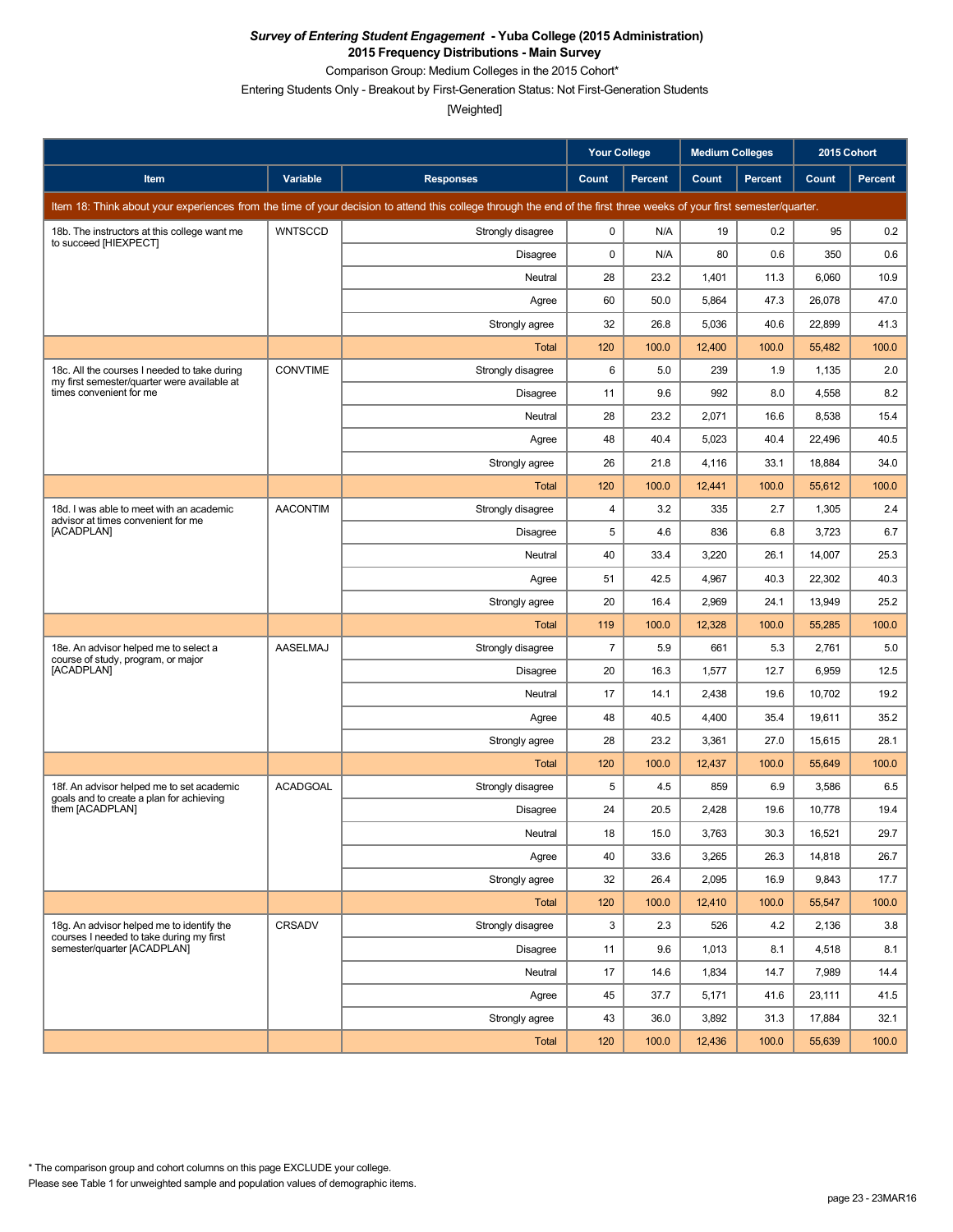Comparison Group: Medium Colleges in the 2015 Cohort\*

Entering Students Only - Breakout by First-Generation Status: Not First-Generation Students

|                                                                                      |                 |                                                                                                                                                                      | <b>Your College</b> |                | <b>Medium Colleges</b> |         | 2015 Cohort |                |
|--------------------------------------------------------------------------------------|-----------------|----------------------------------------------------------------------------------------------------------------------------------------------------------------------|---------------------|----------------|------------------------|---------|-------------|----------------|
| Item                                                                                 | Variable        | <b>Responses</b>                                                                                                                                                     | Count               | <b>Percent</b> | Count                  | Percent | Count       | <b>Percent</b> |
|                                                                                      |                 | Item 18: Think about your experiences from the time of your decision to attend this college through the end of the first three weeks of your first semester/quarter. |                     |                |                        |         |             |                |
| 18h. A college staff member talked with me<br>about my commitments outside of school | <b>OSCOMM</b>   | Strongly disagree                                                                                                                                                    | 16                  | 13.3           | 1,467                  | 11.8    | 6,735       | 12.1           |
| (work, children, dependents, etc.) to help<br>me figure out how many courses to take |                 | Disagree                                                                                                                                                             | 39                  | 32.8           | 3,690                  | 29.7    | 16,900      | 30.4           |
| [ACADPLAN]                                                                           |                 | Neutral                                                                                                                                                              | 35                  | 29.2           | 3,358                  | 27.0    | 14,429      | 25.9           |
|                                                                                      |                 | Agree                                                                                                                                                                | 22                  | 18.3           | 2,459                  | 19.8    | 10,813      | 19.4           |
|                                                                                      |                 | Strongly agree                                                                                                                                                       | 8                   | 6.4            | 1,455                  | 11.7    | 6,753       | 12.1           |
|                                                                                      |                 | Total                                                                                                                                                                | 119                 | 100.0          | 12,429                 | 100.0   | 55,630      | 100.0          |
| 18i. The college provided me with adequate<br>information about financial assistance | <b>FAINFO</b>   | Strongly disagree                                                                                                                                                    | 10                  | 8.6            | 803                    | 6.5     | 3,486       | 6.3            |
| (scholarships, grants, loans, etc.)<br>[EARLYCON]                                    |                 | Disagree                                                                                                                                                             | 20                  | 16.9           | 1,709                  | 13.7    | 7,565       | 13.6           |
|                                                                                      |                 | Neutral                                                                                                                                                              | 26                  | 21.8           | 3,343                  | 26.9    | 15,076      | 27.1           |
|                                                                                      |                 | Agree                                                                                                                                                                | 44                  | 36.8           | 4,276                  | 34.4    | 19,053      | 34.2           |
|                                                                                      |                 | Strongly agree                                                                                                                                                       | 19                  | 16.0           | 2,309                  | 18.6    | 10,481      | 18.8           |
|                                                                                      |                 | Total                                                                                                                                                                | 120                 | 100.0          | 12,440                 | 100.0   | 55,662      | 100.0          |
| 18j. A college staff member helped me<br>determine whether I qualified for financial | <b>QUALFA</b>   | Strongly disagree                                                                                                                                                    | 11                  | 9.1            | 1,274                  | 10.2    | 5,951       | 10.7           |
| assistance [EARLYCON]                                                                |                 | Disagree                                                                                                                                                             | 32                  | 26.4           | 3,228                  | 26.0    | 14,467      | 26.0           |
|                                                                                      |                 | Neutral                                                                                                                                                              | 27                  | 22.7           | 3,454                  | 27.8    | 15,321      | 27.6           |
|                                                                                      |                 | Agree                                                                                                                                                                | 34                  | 28.1           | 2,819                  | 22.7    | 12,371      | 22.3           |
|                                                                                      |                 | Strongly agree                                                                                                                                                       | 16                  | 13.7           | 1,651                  | 13.3    | 7,436       | 13.4           |
|                                                                                      |                 | Total                                                                                                                                                                | 120                 | 100.0          | 12,426                 | 100.0   | 55,547      | 100.0          |
| 18k. All instructors had activities to<br>introduce students to one another          | <b>ACTINTRO</b> | Strongly disagree                                                                                                                                                    | $\overline{4}$      | 3.2            | 876                    | 7.1     | 3,813       | 6.9            |
|                                                                                      |                 | <b>Disagree</b>                                                                                                                                                      | 34                  | 28.1           | 2,749                  | 22.1    | 11,917      | 21.4           |
|                                                                                      |                 | Neutral                                                                                                                                                              | 40                  | 33.3           | 2,914                  | 23.5    | 13,421      | 24.1           |
|                                                                                      |                 | Agree                                                                                                                                                                | 32                  | 26.8           | 3,753                  | 30.2    | 16,702      | 30.1           |
|                                                                                      |                 | Strongly agree                                                                                                                                                       | 10                  | 8.6            | 2,126                  | 17.1    | 9,720       | 17.5           |
|                                                                                      |                 | Total                                                                                                                                                                | 120                 | 100.0          | 12,418                 | 100.0   | 55,573      | 100.0          |
| 18I. All instructors clearly explained<br>academic and student support services      | <b>RESOURCE</b> | Strongly disagree                                                                                                                                                    | 6                   | 5.0            | 235                    | 1.9     | 990         | 1.8            |
| available at this college [ACSOCSUP]                                                 |                 | Disagree                                                                                                                                                             | 13                  | 10.9           | 975                    | 7.9     | 4,198       | 7.6            |
|                                                                                      |                 | Neutral                                                                                                                                                              | 29                  | 24.6           | 2,474                  | 19.9    | 10,900      | 19.6           |
|                                                                                      |                 | Agree                                                                                                                                                                | 55                  | 46.4           | 5,524                  | 44.5    | 24,371      | 43.9           |
|                                                                                      |                 | Strongly agree                                                                                                                                                       | 16                  | 13.1           | 3,205                  | 25.8    | 15,072      | 27.1           |
|                                                                                      |                 | Total                                                                                                                                                                | 120                 | 100.0          | 12,413                 | 100.0   | 55,532      | 100.0          |
| 18m. All instructors clearly explained course<br>grading policies [ACSOCSUP]         | <b>GRADEPOL</b> | Strongly disagree                                                                                                                                                    | 0                   | N/A            | 74                     | 0.6     | 337         | 0.6            |
|                                                                                      |                 | Disagree                                                                                                                                                             | 3                   | 2.7            | 277                    | 2.2     | 1,232       | 2.2            |
|                                                                                      |                 | Neutral                                                                                                                                                              | 11                  | 9.1            | 1,072                  | 8.6     | 4,955       | 8.9            |
|                                                                                      |                 | Agree                                                                                                                                                                | 66                  | 55.0           | 5,999                  | 48.2    | 26,166      | 47.1           |
|                                                                                      |                 | Strongly agree                                                                                                                                                       | 40                  | 33.2           | 5,017                  | 40.3    | 22,922      | 41.2           |
|                                                                                      |                 | Total                                                                                                                                                                | 120                 | 100.0          | 12,439                 | 100.0   | 55,611      | 100.0          |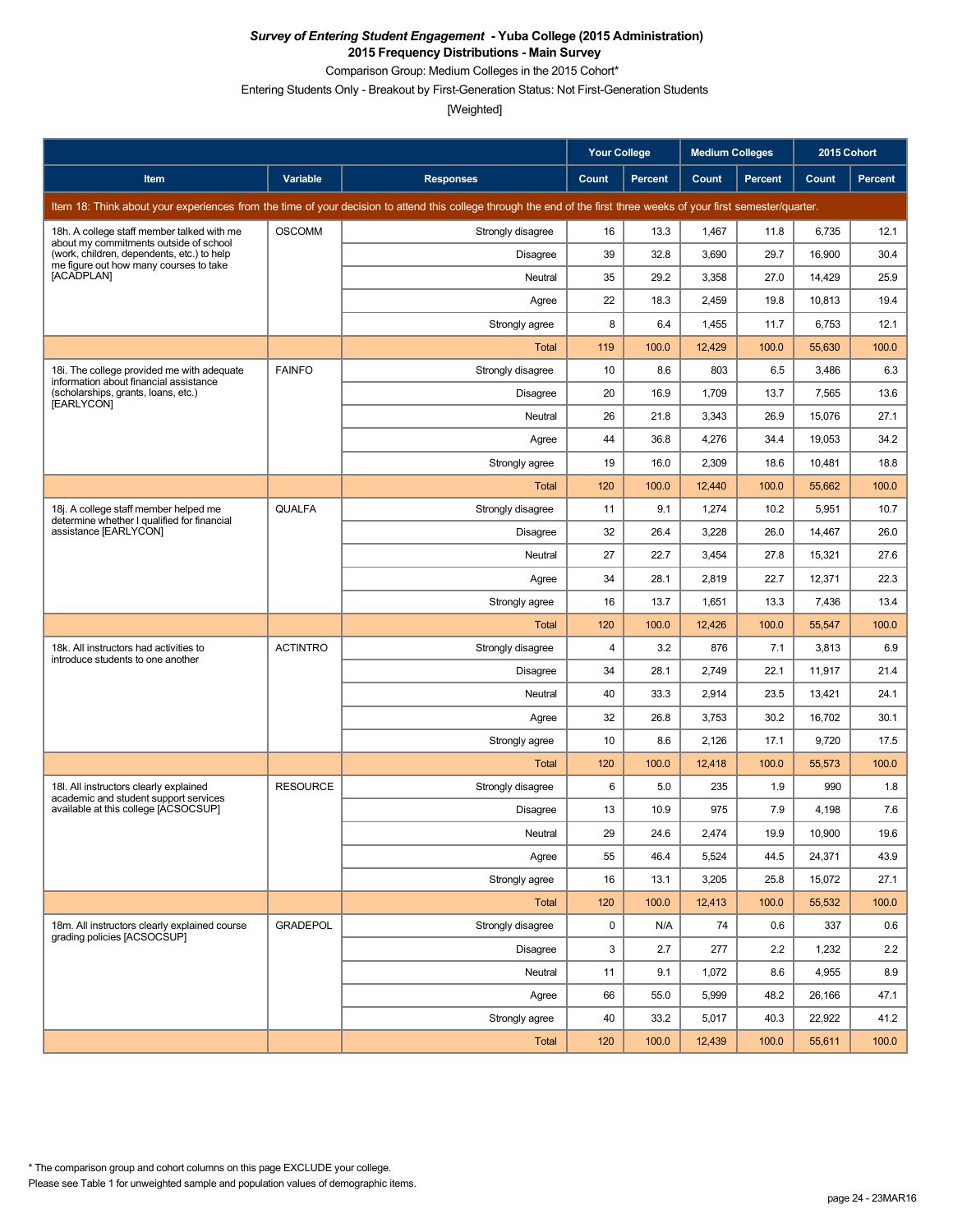Comparison Group: Medium Colleges in the 2015 Cohort\*

Entering Students Only - Breakout by First-Generation Status: Not First-Generation Students

|                                                                                      |                 |                                                                                                                                                                      | Your College   |                | <b>Medium Colleges</b> |                | 2015 Cohort |         |
|--------------------------------------------------------------------------------------|-----------------|----------------------------------------------------------------------------------------------------------------------------------------------------------------------|----------------|----------------|------------------------|----------------|-------------|---------|
| Item                                                                                 | Variable        | <b>Responses</b>                                                                                                                                                     | Count          | <b>Percent</b> | Count                  | <b>Percent</b> | Count       | Percent |
|                                                                                      |                 | Item 18: Think about your experiences from the time of your decision to attend this college through the end of the first three weeks of your first semester/quarter. |                |                |                        |                |             |         |
| 18n. All instructors clearly explained course<br>syllabi (syllabuses) [ACSOCSUP]     | SYLLABI         | Strongly disagree                                                                                                                                                    | 0              | N/A            | 48                     | 0.4            | 238         | 0.4     |
|                                                                                      |                 | Disagree                                                                                                                                                             | 2              | 1.4            | 192                    | 1.5            | 899         | 1.6     |
|                                                                                      |                 | Neutral                                                                                                                                                              | 3              | 2.3            | 828                    | 6.7            | 3,761       | 6.8     |
|                                                                                      |                 | Agree                                                                                                                                                                | 66             | 55.3           | 5,539                  | 44.6           | 24,355      | 43.9    |
|                                                                                      |                 | Strongly agree                                                                                                                                                       | 49             | 41.1           | 5,811                  | 46.8           | 26,280      | 47.3    |
|                                                                                      |                 | <b>Total</b>                                                                                                                                                         | 119            | 100.0          | 12,418                 | 100.0          | 55,532      | 100.0   |
| 180. I knew how to get in touch with my<br>instructors outside of class [ACSOCSUP]   | <b>FACMEET</b>  | Strongly disagree                                                                                                                                                    | $\overline{c}$ | 1.8            | 76                     | 0.6            | 308         | 0.6     |
|                                                                                      |                 | <b>Disagree</b>                                                                                                                                                      | 5              | 4.6            | 221                    | 1.8            | 1,182       | 2.1     |
|                                                                                      |                 | Neutral                                                                                                                                                              | 11             | 9.1            | 950                    | 7.6            | 4,554       | 8.2     |
|                                                                                      |                 | Agree                                                                                                                                                                | 61             | 50.9           | 5,778                  | 46.4           | 25,208      | 45.3    |
|                                                                                      |                 | Strongly agree                                                                                                                                                       | 40             | 33.6           | 5,420                  | 43.6           | 24,401      | 43.8    |
|                                                                                      |                 | <b>Total</b>                                                                                                                                                         | 120            | 100.0          | 12,445                 | 100.0          | 55,653      | 100.0   |
| 18p. At least one college staff member<br>(other than an instructor) learned my name | <b>CSTAFNAM</b> | Strongly disagree                                                                                                                                                    | 17             | 14.1           | 1,479                  | 11.9           | 6,881       | 12.4    |
| [EARLYCON]                                                                           |                 | <b>Disagree</b>                                                                                                                                                      | 20             | 16.7           | 2,646                  | 21.3           | 11,637      | 20.9    |
|                                                                                      |                 | Neutral                                                                                                                                                              | 25             | 20.9           | 2,215                  | 17.8           | 9,743       | 17.5    |
|                                                                                      |                 | Agree                                                                                                                                                                | 40             | 33.7           | 3,123                  | 25.1           | 13,977      | 25.1    |
|                                                                                      |                 | Strongly agree                                                                                                                                                       | 17             | 14.6           | 2,976                  | 23.9           | 13,368      | 24.0    |
|                                                                                      |                 | Total                                                                                                                                                                | 120            | 100.0          | 12,439                 | 100.0          | 55,606      | 100.0   |
| 18g. At least one other student whom I<br>didn't previously know learned my name     | <b>OSTUDNAM</b> | Strongly disagree                                                                                                                                                    | 3              | 2.3            | 270                    | 2.2            | 1,298       | 2.3     |
| [ACSOCSUP]                                                                           |                 | <b>Disagree</b>                                                                                                                                                      | 5              | 4.6            | 601                    | 4.8            | 2,719       | 4.9     |
|                                                                                      |                 | Neutral                                                                                                                                                              | 23             | 19.6           | 1,132                  | 9.1            | 5,317       | 9.6     |
|                                                                                      |                 | Agree                                                                                                                                                                | 45             | 37.2           | 5,127                  | 41.2           | 22,301      | 40.1    |
|                                                                                      |                 | Strongly agree                                                                                                                                                       | 43             | 36.3           | 5,311                  | 42.7           | 24,015      | 43.2    |
|                                                                                      |                 | Total                                                                                                                                                                | 120            | 100.0          | 12,441                 | 100.0          | 55,650      | 100.0   |
| 18r. At least one instructor learned my<br>name [ACSOCSUP]                           | <b>FACNAM</b>   | Strongly disagree                                                                                                                                                    | 1              | 0.5            | 174                    | 1.4            | 782         | 1.4     |
|                                                                                      |                 | <b>Disagree</b>                                                                                                                                                      | 4              | 3.2            | 349                    | 2.8            | 1,754       | 3.2     |
|                                                                                      |                 | Neutral                                                                                                                                                              | 14             | 11.4           | 946                    | 7.6            | 4,322       | $7.8$   |
|                                                                                      |                 | Agree                                                                                                                                                                | 58             | 48.4           | 5,127                  | 41.3           | 22,507      | 40.6    |
|                                                                                      |                 | Strongly agree                                                                                                                                                       | 43             | 36.5           | 5,805                  | 46.8           | 26,043      | 47.0    |
|                                                                                      |                 | Total                                                                                                                                                                | 119            | 100.0          | 12,400                 | 100.0          | 55,407      | 100.0   |
| 18s. I learned the name of at least one<br>other student in most of my classes       | <b>STUNAM</b>   | Strongly disagree                                                                                                                                                    | 0              | N/A            | 203                    | 1.6            | 904         | 1.6     |
| [ACSOCSUP]                                                                           |                 | Disagree                                                                                                                                                             | 9              | 7.3            | 445                    | 3.6            | 2,176       | 3.9     |
|                                                                                      |                 | Neutral                                                                                                                                                              | 13             | 10.9           | 907                    | 7.3            | 4,287       | 7.7     |
|                                                                                      |                 | Agree                                                                                                                                                                | 51             | 42.7           | 4,930                  | 39.6           | 21,962      | 39.5    |
|                                                                                      |                 | Strongly agree                                                                                                                                                       | 47             | 39.1           | 5,961                  | 47.9           | 26,326      | 47.3    |
|                                                                                      |                 | Total                                                                                                                                                                | 120            | 100.0          | 12,447                 | 100.0          | 55,655      | 100.0   |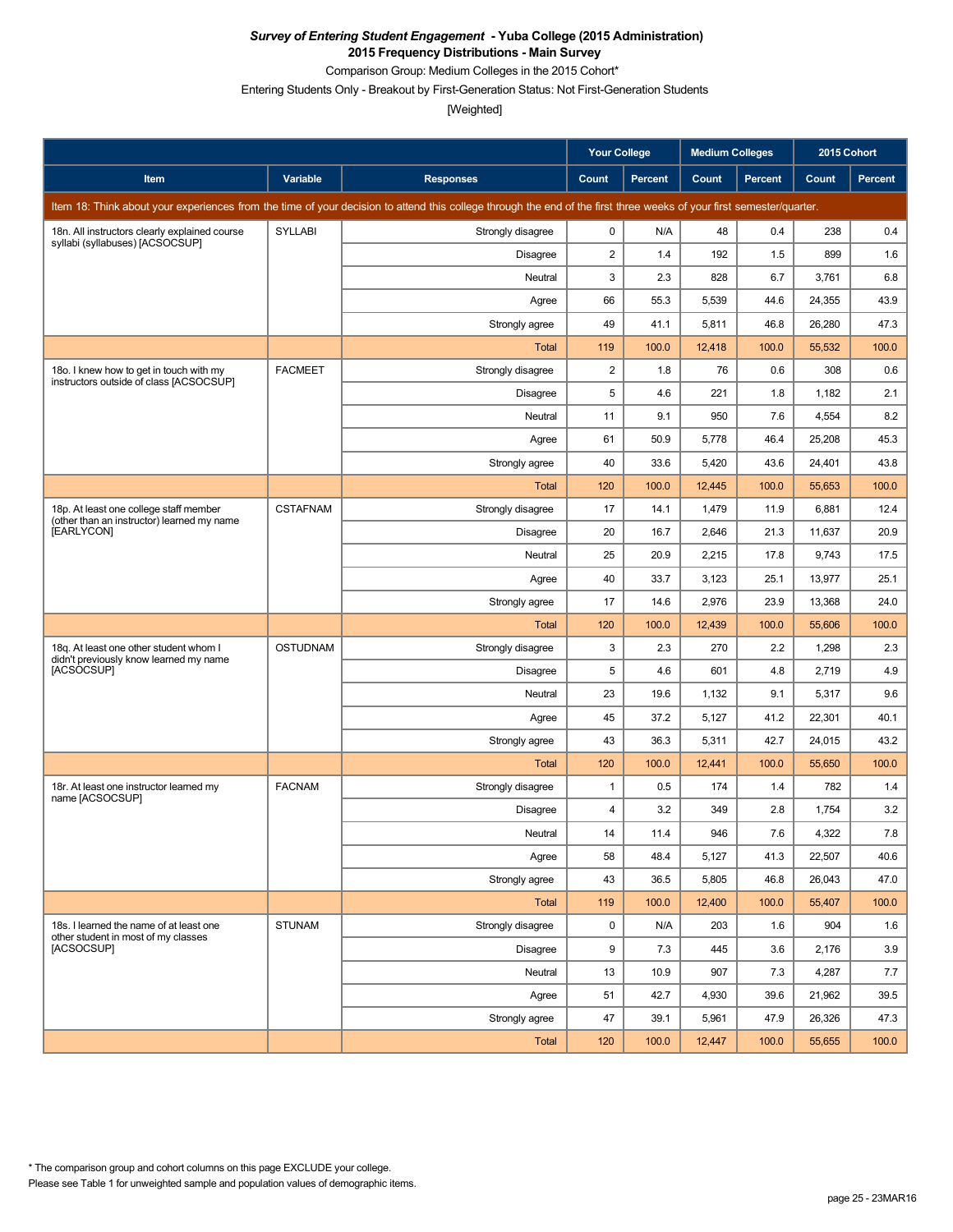Comparison Group: Medium Colleges in the 2015 Cohort\*

Entering Students Only - Breakout by First-Generation Status: Not First-Generation Students

[Weighted]

|                                                                                           |                 |                                                                                                                                                                      | <b>Your College</b> |                | <b>Medium Colleges</b> |                | 2015 Cohort |                |
|-------------------------------------------------------------------------------------------|-----------------|----------------------------------------------------------------------------------------------------------------------------------------------------------------------|---------------------|----------------|------------------------|----------------|-------------|----------------|
| Item                                                                                      | Variable        | <b>Responses</b>                                                                                                                                                     | Count               | <b>Percent</b> | Count                  | <b>Percent</b> | Count       | <b>Percent</b> |
|                                                                                           |                 | Item 18: Think about your experiences from the time of your decision to attend this college through the end of the first three weeks of your first semester/quarter. |                     |                |                        |                |             |                |
| 18t. I have the motivation to do what it takes                                            | <b>ITTAKES</b>  | Strongly disagree                                                                                                                                                    | 0                   | N/A            | 44                     | 0.4            | 254         | 0.5            |
| to succeed in college [HIEXPECT]                                                          |                 | Disagree                                                                                                                                                             | $\mathbf{1}$        | 0.5            | 171                    | 1.4            | 737         | 1.3            |
|                                                                                           |                 | Neutral                                                                                                                                                              | 9                   | 7.3            | 1,115                  | 9.0            | 5,228       | 9.4            |
|                                                                                           |                 | Agree                                                                                                                                                                | 57                  | 47.8           | 4,690                  | 37.8           | 20,299      | 36.5           |
|                                                                                           |                 | Strongly agree                                                                                                                                                       | 53                  | 44.5           | 6,399                  | 51.5           | 29,029      | 52.3           |
|                                                                                           |                 | <b>Total</b>                                                                                                                                                         | 120                 | 100.0          | 12,419                 | 100.0          | 55,549      | 100.0          |
| 18u. I am prepared academically to succeed<br>in college [HIEXPECT]                       | <b>ACPRPRD</b>  | Strongly disagree                                                                                                                                                    | 0                   | N/A            | 74                     | 0.6            | 286         | 0.5            |
|                                                                                           |                 | Disagree                                                                                                                                                             | $\mathbf{1}$        | 0.5            | 185                    | 1.5            | 815         | 1.5            |
|                                                                                           |                 | Neutral                                                                                                                                                              | 9                   | 7.7            | 1,482                  | 11.9           | 6,664       | 12.0           |
|                                                                                           |                 | Agree                                                                                                                                                                | 57                  | 47.3           | 5,126                  | 41.2           | 22,210      | 39.9           |
|                                                                                           |                 | Strongly agree                                                                                                                                                       | 53                  | 44.5           | 5,576                  | 44.8           | 25,677      | 46.1           |
|                                                                                           |                 | Total                                                                                                                                                                | 120                 | 100.0          | 12,443                 | 100.0          | 55,653      | 100.0          |
|                                                                                           |                 | Item 19: During the first three weeks of your first semester/quarter at this college, about how often did you do the following?                                      |                     |                |                        |                |             |                |
| 19a. Ask questions in class or contribute to                                              | <b>ASKQUES</b>  | Never                                                                                                                                                                | $\overline{7}$      | 5.9            | 1,035                  | 8.2            | 4,543       | 8.1            |
| class discussions [ENGAGLRN]                                                              |                 | Once                                                                                                                                                                 | 33                  | 27.3           | 2,702                  | 21.5           | 12,415      | 22.1           |
|                                                                                           |                 | Two or three times                                                                                                                                                   | 59                  | 49.2           | 5,861                  | 46.6           | 26,141      | 46.6           |
|                                                                                           |                 | Four or more times                                                                                                                                                   | 21                  | 17.7           | 2,973                  | 23.7           | 13,006      | 23.2           |
|                                                                                           |                 | Total                                                                                                                                                                | 120                 | 100.0          | 12,570                 | 100.0          | 56,105      | 100.0          |
| 19b. Prepare at least two drafts of a paper<br>or assignment before turning it in         | <b>PREPDRFT</b> | Never                                                                                                                                                                | 34                  | 28.6           | 3,868                  | 31.0           | 17,324      | 31.1           |
| [ENGAGLRN]                                                                                |                 | Once                                                                                                                                                                 | 44                  | 36.9           | 4,434                  | 35.5           | 19,891      | 35.7           |
|                                                                                           |                 | Two or three times                                                                                                                                                   | 35                  | 29.1           | 3,386                  | 27.1           | 15,072      | 27.0           |
|                                                                                           |                 | Four or more times                                                                                                                                                   | $\overline{7}$      | 5.4            | 787                    | 6.3            | 3,444       | 6.2            |
|                                                                                           |                 | Total                                                                                                                                                                | 120                 | 100.0          | 12,475                 | 100.0          | 55,731      | 100.0          |
| 19c. Turn in an assignment late [HIEXPECT]                                                | <b>LATETURN</b> | Never                                                                                                                                                                | 89                  | 74.1           | 8,359                  | 66.7           | 37,111      | 66.4           |
|                                                                                           |                 | Once                                                                                                                                                                 | 25                  | 20.9           | 3,001                  | 24.0           | 13,832      | 24.7           |
|                                                                                           |                 | Two or three times                                                                                                                                                   | 4                   | 3.6            | 1,020                  | 8.1            | 4,352       | 7.8            |
|                                                                                           |                 | Four or more times                                                                                                                                                   | 2                   | 1.4            | 144                    | 1.1            | 605         | 1.1            |
|                                                                                           |                 | Total                                                                                                                                                                | 120                 | 100.0          | 12,524                 | 100.0          | 55,899      | 100.0          |
| 19d. Not turn in an assignment [HIEXPECT]                                                 | <b>NOTTURN</b>  | Never                                                                                                                                                                | 72                  | 62.5           | 8,904                  | 72.2           | 39,155      | 71.1           |
|                                                                                           |                 | Once                                                                                                                                                                 | 29                  | 24.9           | 2,364                  | 19.2           | 11,155      | 20.3           |
|                                                                                           |                 | Two or three times                                                                                                                                                   | 12                  | 10.4           | 859                    | 7.0            | 3,799       | 6.9            |
|                                                                                           |                 | Four or more times                                                                                                                                                   | 3                   | 2.3            | 208                    | 1.7            | 978         | 1.8            |
|                                                                                           |                 | Total                                                                                                                                                                | 116                 | 100.0          | 12,335                 | 100.0          | 55,087      | 100.0          |
| 19e. Participate in supplemental instruction<br>(extra class sessions with an instructor, | <b>SUPINSTR</b> | Never                                                                                                                                                                | 85                  | 71.5           | 8,882                  | 70.7           | 38,786      | 69.2           |
| tutor, or experienced student) [ENGAGLRN]                                                 |                 | Once                                                                                                                                                                 | 15                  | 12.9           | 1,875                  | 14.9           | 8,835       | 15.8           |
|                                                                                           |                 | Two or three times                                                                                                                                                   | 14                  | 11.5           | 1,268                  | 10.1           | 5,904       | 10.5           |
|                                                                                           |                 | Four or more times                                                                                                                                                   | 5                   | 4.1            | 536                    | 4.3            | 2,558       | 4.6            |
|                                                                                           |                 | Total                                                                                                                                                                | 119                 | 100.0          | 12,562                 | 100.0          | 56,082      | 100.0          |

Please see Table 1 for unweighted sample and population values of demographic items. \* The comparison group and cohort columns on this page EXCLUDE your college.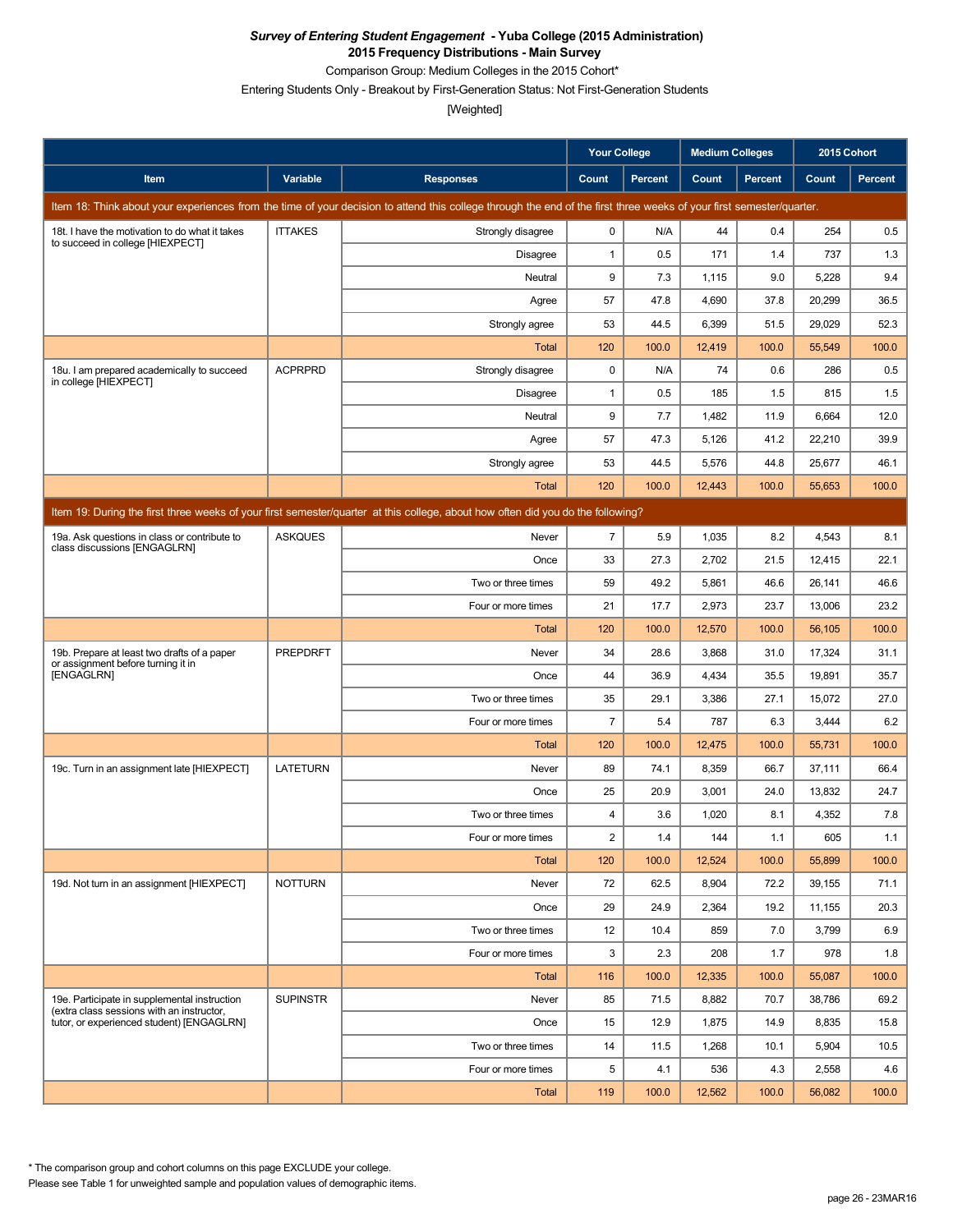Comparison Group: Medium Colleges in the 2015 Cohort\*

Entering Students Only - Breakout by First-Generation Status: Not First-Generation Students

|                                                                                        |                 |                                                                                                                                 | <b>Your College</b> |                | <b>Medium Colleges</b> |                | 2015 Cohort |         |
|----------------------------------------------------------------------------------------|-----------------|---------------------------------------------------------------------------------------------------------------------------------|---------------------|----------------|------------------------|----------------|-------------|---------|
| Item                                                                                   | Variable        | <b>Responses</b>                                                                                                                | Count               | <b>Percent</b> | Count                  | <b>Percent</b> | Count       | Percent |
|                                                                                        |                 | Item 19: During the first three weeks of your first semester/quarter at this college, about how often did you do the following? |                     |                |                        |                |             |         |
| 19f. Come to class without completing                                                  | <b>NOTCOMPL</b> | Never                                                                                                                           | 56                  | 47.0           | 6,732                  | 53.7           | 30,778      | 55.0    |
| readings or assignments [HIEXPECT]                                                     |                 | Once                                                                                                                            | 46                  | 38.9           | 3,690                  | 29.4           | 16,499      | 29.5    |
|                                                                                        |                 | Two or three times                                                                                                              | 12                  | 10.0           | 1,679                  | 13.4           | 6,933       | 12.4    |
|                                                                                        |                 | Four or more times                                                                                                              | 5                   | 4.1            | 443                    | 3.5            | 1,739       | 3.1     |
|                                                                                        |                 | Total                                                                                                                           | 119                 | 100.0          | 12,544                 | 100.0          | 55,949      | 100.0   |
| 19g. Work with other students on a project<br>or assignment during class [ENGAGLRN]    | <b>PINCLASS</b> | Never                                                                                                                           | 24                  | 20.1           | 2,319                  | 18.4           | 11,037      | 19.7    |
|                                                                                        |                 | Once                                                                                                                            | 35                  | 29.1           | 3,220                  | 25.6           | 14,463      | 25.8    |
|                                                                                        |                 | Two or three times                                                                                                              | 35                  | 29.5           | 5,009                  | 39.8           | 21,999      | 39.2    |
|                                                                                        |                 | Four or more times                                                                                                              | 25                  | 21.3           | 2,023                  | 16.1           | 8,590       | 15.3    |
|                                                                                        |                 | <b>Total</b>                                                                                                                    | 120                 | 100.0          | 12,571                 | 100.0          | 56,089      | 100.0   |
| 19h. Work with classmates outside of class<br>on class projects or assignments         | <b>PREPOUTC</b> | Never                                                                                                                           | 86                  | 71.9           | 7,871                  | 63.0           | 35,236      | 63.1    |
| [ENGAGLRN]                                                                             |                 | Once                                                                                                                            | 16                  | 13.2           | 2,394                  | 19.2           | 10,632      | 19.1    |
|                                                                                        |                 | Two or three times                                                                                                              | 12                  | 10.4           | 1,628                  | 13.0           | 7,194       | 12.9    |
|                                                                                        |                 | Four or more times                                                                                                              | 5                   | 4.5            | 601                    | 4.8            | 2,750       | 4.9     |
|                                                                                        |                 | Total                                                                                                                           | 120                 | 100.0          | 12,494                 | 100.0          | 55,812      | 100.0   |
| 19i. Participate in a required study group<br>outside of class [ENGAGLRN]              | <b>GRPSTUDY</b> | Never                                                                                                                           | 98                  | 82.2           | 10,497                 | 83.5           | 46,388      | 82.7    |
|                                                                                        |                 | Once                                                                                                                            | 14                  | 11.4           | 1,071                  | 8.5            | 5,253       | 9.4     |
|                                                                                        |                 | Two or three times                                                                                                              | 3                   | 2.3            | 731                    | 5.8            | 3,099       | 5.5     |
|                                                                                        |                 | Four or more times                                                                                                              | 5                   | 4.1            | 276                    | 2.2            | 1,373       | 2.4     |
|                                                                                        |                 | Total                                                                                                                           | 120                 | 100.0          | 12,576                 | 100.0          | 56,113      | 100.0   |
| 19j. Participate in a student-initiated (not<br>required) study group outside of class | <b>NRGSTUDY</b> | Never                                                                                                                           | 93                  | 78.1           | 10,207                 | 81.5           | 45,297      | 81.0    |
| [ENGAGLRN]                                                                             |                 | Once                                                                                                                            | 14                  | 11.9           | 1,251                  | 10.0           | 5,809       | 10.4    |
|                                                                                        |                 | Two or three times                                                                                                              | 4                   | 3.6            | 755                    | 6.0            | 3,322       | 5.9     |
|                                                                                        |                 | Four or more times                                                                                                              | 8                   | 6.4            | 315                    | 2.5            | 1,483       | 2.7     |
|                                                                                        |                 | <b>Total</b>                                                                                                                    | 119                 | 100.0          | 12,528                 | 100.0          | 55,911      | 100.0   |
| 19k. Use an electronic tool (e-mail, text<br>messaging, Facebook, MySpace, class Web   | <b>USEINTMG</b> | Never                                                                                                                           | 56                  | 46.5           | 5,117                  | 40.7           | 22,301      | 39.7    |
| site, etc.) to communicate with another<br>student about coursework [ENGAGLRN]         |                 | Once                                                                                                                            | 23                  | 19.1           | 2,729                  | 21.7           | 12,330      | 22.0    |
|                                                                                        |                 | Two or three times                                                                                                              | 23                  | 19.0           | 2,676                  | 21.3           | 12,192      | 21.7    |
|                                                                                        |                 | Four or more times                                                                                                              | 18                  | 15.4           | 2,059                  | 16.4           | 9,337       | 16.6    |
|                                                                                        |                 | Total                                                                                                                           | 120                 | 100.0          | 12,581                 | 100.0          | 56,160      | 100.0   |
| 19I. Use an electronic tool (e-mail, text<br>messaging, Facebook, MySpace, class Web   | <b>MAILFAC</b>  | Never                                                                                                                           | 55                  | 45.9           | 3,738                  | 29.8           | 17,180      | 30.7    |
| site, etc.) to communicate with an instructor<br>about coursework [ENGAGLRN]           |                 | Once                                                                                                                            | 38                  | 31.4           | 3,263                  | 26.0           | 15,072      | 26.9    |
|                                                                                        |                 | Two or three times                                                                                                              | 17                  | 14.6           | 3,592                  | 28.7           | 15,308      | 27.4    |
|                                                                                        |                 | Four or more times                                                                                                              | 10                  | 8.1            | 1,939                  | 15.5           | 8,404       | 15.0    |
|                                                                                        |                 | Total                                                                                                                           | 120                 | 100.0          | 12,532                 | 100.0          | 55,964      | 100.0   |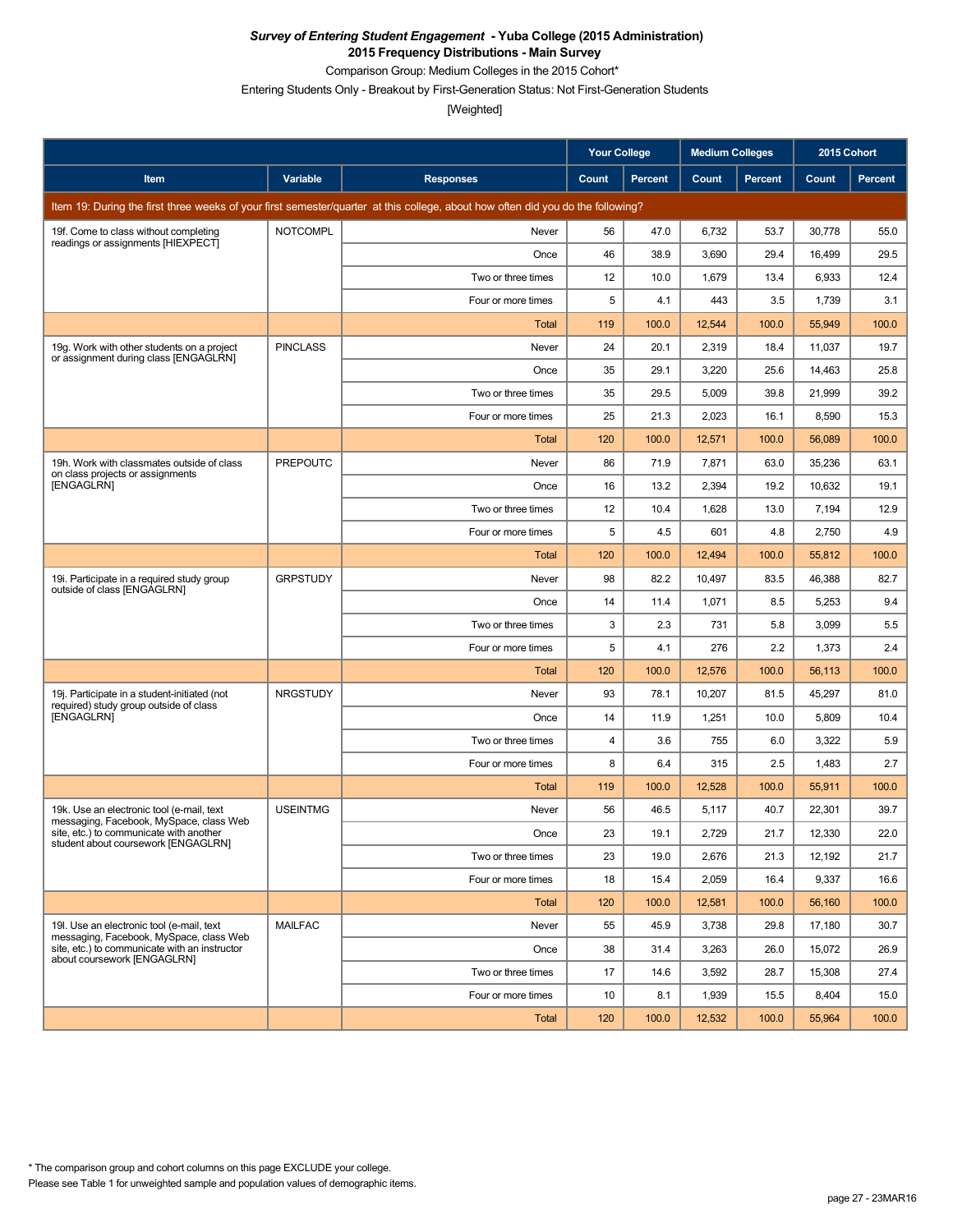Comparison Group: Medium Colleges in the 2015 Cohort\*

Entering Students Only - Breakout by First-Generation Status: Not First-Generation Students

|                                                                                       |                 |                                                                                                                                 | Your College   |                | <b>Medium Colleges</b> |         | 2015 Cohort |                |
|---------------------------------------------------------------------------------------|-----------------|---------------------------------------------------------------------------------------------------------------------------------|----------------|----------------|------------------------|---------|-------------|----------------|
| Item                                                                                  | Variable        | <b>Responses</b>                                                                                                                | Count          | <b>Percent</b> | Count                  | Percent | Count       | <b>Percent</b> |
|                                                                                       |                 | Item 19: During the first three weeks of your first semester/quarter at this college, about how often did you do the following? |                |                |                        |         |             |                |
| 19m. Discuss an assignment or grade with                                              | <b>FACASSN</b>  | Never                                                                                                                           | 49             | 41.3           | 4,022                  | 32.0    | 18,115      | 32.3           |
| an instructor [ENGAGLRN]                                                              |                 | Once                                                                                                                            | 39             | 32.3           | 4,473                  | 35.6    | 19,805      | 35.3           |
|                                                                                       |                 | Two or three times                                                                                                              | 23             | 19.0           | 3,168                  | 25.2    | 14,164      | 25.2           |
|                                                                                       |                 | Four or more times                                                                                                              | 9              | 7.3            | 908                    | 7.2     | 4,020       | 7.2            |
|                                                                                       |                 | Total                                                                                                                           | 120            | 100.0          | 12,571                 | 100.0   | 56,104      | 100.0          |
| 19n. Ask for help from an instructor<br>regarding questions or problems related to    | <b>CLASSREL</b> | Never                                                                                                                           | 38             | 31.8           | 2,897                  | 23.0    | 12,860      | 22.9           |
| a class [ENGAGLRN]                                                                    |                 | Once                                                                                                                            | 38             | 31.4           | 4,099                  | 32.6    | 17,755      | 31.6           |
|                                                                                       |                 | Two or three times                                                                                                              | 32             | 26.3           | 4,123                  | 32.8    | 18,812      | 33.5           |
|                                                                                       |                 | Four or more times                                                                                                              | 13             | 10.5           | 1,458                  | 11.6    | 6,677       | 11.9           |
|                                                                                       |                 | <b>Total</b>                                                                                                                    | 120            | 100.0          | 12,577                 | 100.0   | 56,104      | 100.0          |
| 19o. Receive prompt written or oral<br>feedback from instructors on your              | <b>FEEDBACK</b> | Never                                                                                                                           | 41             | 34.1           | 2,970                  | 23.7    | 13,390      | 23.9           |
| performance [ENGAGLRN]                                                                |                 | Once                                                                                                                            | 30             | 25.0           | 3,631                  | 28.9    | 16,225      | 28.9           |
|                                                                                       |                 | Two or three times                                                                                                              | 33             | 27.2           | 4,284                  | 34.2    | 18,907      | 33.7           |
|                                                                                       |                 | Four or more times                                                                                                              | 16             | 13.6           | 1,660                  | 13.2    | 7,576       | 13.5           |
|                                                                                       |                 | Total                                                                                                                           | 120            | 100.0          | 12,545                 | 100.0   | 56,098      | 100.0          |
| 19p. Receive grades or points on<br>assignments, quizzes, tests, or papers, etc.      | <b>RCVGRDS</b>  | Never                                                                                                                           | 8              | 6.5            | 510                    | 4.1     | 2,476       | 4.4            |
|                                                                                       |                 | Once                                                                                                                            | 20             | 16.6           | 1,570                  | 12.6    | 6,829       | 12.2           |
|                                                                                       |                 | Two or three times                                                                                                              | 31             | 26.1           | 3,950                  | 31.6    | 17,010      | 30.5           |
|                                                                                       |                 | Four or more times                                                                                                              | 60             | 50.8           | 6,474                  | 51.8    | 29,450      | 52.8           |
|                                                                                       |                 | Total                                                                                                                           | 119            | 100.0          | 12,504                 | 100.0   | 55,765      | 100.0          |
| 19g. Discuss ideas from your readings or<br>classes with instructors outside of class | <b>FACIDOC</b>  | Never                                                                                                                           | 88             | 73.2           | 8,204                  | 65.3    | 36,224      | 64.6           |
| [ENGAGLRN]                                                                            |                 | Once                                                                                                                            | 21             | 17.3           | 2,387                  | 19.0    | 10,649      | 19.0           |
|                                                                                       |                 | Two or three times                                                                                                              | $\overline{7}$ | 5.4            | 1,411                  | 11.2    | 6,557       | 11.7           |
|                                                                                       |                 | Four or more times                                                                                                              | 5              | 4.1            | 554                    | 4.4     | 2,644       | 4.7            |
|                                                                                       |                 | Total                                                                                                                           | 120            | 100.0          | 12,556                 | 100.0   | 56,073      | 100.0          |
| 19r. Discuss ideas from your readings or<br>classes with others outside of class      | <b>OCIDEAS</b>  | Never                                                                                                                           | 42             | 35.7           | 4,609                  | 36.9    | 21,113      | 37.8           |
| (students, family, co-workers, etc.)                                                  |                 | Once                                                                                                                            | 26             | 22.2           | 2,811                  | 22.5    | 12,403      | 22.2           |
|                                                                                       |                 | Two or three times                                                                                                              | 33             | 28.3           | 3,305                  | 26.4    | 14,493      | 26.0           |
|                                                                                       |                 | Four or more times                                                                                                              | 16             | 13.8           | 1,776                  | 14.2    | 7,822       | 14.0           |
|                                                                                       |                 | Total                                                                                                                           | 117            | 100.0          | 12,502                 | 100.0   | 55,831      | 100.0          |
| 19s. Skip class [HIEXPECT]                                                            | <b>SKIPCL</b>   | Never                                                                                                                           | 92             | 77.3           | 9,372                  | 74.6    | 41,746      | 74.3           |
|                                                                                       |                 | Once                                                                                                                            | 17             | 14.1           | 2,174                  | 17.3    | 9,864       | 17.6           |
|                                                                                       |                 | Two or three times                                                                                                              | 5              | 4.1            | 865                    | 6.9     | 3,812       | 6.8            |
|                                                                                       |                 | Four or more times                                                                                                              | 5              | 4.6            | 158                    | 1.3     | 732         | 1.3            |
|                                                                                       |                 | Total                                                                                                                           | 120            | 100.0          | 12,569                 | 100.0   | 56,154      | 100.0          |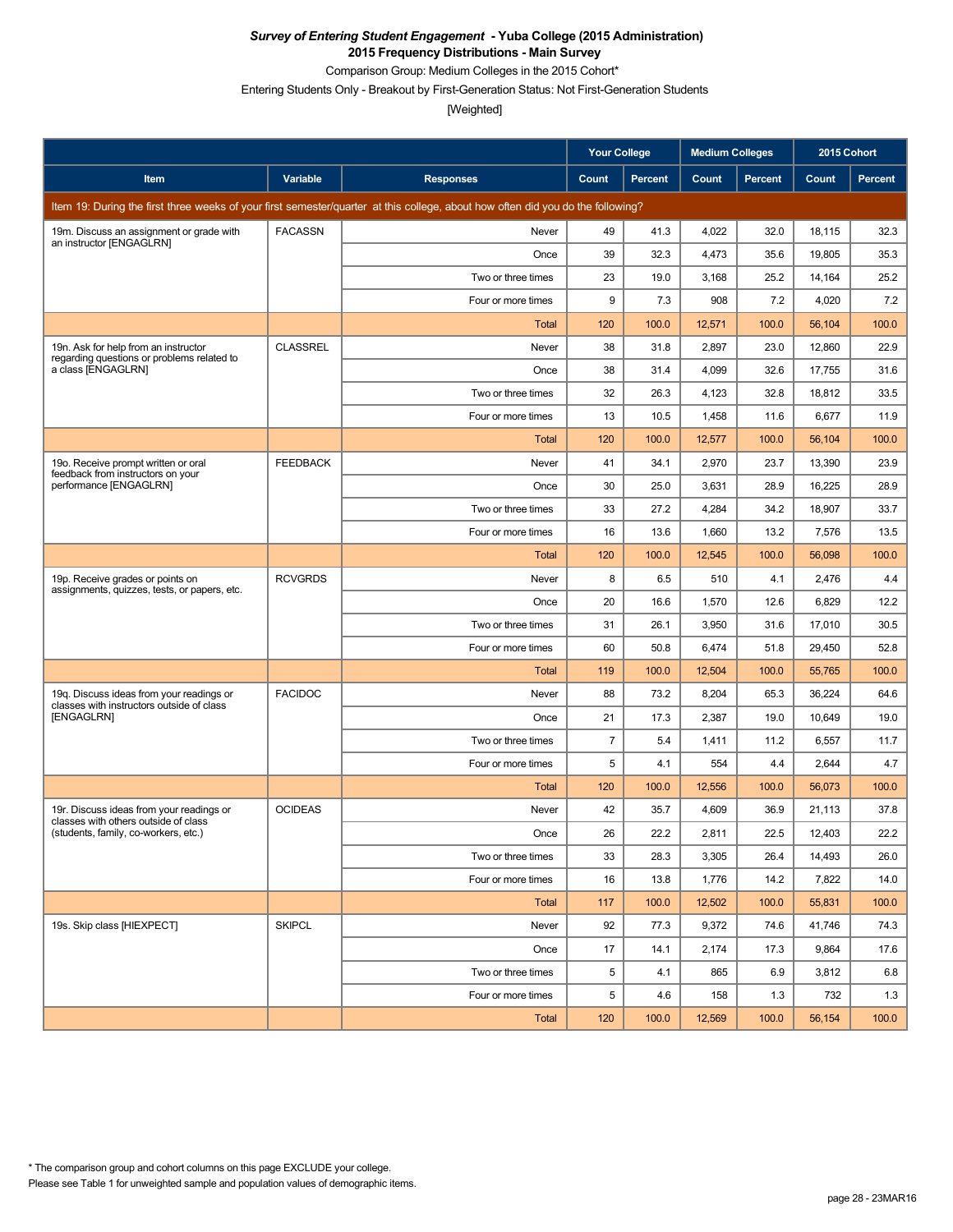Comparison Group: Medium Colleges in the 2015 Cohort\*

Entering Students Only - Breakout by First-Generation Status: Not First-Generation Students

|                                               |                 |                                                                                                                                                                                     | <b>Your College</b> |                | <b>Medium Colleges</b> |                | 2015 Cohort |         |
|-----------------------------------------------|-----------------|-------------------------------------------------------------------------------------------------------------------------------------------------------------------------------------|---------------------|----------------|------------------------|----------------|-------------|---------|
| Item                                          | Variable        | <b>Responses</b>                                                                                                                                                                    | Count               | <b>Percent</b> | Count                  | <b>Percent</b> | Count       | Percent |
| about the following services?                 |                 | Item 20.1: Think about your experiences from the time of your decision to attend this college through the end of the first three weeks of your first semester/quarter. Did you know |                     |                |                        |                |             |         |
| 20.1a. Academic advising/planning             | <b>ACADPLNG</b> | Yes                                                                                                                                                                                 | 83                  | 69.1           | 10,048                 | 80.1           | 45,484      | 81.3    |
|                                               |                 | No                                                                                                                                                                                  | 37                  | 30.9           | 2,499                  | 19.9           | 10,464      | 18.7    |
|                                               |                 | <b>Total</b>                                                                                                                                                                        | 120                 | 100.0          | 12,546                 | 100.0          | 55,948      | 100.0   |
| 20.1b. Career counseling                      | CAREERC         | Yes                                                                                                                                                                                 | 73                  | 61.4           | 6,453                  | 51.6           | 29,688      | 53.2    |
|                                               |                 | No                                                                                                                                                                                  | 46                  | 38.6           | 6,055                  | 48.4           | 26,126      | 46.8    |
|                                               |                 | <b>Total</b>                                                                                                                                                                        | 119                 | 100.0          | 12,509                 | 100.0          | 55,814      | 100.0   |
| 20.1c. Job placement assistance               | <b>JOBPLACE</b> | Yes                                                                                                                                                                                 | 33                  | 27.8           | 4,222                  | 33.9           | 19,781      | 35.6    |
|                                               |                 | No                                                                                                                                                                                  | 86                  | 72.2           | 8,238                  | 66.1           | 35,821      | 64.4    |
|                                               |                 | <b>Total</b>                                                                                                                                                                        | 120                 | 100.0          | 12,461                 | 100.0          | 55,602      | 100.0   |
| 20.1d. Face-to-face tutoring                  | <b>FFTUTOR</b>  | Yes                                                                                                                                                                                 | 97                  | 81.3           | 10,078                 | 80.6           | 44,730      | 80.2    |
|                                               |                 | No                                                                                                                                                                                  | 22                  | 18.7           | 2,420                  | 19.4           | 11,017      | 19.8    |
|                                               |                 | <b>Total</b>                                                                                                                                                                        | 120                 | 100.0          | 12,498                 | 100.0          | 55,747      | 100.0   |
| 20.1e. Online tutoring                        | <b>OLTUTOR</b>  | Yes                                                                                                                                                                                 | 49                  | 41.0           | 5,233                  | 42.0           | 23,313      | 42.0    |
|                                               |                 | No                                                                                                                                                                                  | 71                  | 59.0           | 7,213                  | 58.0           | 32,225      | 58.0    |
|                                               |                 | <b>Total</b>                                                                                                                                                                        | 120                 | 100.0          | 12,446                 | 100.0          | 55,538      | 100.0   |
| 20.1f. Writing, math, or other skill lab      | <b>SKILLABS</b> | Yes                                                                                                                                                                                 | 76                  | 63.5           | 9,140                  | 73.2           | 41,271      | 74.1    |
|                                               |                 | No                                                                                                                                                                                  | 44                  | 36.5           | 3,346                  | 26.8           | 14,395      | 25.9    |
|                                               |                 | <b>Total</b>                                                                                                                                                                        | 119                 | 100.0          | 12,486                 | 100.0          | 55,667      | 100.0   |
| 20.1g. Financial assistance advising          | <b>FAADVS</b>   | Yes                                                                                                                                                                                 | 86                  | 72.3           | 9,507                  | 76.2           | 43,096      | 77.5    |
|                                               |                 | No                                                                                                                                                                                  | 33                  | 27.7           | 2,974                  | 23.8           | 12,482      | 22.5    |
|                                               |                 | <b>Total</b>                                                                                                                                                                        | 120                 | 100.0          | 12,482                 | 100.0          | 55,578      | 100.0   |
| 20.1h. Computer lab                           | <b>COMPLAB</b>  | Yes                                                                                                                                                                                 | 92                  | 77.6           | 10,734                 | 85.8           | 47,659      | 85.5    |
|                                               |                 | No                                                                                                                                                                                  | 27                  | 22.4           | 1,770                  | 14.2           | 8,097       | 14.5    |
|                                               |                 | <b>Total</b>                                                                                                                                                                        | 119                 | 100.0          | 12,504                 | 100.0          | 55,756      | 100.0   |
| 20.1i. Student organizations                  | <b>STUORGS</b>  | Yes                                                                                                                                                                                 | 57                  | 47.9           | 7,805                  | 62.6           | 35,577      | 63.9    |
|                                               |                 | No                                                                                                                                                                                  | 62                  | 52.1           | 4,671                  | 37.4           | 20,072      | 36.1    |
|                                               |                 | <b>Total</b>                                                                                                                                                                        | 119                 | 100.0          | 12,476                 | 100.0          | 55,649      | 100.0   |
| 20.1j. Transfer credit assistance             | TRANSFCR        | Yes                                                                                                                                                                                 | 58                  | 48.2           | 6,294                  | 50.3           | 28,287      | 50.7    |
|                                               |                 | No                                                                                                                                                                                  | 62                  | 51.8           | 6,227                  | 49.7           | 27,482      | 49.3    |
|                                               |                 | Total                                                                                                                                                                               | 120                 | 100.0          | 12,520                 | 100.0          | 55,769      | 100.0   |
| 20.1k. Services to students with disabilities | <b>DISABSVS</b> | Yes                                                                                                                                                                                 | 65                  | 55.6           | 7,247                  | 58.0           | 32,187      | 57.8    |
|                                               |                 | No                                                                                                                                                                                  | 52                  | 44.4           | 5,241                  | 42.0           | 23,504      | 42.2    |
|                                               |                 | Total                                                                                                                                                                               | 116                 | 100.0          | 12,487                 | 100.0          | 55,690      | 100.0   |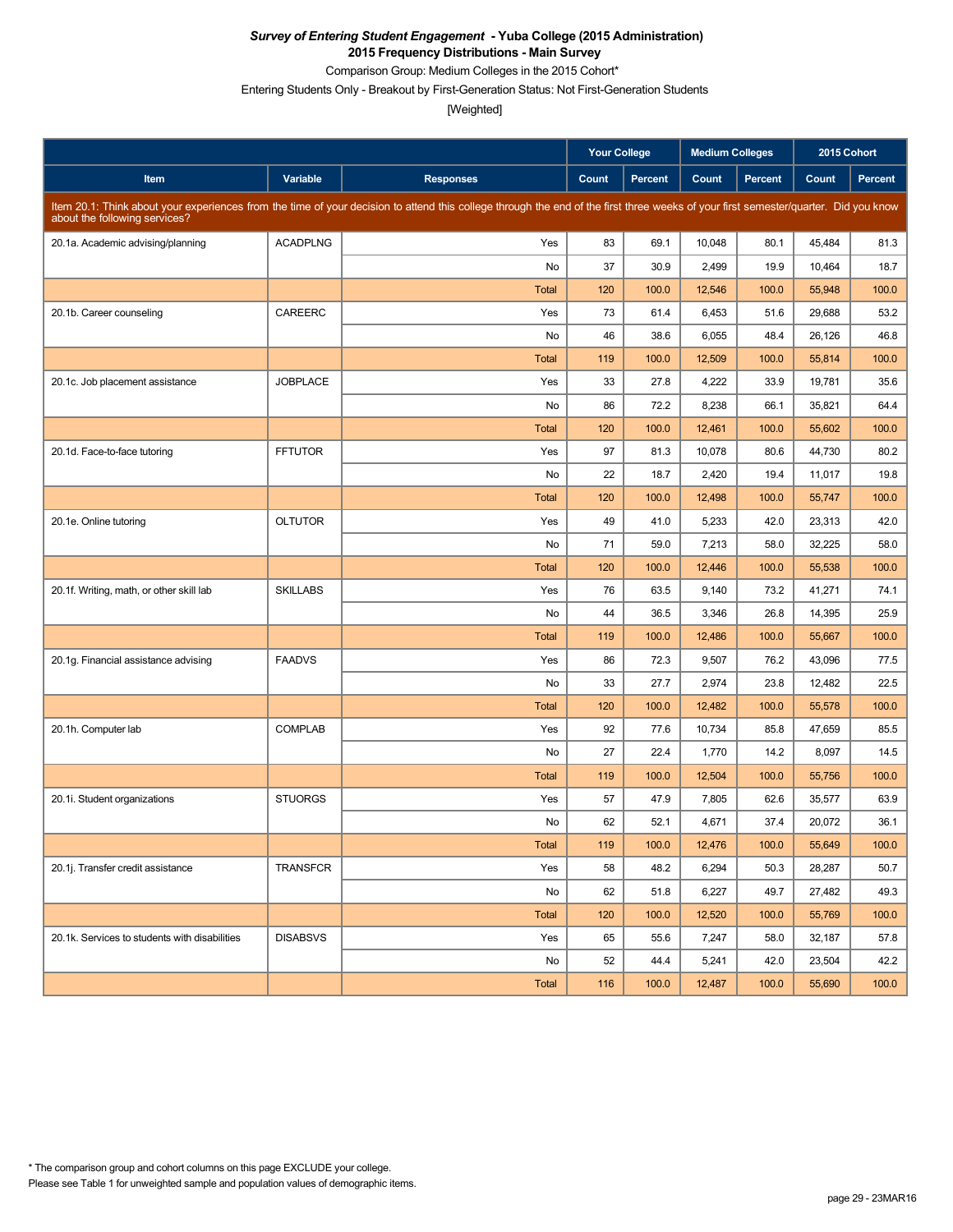Comparison Group: Medium Colleges in the 2015 Cohort\*

Entering Students Only - Breakout by First-Generation Status: Not First-Generation Students

|                                          |                 |                                                                                                                                                                                      | Your College            |                | <b>Medium Colleges</b> |                | 2015 Cohort |                |
|------------------------------------------|-----------------|--------------------------------------------------------------------------------------------------------------------------------------------------------------------------------------|-------------------------|----------------|------------------------|----------------|-------------|----------------|
| Item                                     | Variable        | <b>Responses</b>                                                                                                                                                                     | Count                   | <b>Percent</b> | Count                  | <b>Percent</b> | Count       | <b>Percent</b> |
| you use the following services?          |                 | Item 20.2: Think about your experiences from the time of your decision to attend this college through the end of the first three weeks of your first semester/quarter. How often did |                         |                |                        |                |             |                |
| 20.2a. Academic advising/planning        | <b>ACADPUSE</b> | Never                                                                                                                                                                                | 55                      | 47.2           | 5,206                  | 42.5           | 21,866      | 40.0           |
|                                          |                 | Once                                                                                                                                                                                 | 44                      | 37.4           | 4,484                  | 36.6           | 20,220      | 37.0           |
|                                          |                 | Two or three times                                                                                                                                                                   | 17                      | 14.5           | 2,195                  | 17.9           | 10,711      | 19.6           |
|                                          |                 | Four or more times                                                                                                                                                                   | $\mathbf{1}$            | 0.9            | 365                    | 3.0            | 1,887       | 3.5            |
|                                          |                 | Total                                                                                                                                                                                | 116                     | 100.0          | 12,250                 | 100.0          | 54,684      | 100.0          |
| 20.2b. Career counseling                 | CARCUSE         | Never                                                                                                                                                                                | 91                      | 79.7           | 10,130                 | 84.1           | 45,046      | 83.5           |
|                                          |                 | Once                                                                                                                                                                                 | 17                      | 14.7           | 1,392                  | 11.6           | 6,441       | 11.9           |
|                                          |                 | Two or three times                                                                                                                                                                   | 5                       | 4.3            | 419                    | 3.5            | 1,973       | 3.7            |
|                                          |                 | Four or more times                                                                                                                                                                   | $\overline{2}$          | 1.4            | 107                    | 0.9            | 480         | 0.9            |
|                                          |                 | Total                                                                                                                                                                                | 115                     | 100.0          | 12,047                 | 100.0          | 53,941      | 100.0          |
| 20.2c. Job placement assistance          | <b>JOBPLUSE</b> | Never                                                                                                                                                                                | 110                     | 96.2           | 11,298                 | 94.8           | 50,153      | 94.1           |
|                                          |                 | Once                                                                                                                                                                                 | 4                       | 3.8            | 457                    | 3.8            | 2,282       | 4.3            |
|                                          |                 | Two or three times                                                                                                                                                                   | $\mathbf 0$             | N/A            | 123                    | 1.0            | 618         | 1.2            |
|                                          |                 | Four or more times                                                                                                                                                                   | $\mathbf 0$             | N/A            | 40                     | 0.3            | 233         | 0.4            |
|                                          |                 | <b>Total</b>                                                                                                                                                                         | 115                     | 100.0          | 11,918                 | 100.0          | 53,286      | 100.0          |
| 20.2d. Face-to-face tutoring [ENGAGLRN]  | <b>FFTUSE</b>   | Never                                                                                                                                                                                | 99                      | 84.6           | 10,238                 | 84.5           | 45,447      | 83.6           |
|                                          |                 | Once                                                                                                                                                                                 | 12                      | 10.3           | 1,018                  | 8.4            | 4,740       | 8.7            |
|                                          |                 | Two or three times                                                                                                                                                                   | $\mathbf{1}$            | 0.9            | 525                    | 4.3            | 2,554       | 4.7            |
|                                          |                 | Four or more times                                                                                                                                                                   | 5                       | 4.2            | 332                    | 2.7            | 1,617       | 3.0            |
|                                          |                 | <b>Total</b>                                                                                                                                                                         | 117                     | 100.0          | 12,113                 | 100.0          | 54,359      | 100.0          |
| 20.2e. Online tutoring                   | <b>OLTUSE</b>   | Never                                                                                                                                                                                | 111                     | 96.2           | 11,216                 | 94.3           | 50,096      | 93.9           |
|                                          |                 | Once                                                                                                                                                                                 | $\mathbf{1}$            | 0.5            | 351                    | 3.0            | 1,725       | 3.2            |
|                                          |                 | Two or three times                                                                                                                                                                   | 3                       | 2.4            | 218                    | 1.8            | 969         | 1.8            |
|                                          |                 | Four or more times                                                                                                                                                                   | $\mathbf{1}$            | 0.9            | 111                    | 0.9            | 547         | 1.0            |
|                                          |                 | <b>Total</b>                                                                                                                                                                         | 115                     | 100.0          | 11,896                 | 100.0          | 53,337      | 100.0          |
| 20.2f. Writing, math, or other skill lab | <b>SKLABUSE</b> | Never                                                                                                                                                                                | 93                      | 79.5           | 8,061                  | 66.9           | 36,061      | 66.7           |
| [ENGAGLRN]                               |                 | Once                                                                                                                                                                                 | 9                       | 7.4            | 1,280                  | 10.6           | 6,256       | 11.6           |
|                                          |                 | Two or three times                                                                                                                                                                   | 11                      | 9.3            | 1,062                  | 8.8            | 5,180       | 9.6            |
|                                          |                 | Four or more times                                                                                                                                                                   | $\overline{\mathbf{4}}$ | 3.7            | 1,640                  | 13.6           | 6,587       | 12.2           |
|                                          |                 | Total                                                                                                                                                                                | 117                     | 100.0          | 12,043                 | 100.0          | 54,084      | 100.0          |
| 20.2g. Financial assistance advising     | <b>FAUSE</b>    | Never                                                                                                                                                                                | 69                      | 59.9           | 6,977                  | 57.8           | 30,524      | 56.5           |
|                                          |                 | Once                                                                                                                                                                                 | 27                      | 23.1           | 2,817                  | 23.3           | 12,710      | 23.5           |
|                                          |                 | Two or three times                                                                                                                                                                   | 12                      | 10.4           | 1,647                  | 13.7           | 7,688       | 14.2           |
|                                          |                 | Four or more times                                                                                                                                                                   | 8                       | 6.6            | 623                    | 5.2            | 3,056       | 5.7            |
|                                          |                 | Total                                                                                                                                                                                | 115                     | 100.0          | 12,064                 | 100.0          | 53,977      | 100.0          |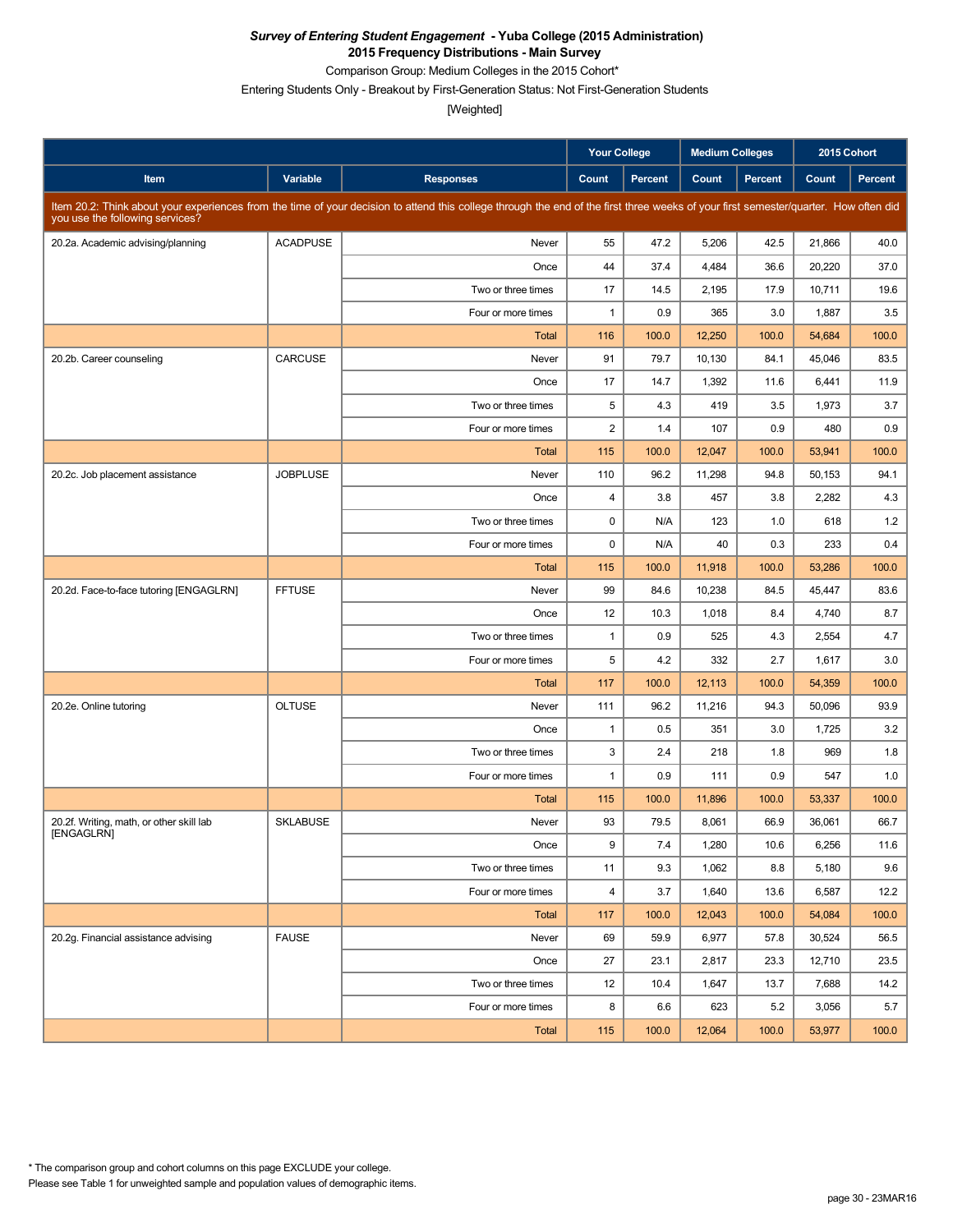Comparison Group: Medium Colleges in the 2015 Cohort\*

Entering Students Only - Breakout by First-Generation Status: Not First-Generation Students

|                                               |                 |                                                                                                                                                                                      | <b>Your College</b> |                | <b>Medium Colleges</b> |         | 2015 Cohort |         |
|-----------------------------------------------|-----------------|--------------------------------------------------------------------------------------------------------------------------------------------------------------------------------------|---------------------|----------------|------------------------|---------|-------------|---------|
| Item                                          | Variable        | <b>Responses</b>                                                                                                                                                                     | Count               | <b>Percent</b> | Count                  | Percent | Count       | Percent |
| you use the following services?               |                 | Item 20.2: Think about your experiences from the time of your decision to attend this college through the end of the first three weeks of your first semester/quarter. How often did |                     |                |                        |         |             |         |
| 20.2h. Computer lab [ENGAGLRN]                | <b>COMLBUSE</b> | Never                                                                                                                                                                                | 85                  | 74.2           | 5,785                  | 47.3    | 25,763      | 47.2    |
|                                               |                 | Once                                                                                                                                                                                 | 15                  | 13.2           | 2,166                  | 17.7    | 9,816       | 18.0    |
|                                               |                 | Two or three times                                                                                                                                                                   | 9                   | 7.5            | 2,052                  | 16.8    | 9,211       | 16.9    |
|                                               |                 | Four or more times                                                                                                                                                                   | 6                   | 5.1            | 2,215                  | 18.1    | 9,762       | 17.9    |
|                                               |                 | <b>Total</b>                                                                                                                                                                         | 115                 | 100.0          | 12,219                 | 100.0   | 54,551      | 100.0   |
| 20.2i. Student organizations                  | <b>STORGUSE</b> | Never                                                                                                                                                                                | 108                 | 93.9           | 10,404                 | 87.1    | 46,121      | 86.0    |
|                                               |                 | Once                                                                                                                                                                                 | $\overline{7}$      | 5.7            | 873                    | 7.3     | 4,222       | 7.9     |
|                                               |                 | Two or three times                                                                                                                                                                   | $\mathbf 0$         | N/A            | 422                    | 3.5     | 2,092       | 3.9     |
|                                               |                 | Four or more times                                                                                                                                                                   | $\mathbf{1}$        | 0.5            | 239                    | 2.0     | 1,209       | 2.3     |
|                                               |                 | Total                                                                                                                                                                                | 115                 | 100.0          | 11,938                 | 100.0   | 53,643      | 100.0   |
| 20.2j. Transfer credit assistance             | <b>TRNFCRAS</b> | Never                                                                                                                                                                                | 109                 | 94.4           | 10,463                 | 87.3    | 46,614      | 86.9    |
|                                               |                 | Once                                                                                                                                                                                 | 4                   | 3.7            | 1,174                  | 9.8     | 5,336       | 9.9     |
|                                               |                 | Two or three times                                                                                                                                                                   | $\sqrt{2}$          | 1.9            | 269                    | 2.2     | 1,248       | 2.3     |
|                                               |                 | Four or more times                                                                                                                                                                   | $\mathbf 0$         | N/A            | 82                     | 0.7     | 457         | 0.9     |
|                                               |                 | <b>Total</b>                                                                                                                                                                         | 116                 | 100.0          | 11,987                 | 100.0   | 53,656      | 100.0   |
| 20.2k. Services to students with disabilities | <b>DISVSUSE</b> | Never                                                                                                                                                                                | 111                 | 98.1           | 11,192                 | 92.9    | 49,949      | 92.9    |
|                                               |                 | Once                                                                                                                                                                                 | $\mathbf{1}$        | 1.0            | 406                    | 3.4     | 1,870       | 3.5     |
|                                               |                 | Two or three times                                                                                                                                                                   | $\mathbf{1}$        | 0.5            | 251                    | 2.1     | 1,028       | 1.9     |
|                                               |                 | Four or more times                                                                                                                                                                   | $\mathbf{1}$        | 0.5            | 199                    | 1.7     | 907         | 1.7     |
|                                               |                 | <b>Total</b>                                                                                                                                                                         | 113                 | 100.0          | 12,048                 | 100.0   | 53,754      | 100.0   |
| were you with the following services?         |                 | Item 20.3: Think about your experiences from the time of your decision to attend this college through the end of the first three weeks of your first semester/quarter. How satisfied |                     |                |                        |         |             |         |
| 20.3a. Academic advising/planning             | <b>ACADPSAT</b> | Not applicable                                                                                                                                                                       | 55                  | 48.1           | 4,810                  | 40.0    | 20,117      | 37.5    |
|                                               |                 | Not at all                                                                                                                                                                           | 4                   | 3.3            | 469                    | 3.9     | 2,095       | 3.9     |
|                                               |                 | Somewhat                                                                                                                                                                             | 33                  | 28.8           | 3,560                  | 29.6    | 16,443      | 30.6    |
|                                               |                 | Very                                                                                                                                                                                 | 23                  | 19.8           | 3,173                  | 26.4    | 15.009      | 28.0    |
|                                               |                 | Total                                                                                                                                                                                | 115                 | 100.0          | 12,012                 | 100.0   | 53,663      | 100.0   |
| 20.3b. Career counseling                      | CARCSAT         | Not applicable                                                                                                                                                                       | 92                  | 80.9           | 9,252                  | 78.8    | 41,182      | 78.3    |
|                                               |                 | Not at all                                                                                                                                                                           | $\overline{c}$      | 1.4            | 341                    | 2.9     | 1,534       | 2.9     |
|                                               |                 | Somewhat                                                                                                                                                                             | 12                  | 10.5           | 1,062                  | 9.0     | 4,771       | 9.1     |
|                                               |                 | Very                                                                                                                                                                                 | 8                   | 7.1            | 1,092                  | 9.3     | 5,085       | 9.7     |
|                                               |                 | Total                                                                                                                                                                                | 114                 | 100.0          | 11,746                 | 100.0   | 52,572      | 100.0   |
| 20.3c. Job placement assistance               | <b>JOBPLSAT</b> | Not applicable                                                                                                                                                                       | 107                 | 93.8           | 10,351                 | 88.8    | 45,988      | 88.1    |
|                                               |                 | Not at all                                                                                                                                                                           | $\overline{4}$      | 3.4            | 351                    | 3.0     | 1,565       | 3.0     |
|                                               |                 | Somewhat                                                                                                                                                                             | 3                   | 2.4            | 539                    | 4.6     | 2,450       | 4.7     |
|                                               |                 | Very                                                                                                                                                                                 | $\mathbf{1}$        | 0.5            | 419                    | 3.6     | 2,189       | 4.2     |
|                                               |                 | Total                                                                                                                                                                                | 114                 | 100.0          | 11,660                 | 100.0   | 52,192      | 100.0   |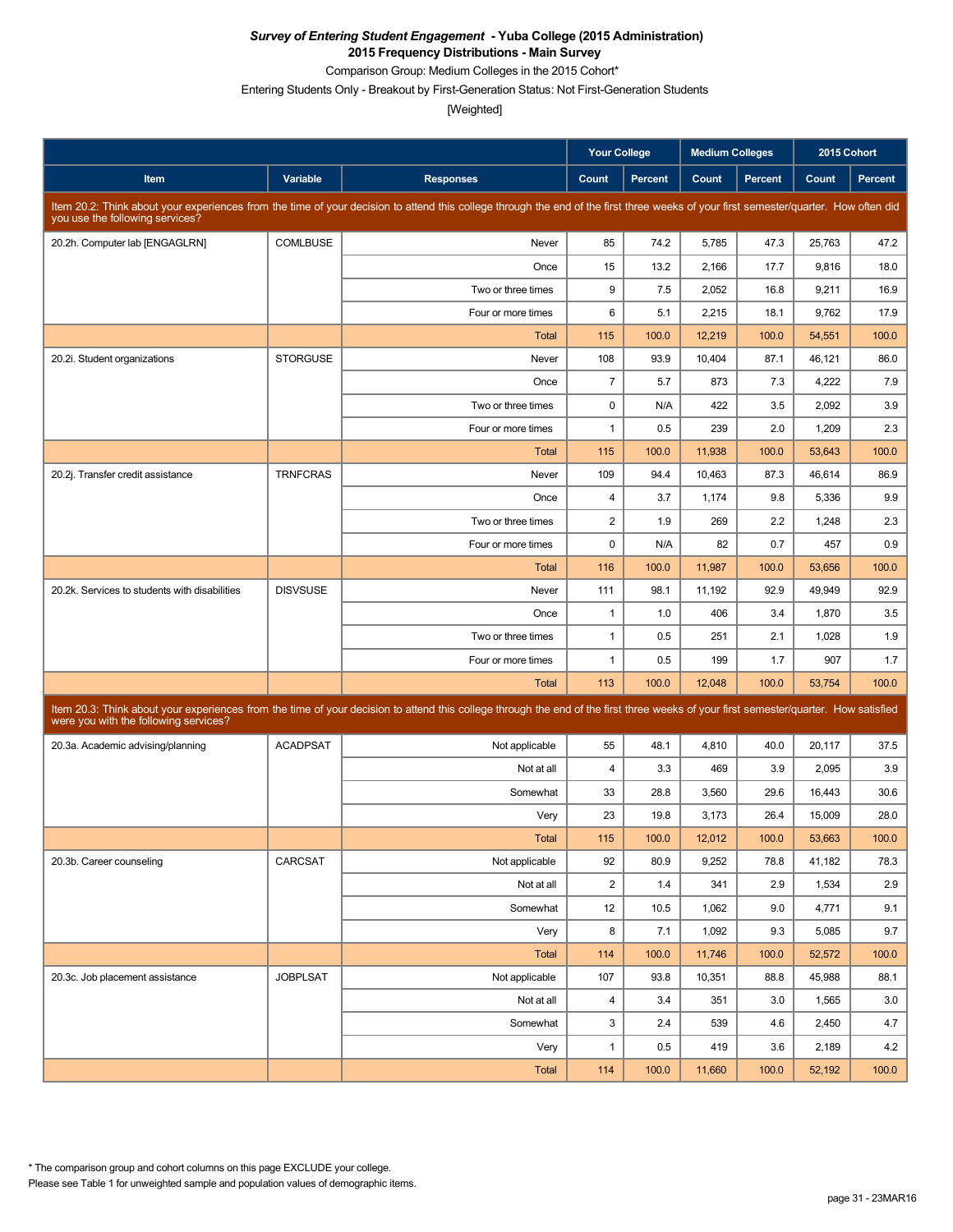Comparison Group: Medium Colleges in the 2015 Cohort\*

Entering Students Only - Breakout by First-Generation Status: Not First-Generation Students

|                                          |                 |                                                                                                                                                                                      | <b>Your College</b>     |         | <b>Medium Colleges</b> |         | 2015 Cohort |         |
|------------------------------------------|-----------------|--------------------------------------------------------------------------------------------------------------------------------------------------------------------------------------|-------------------------|---------|------------------------|---------|-------------|---------|
| Item                                     | Variable        | <b>Responses</b>                                                                                                                                                                     | Count                   | Percent | Count                  | Percent | Count       | Percent |
| were you with the following services?    |                 | Item 20.3: Think about your experiences from the time of your decision to attend this college through the end of the first three weeks of your first semester/quarter. How satisfied |                         |         |                        |         |             |         |
| 20.3d. Face-to-face tutoring             | <b>FFTSAT</b>   | Not applicable                                                                                                                                                                       | 97                      | 84.8    | 9,303                  | 79.3    | 41,127      | 78.2    |
|                                          |                 | Not at all                                                                                                                                                                           | 3                       | 2.8     | 241                    | 2.0     | 1,154       | 2.2     |
|                                          |                 | Somewhat                                                                                                                                                                             | 5                       | 4.7     | 803                    | 6.8     | 3,787       | 7.2     |
|                                          |                 | Very                                                                                                                                                                                 | 9                       | 7.6     | 1,391                  | 11.9    | 6,538       | 12.4    |
|                                          |                 | Total                                                                                                                                                                                | 115                     | 100.0   | 11,738                 | 100.0   | 52,605      | 100.0   |
| 20.3e. Online tutoring                   | <b>OLTSAT</b>   | Not applicable                                                                                                                                                                       | 105                     | 92.8    | 10,267                 | 88.7    | 45.860      | 88.3    |
|                                          |                 | Not at all                                                                                                                                                                           | 3                       | 2.9     | 293                    | 2.5     | 1,369       | 2.6     |
|                                          |                 | Somewhat                                                                                                                                                                             | $\overline{\mathbf{4}}$ | 3.4     | 487                    | 4.2     | 2,294       | 4.4     |
|                                          |                 | Very                                                                                                                                                                                 | $\mathbf{1}$            | 0.9     | 530                    | 4.6     | 2,427       | 4.7     |
|                                          |                 | Total                                                                                                                                                                                | 114                     | 100.0   | 11,577                 | 100.0   | 51,950      | 100.0   |
| 20.3f. Writing, math, or other skill lab | <b>SKLBSAT</b>  | Not applicable                                                                                                                                                                       | 93                      | 81.8    | 7,487                  | 63.9    | 33,314      | 63.5    |
|                                          |                 | Not at all                                                                                                                                                                           | 3                       | 2.4     | 272                    | 2.3     | 1,165       | 2.2     |
|                                          |                 | Somewhat                                                                                                                                                                             | 11                      | 9.5     | 1,666                  | 14.2    | 7,714       | 14.7    |
|                                          |                 | Very                                                                                                                                                                                 | $\overline{7}$          | 6.2     | 2,282                  | 19.5    | 10,291      | 19.6    |
|                                          |                 | Total                                                                                                                                                                                | 114                     | 100.0   | 11,707                 | 100.0   | 52,485      | 100.0   |
| 20.3g. Financial assistance advising     | <b>FAADVSAT</b> | Not applicable                                                                                                                                                                       | 61                      | 53.6    | 6,367                  | 54.3    | 27,950      | 53.2    |
|                                          |                 | Not at all                                                                                                                                                                           | 11                      | 10.0    | 648                    | 5.5     | 3,322       | 6.3     |
|                                          |                 | Somewhat                                                                                                                                                                             | 18                      | 16.1    | 2,082                  | 17.8    | 9,763       | 18.6    |
|                                          |                 | Very                                                                                                                                                                                 | 23                      | 20.4    | 2,627                  | 22.4    | 11,507      | 21.9    |
|                                          |                 | Total                                                                                                                                                                                | 115                     | 100.0   | 11,724                 | 100.0   | 52,542      | 100.0   |
| 20.3h. Computer lab                      | <b>COMLBSAT</b> | Not applicable                                                                                                                                                                       | 81                      | 70.9    | 5,359                  | 45.2    | 24,038      | 45.4    |
|                                          |                 | Not at all                                                                                                                                                                           | 3                       | 2.4     | 198                    | 1.7     | 945         | 1.8     |
|                                          |                 | Somewhat                                                                                                                                                                             | 10                      | 8.6     | 2,047                  | 17.3    | 9,014       | 17.0    |
|                                          |                 | Very                                                                                                                                                                                 | 21                      | 18.1    | 4,250                  | 35.8    | 18,992      | 35.8    |
|                                          |                 | Total                                                                                                                                                                                | 114                     | 100.0   | 11,854                 | 100.0   | 52,989      | 100.0   |
| 20.3i. Student organizations             | <b>STORGSAT</b> | Not applicable                                                                                                                                                                       | 99                      | 87.5    | 9,540                  | 82.1    | 42,039      | 80.7    |
|                                          |                 | Not at all                                                                                                                                                                           | 6                       | 5.3     | 284                    | 2.4     | 1,257       | 2.4     |
|                                          |                 | Somewhat                                                                                                                                                                             | $\overline{\mathbf{4}}$ | 3.8     | 839                    | 7.2     | 3,986       | 7.6     |
|                                          |                 | Very                                                                                                                                                                                 | $\overline{\mathbf{4}}$ | 3.4     | 963                    | 8.3     | 4,829       | 9.3     |
|                                          |                 | Total                                                                                                                                                                                | 113                     | 100.0   | 11,626                 | 100.0   | 52,111      | 100.0   |
| 20.3j. Transfer credit assistance        | TRCRASAT        | Not applicable                                                                                                                                                                       | 98                      | 87.0    | 9,572                  | 81.9    | 42,619      | 81.4    |
|                                          |                 | Not at all                                                                                                                                                                           | $\overline{7}$          | 5.8     | 355                    | 3.0     | 1,673       | 3.2     |
|                                          |                 | Somewhat                                                                                                                                                                             | $\overline{\mathbf{4}}$ | 3.9     | 824                    | 7.1     | 3,817       | 7.3     |
|                                          |                 | Very                                                                                                                                                                                 | 4                       | 3.4     | 933                    | 8.0     | 4,256       | 8.1     |
|                                          |                 | Total                                                                                                                                                                                | 113                     | 100.0   | 11,683                 | 100.0   | 52,365      | 100.0   |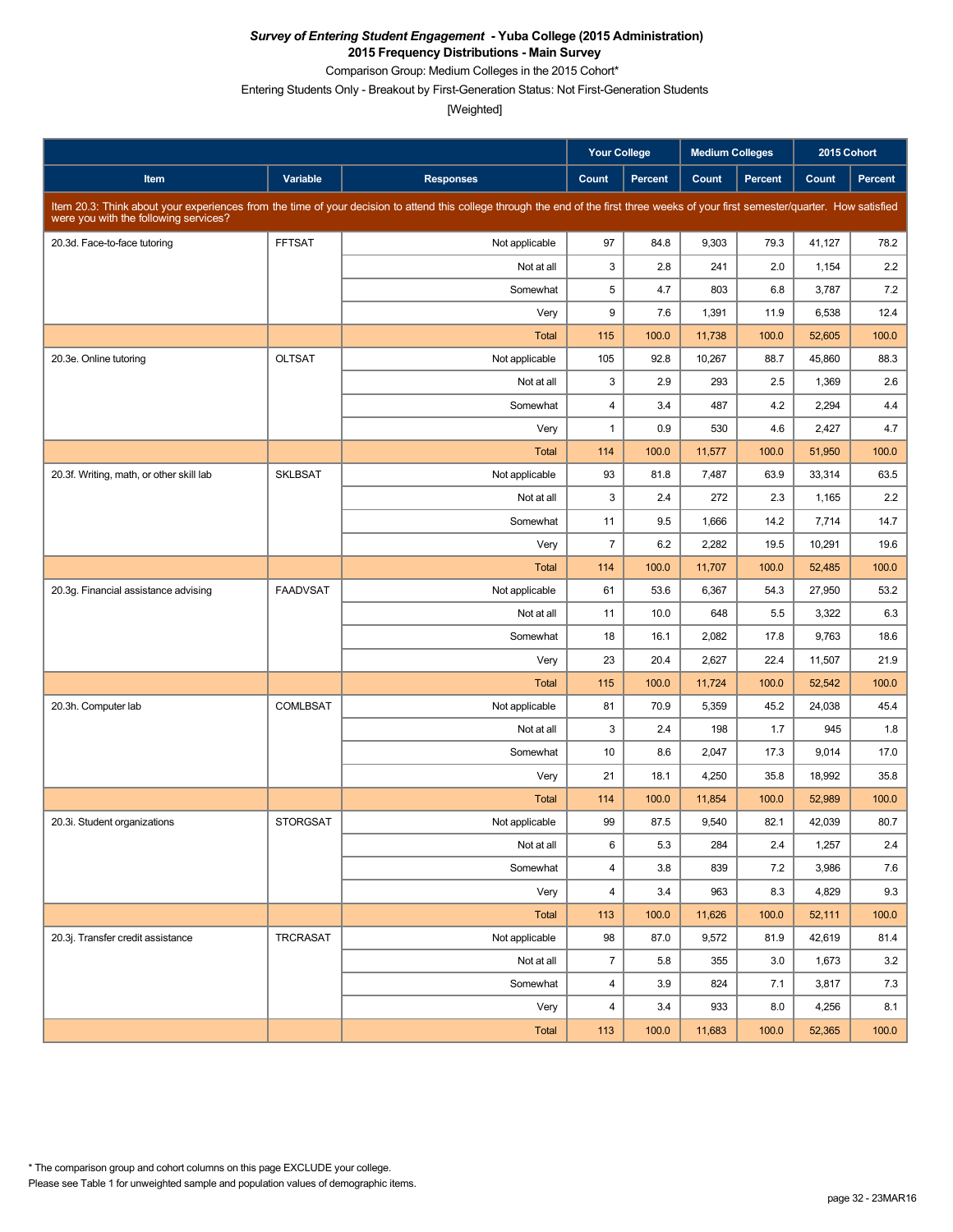Comparison Group: Medium Colleges in the 2015 Cohort\*

Entering Students Only - Breakout by First-Generation Status: Not First-Generation Students

[Weighted]

|                                                                                                                                                                                                                                        |                 |                                                                                                                                                                                      | <b>Your College</b> |                | <b>Medium Colleges</b> |         | 2015 Cohort |         |  |  |
|----------------------------------------------------------------------------------------------------------------------------------------------------------------------------------------------------------------------------------------|-----------------|--------------------------------------------------------------------------------------------------------------------------------------------------------------------------------------|---------------------|----------------|------------------------|---------|-------------|---------|--|--|
| Item                                                                                                                                                                                                                                   | Variable        | <b>Responses</b>                                                                                                                                                                     | Count               | <b>Percent</b> | Count                  | Percent | Count       | Percent |  |  |
| were you with the following services?                                                                                                                                                                                                  |                 | Item 20.3: Think about your experiences from the time of your decision to attend this college through the end of the first three weeks of your first semester/quarter. How satisfied |                     |                |                        |         |             |         |  |  |
| 20.3k. Services to students with disabilities                                                                                                                                                                                          | <b>DISVSAT</b>  | Not applicable                                                                                                                                                                       | 108                 | 95.2           | 10,140                 | 87.1    | 45,404      | 86.9    |  |  |
|                                                                                                                                                                                                                                        |                 | Not at all                                                                                                                                                                           | 3                   | 2.9            | 207                    | 1.8     | 1,035       | 2.0     |  |  |
|                                                                                                                                                                                                                                        |                 | Somewhat                                                                                                                                                                             | $\mathbf{1}$        | 1.0            | 455                    | 3.9     | 2,066       | 4.0     |  |  |
|                                                                                                                                                                                                                                        |                 | Very                                                                                                                                                                                 | $\mathbf{1}$        | 1.0            | 839                    | 7.2     | 3,738       | 7.2     |  |  |
|                                                                                                                                                                                                                                        |                 | <b>Total</b>                                                                                                                                                                         | 113                 | 100.0          | 11,641                 | 100.0   | 52,243      | 100.0   |  |  |
| Item 21: Think about your experiences from the time of your decision to attend this college through the end of the first three weeks of your first semester/quarter. Within a class,<br>or through another experience at this college: |                 |                                                                                                                                                                                      |                     |                |                        |         |             |         |  |  |
| 21a. I learned to improve my study skills<br>(listening, note taking, highlighting readings,                                                                                                                                           | <b>LNDSTUDY</b> | Strongly disagree                                                                                                                                                                    | $\overline{2}$      | 1.8            | 303                    | 2.4     | 997         | 1.8     |  |  |
| working with others, etc.) [COLLREAD]                                                                                                                                                                                                  |                 | <b>Disagree</b>                                                                                                                                                                      | $\overline{2}$      | 1.4            | 561                    | 4.5     | 2,411       | 4.3     |  |  |
|                                                                                                                                                                                                                                        |                 | Neutral                                                                                                                                                                              | 33                  | 27.3           | 2,667                  | 21.2    | 11,874      | 21.2    |  |  |
|                                                                                                                                                                                                                                        |                 | Agree                                                                                                                                                                                | 49                  | 41.4           | 5,463                  | 43.5    | 23,857      | 42.5    |  |  |
|                                                                                                                                                                                                                                        |                 | Strongly agree                                                                                                                                                                       | 34                  | 28.2           | 3,573                  | 28.4    | 16,970      | 30.2    |  |  |
|                                                                                                                                                                                                                                        |                 | Total                                                                                                                                                                                | 120                 | 100.0          | 12,568                 | 100.0   | 56.109      | 100.0   |  |  |
| 21b. I learned to understand my academic<br>strengths and weaknesses [COLLREAD]                                                                                                                                                        | <b>LNDACAWK</b> | Strongly disagree                                                                                                                                                                    | $\overline{7}$      | 5.5            | 245                    | 2.0     | 792         | 1.4     |  |  |
|                                                                                                                                                                                                                                        |                 | <b>Disagree</b>                                                                                                                                                                      | $\overline{4}$      | 3.2            | 545                    | 4.3     | 2,287       | 4.1     |  |  |
|                                                                                                                                                                                                                                        |                 | Neutral                                                                                                                                                                              | 40                  | 33.7           | 2,953                  | 23.5    | 12,901      | 23.0    |  |  |
|                                                                                                                                                                                                                                        |                 | Agree                                                                                                                                                                                | 43                  | 35.9           | 5,616                  | 44.7    | 25,015      | 44.6    |  |  |
|                                                                                                                                                                                                                                        |                 | Strongly agree                                                                                                                                                                       | 26                  | 21.8           | 3,204                  | 25.5    | 15,073      | 26.9    |  |  |
|                                                                                                                                                                                                                                        |                 | Total                                                                                                                                                                                | 120                 | 100.0          | 12,563                 | 100.0   | 56,067      | 100.0   |  |  |
| 21c. I learned skills and strategies to<br>improve my test-taking ability [COLLREAD]                                                                                                                                                   | <b>LNDSKLLS</b> | Strongly disagree                                                                                                                                                                    | 9                   | 7.8            | 479                    | 3.8     | 1,709       | 3.0     |  |  |
|                                                                                                                                                                                                                                        |                 | <b>Disagree</b>                                                                                                                                                                      | 11                  | 9.1            | 1,394                  | 11.1    | 6,041       | 10.8    |  |  |
|                                                                                                                                                                                                                                        |                 | Neutral                                                                                                                                                                              | 47                  | 39.6           | 4,140                  | 33.0    | 18,191      | 32.4    |  |  |
|                                                                                                                                                                                                                                        |                 | Agree                                                                                                                                                                                | 33                  | 27.2           | 4,001                  | 31.9    | 17,928      | 32.0    |  |  |
|                                                                                                                                                                                                                                        |                 | Strongly agree                                                                                                                                                                       | 20                  | 16.3           | 2,544                  | 20.3    | 12,199      | 21.8    |  |  |
|                                                                                                                                                                                                                                        |                 | Total                                                                                                                                                                                | 120                 | 100.0          | 12,559                 | 100.0   | 56.069      | 100.0   |  |  |
| Item 22                                                                                                                                                                                                                                |                 |                                                                                                                                                                                      |                     |                |                        |         |             |         |  |  |
| 22. What has been your MAIN source of<br>academic advising (help with academic                                                                                                                                                         | <b>PSOURACA</b> | Instructors                                                                                                                                                                          | 28                  | 25.0           | 2,929                  | 25.5    | 13,953      | 27.3    |  |  |
| goal-setting, planning, course<br>recommendations, graduation requirements,                                                                                                                                                            |                 | College staff (not instructors)                                                                                                                                                      | 25                  | 22.6           | 1,464                  | 12.7    | 6,759       | 13.2    |  |  |
| $etc.$ )?                                                                                                                                                                                                                              |                 | Friends, family, or other students                                                                                                                                                   | 51                  | 46.0           | 5,633                  | 49.0    | 24.028      | 46.9    |  |  |
|                                                                                                                                                                                                                                        |                 | Computerized degree advisor system                                                                                                                                                   | 0                   | N/A            | 132                    | 1.2     | 649         | 1.3     |  |  |
|                                                                                                                                                                                                                                        |                 | College Web site                                                                                                                                                                     | 5                   | 4.9            | 924                    | 8.0     | 3,976       | 7.8     |  |  |
|                                                                                                                                                                                                                                        |                 | Other college materials                                                                                                                                                              | $\overline{2}$      | 1.5            | 415                    | 3.6     | 1,816       | 3.5     |  |  |
|                                                                                                                                                                                                                                        |                 | Total                                                                                                                                                                                | 111                 | 100.0          | 11,497                 | 100.0   | 51,180      | 100.0   |  |  |
| Item 23                                                                                                                                                                                                                                |                 |                                                                                                                                                                                      |                     |                |                        |         |             |         |  |  |
| 23. Was a specific person assigned to you                                                                                                                                                                                              | <b>ASNPERS</b>  | Yes                                                                                                                                                                                  | 17                  | 14.3           | 4,014                  | 32.6    | 16,931      | 30.8    |  |  |
| so you could see him/her each time you<br>needed information or assistance?                                                                                                                                                            |                 | No                                                                                                                                                                                   | 101                 | 85.7           | 8,308                  | 67.4    | 37,971      | 69.2    |  |  |
|                                                                                                                                                                                                                                        |                 | Total                                                                                                                                                                                | 117                 | 100.0          | 12,322                 | 100.0   | 54,903      | 100.0   |  |  |

\* The comparison group and cohort columns on this page EXCLUDE your college.

Please see Table 1 for unweighted sample and population values of demographic items.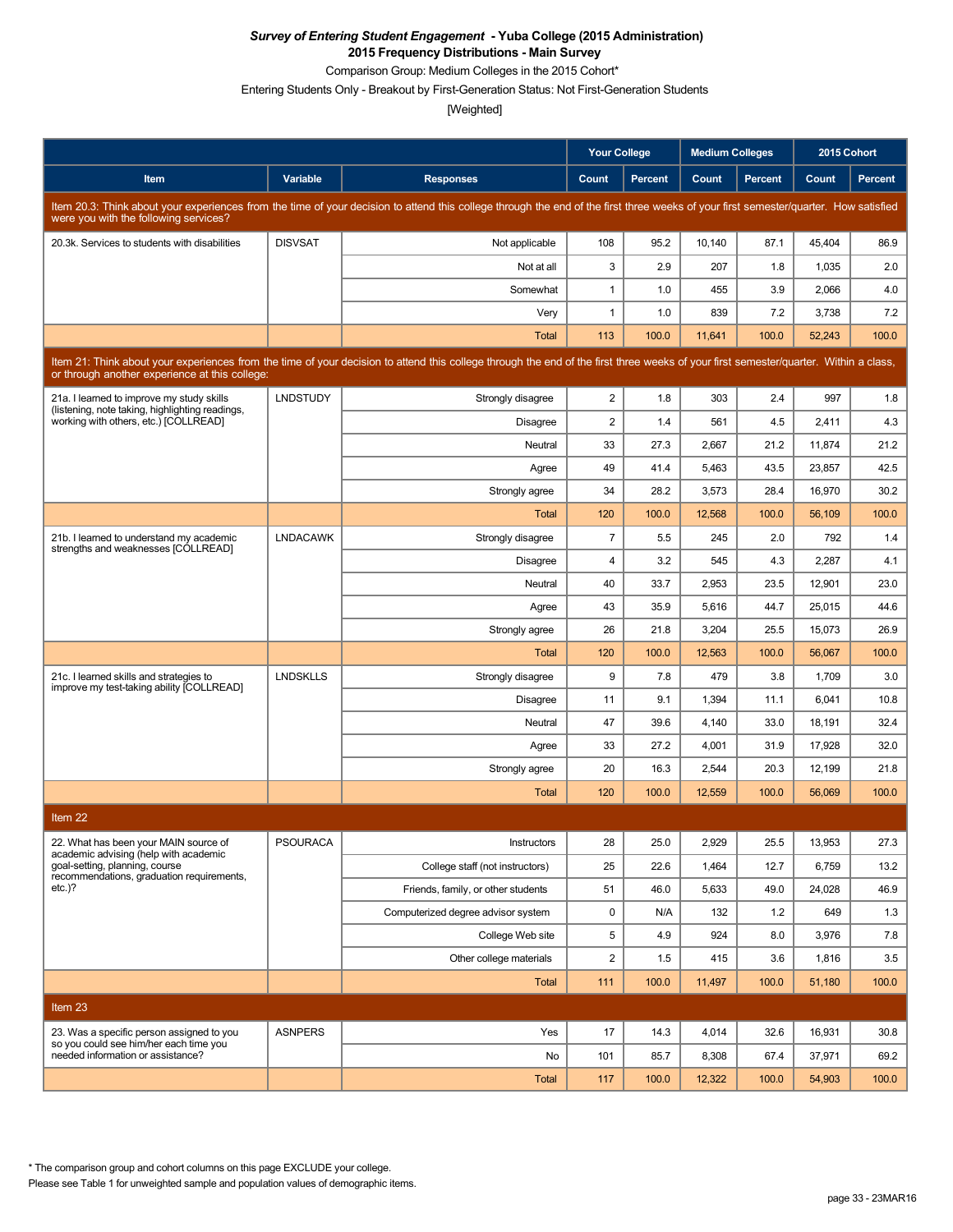Comparison Group: Medium Colleges in the 2015 Cohort\*

Entering Students Only - Breakout by First-Generation Status: Not First-Generation Students

[Weighted]

|                                                                |                 |                                                                                                                                                                               | <b>Your College</b> |                | <b>Medium Colleges</b> |                | 2015 Cohort |                |
|----------------------------------------------------------------|-----------------|-------------------------------------------------------------------------------------------------------------------------------------------------------------------------------|---------------------|----------------|------------------------|----------------|-------------|----------------|
| Item                                                           | Variable        | <b>Responses</b>                                                                                                                                                              | Count               | <b>Percent</b> | Count                  | <b>Percent</b> | Count       | <b>Percent</b> |
|                                                                |                 | Item 24: During the first three weeks of your first semester/quarter at this college, about how many hours did you spend in a typical 7-day week doing each of the following? |                     |                |                        |                |             |                |
| 24a. Preparing for class                                       | <b>PREPCLAS</b> | None                                                                                                                                                                          | $\overline{7}$      | 5.9            | 550                    | 4.4            | 2,452       | 4.4            |
|                                                                |                 | 1-5 hours                                                                                                                                                                     | 64                  | 53.6           | 6,819                  | 54.7           | 31,372      | 56.3           |
|                                                                |                 | 6-10 hours                                                                                                                                                                    | 27                  | 22.3           | 3,058                  | 24.5           | 13,134      | 23.6           |
|                                                                |                 | 11-20 hours                                                                                                                                                                   | 15                  | 12.3           | 1,470                  | 11.8           | 6,307       | 11.3           |
|                                                                |                 | 21-30 hours                                                                                                                                                                   | 5                   | 4.1            | 407                    | 3.3            | 1,673       | 3.0            |
|                                                                |                 | More than 30 hours                                                                                                                                                            | 2                   | 1.8            | 172                    | 1.4            | 785         | 1.4            |
|                                                                |                 | <b>Total</b>                                                                                                                                                                  | 120                 | 100.0          | 12,476                 | 100.0          | 55,724      | 100.0          |
| 24b. Working for pay                                           | <b>WORKPAY</b>  | None                                                                                                                                                                          | 52                  | 44.3           | 4,144                  | 34.3           | 19,092      | 35.4           |
|                                                                |                 | 1-5 hours                                                                                                                                                                     | 10                  | 8.4            | 1,006                  | 8.3            | 4,552       | 8.4            |
|                                                                |                 | 6-10 hours                                                                                                                                                                    | $\sqrt{2}$          | 1.4            | 896                    | 7.4            | 3,820       | 7.1            |
|                                                                |                 | 11-20 hours                                                                                                                                                                   | 10                  | 8.4            | 1,685                  | 13.9           | 7,471       | 13.8           |
|                                                                |                 | 21-30 hours                                                                                                                                                                   | 16                  | 14.0           | 2,063                  | 17.1           | 9,284       | 17.2           |
|                                                                |                 | More than 30 hours                                                                                                                                                            | 27                  | 23.5           | 2,294                  | 19.0           | 9,755       | 18.1           |
|                                                                |                 | <b>Total</b>                                                                                                                                                                  | 116                 | 100.0          | 12,087                 | 100.0          | 53,973      | 100.0          |
| Item 25                                                        |                 |                                                                                                                                                                               |                     |                |                        |                |             |                |
| 25. When do you plan to take classes at this<br>college again? | <b>AGAINCL</b>  | I will accomplish my goal(s) during this<br>semester/quarter and will not be returning                                                                                        | 5                   | 4.7            | 730                    | 5.9            | 3,620       | 6.5            |
|                                                                |                 | I have no current plans to return                                                                                                                                             | $\bf 7$             | 6.1            | 276                    | 2.2            | 1,348       | 2.4            |
|                                                                |                 | Within the next 12 months                                                                                                                                                     | 80                  | 68.0           | 8,998                  | 72.4           | 39,344      | 70.9           |
|                                                                |                 | Uncertain                                                                                                                                                                     | 25                  | 21.3           | 2,432                  | 19.6           | 11,209      | 20.2           |
|                                                                |                 | Total                                                                                                                                                                         | 117                 | 100.0          | 12,436                 | 100.0          | 55,521      | 100.0          |
| Item 26: While in high school, did you:                        |                 |                                                                                                                                                                               |                     |                |                        |                |             |                |
| 26a. Take math every school year?                              | <b>MATHALLF</b> | Not applicable                                                                                                                                                                | $\mathbf{1}$        | 0.9            | 118                    | 0.9            | 515         | 0.9            |
|                                                                |                 | Yes                                                                                                                                                                           | 65                  | 54.4           | 10,148                 | 80.8           | 45,921      | 81.9           |
|                                                                |                 | No                                                                                                                                                                            | 53                  | 44.7           | 2,293                  | 18.3           | 9,632       | 17.2           |
|                                                                |                 | <b>Total</b>                                                                                                                                                                  | 120                 | 100.0          | 12,558                 | 100.0          | 56,068      | 100.0          |
| 26b. Take math during your senior year?                        | <b>MATHSNYR</b> | Not applicable                                                                                                                                                                | $\sqrt{2}$          | 1.8            | 428                    | 3.5            | 1,539       | 2.8            |
|                                                                |                 | Yes                                                                                                                                                                           | 55                  | 47.3           | 9,520                  | 77.5           | 43,201      | 79.0           |
|                                                                |                 | No                                                                                                                                                                            | 59                  | 50.8           | 2,335                  | 19.0           | 9,962       | 18.2           |
|                                                                |                 | <b>Total</b>                                                                                                                                                                  | 117                 | 100.0          | 12,283                 | 100.0          | 54,702      | 100.0          |
| Item 27                                                        |                 |                                                                                                                                                                               |                     |                |                        |                |             |                |
| 27. Would you recommend this college to a                      | <b>RECOCOLL</b> | Yes                                                                                                                                                                           | 109                 | 91.3           | 11,751                 | 93.7           | 52,578      | 94.0           |
| friend or family member?                                       |                 | No                                                                                                                                                                            | 10                  | 8.7            | 788                    | 6.3            | 3,367       | 6.0            |
|                                                                |                 | Total                                                                                                                                                                         | 120                 | 100.0          | 12,539                 | 100.0          | 55,945      | 100.0          |

Please see Table 1 for unweighted sample and population values of demographic items. \* The comparison group and cohort columns on this page EXCLUDE your college.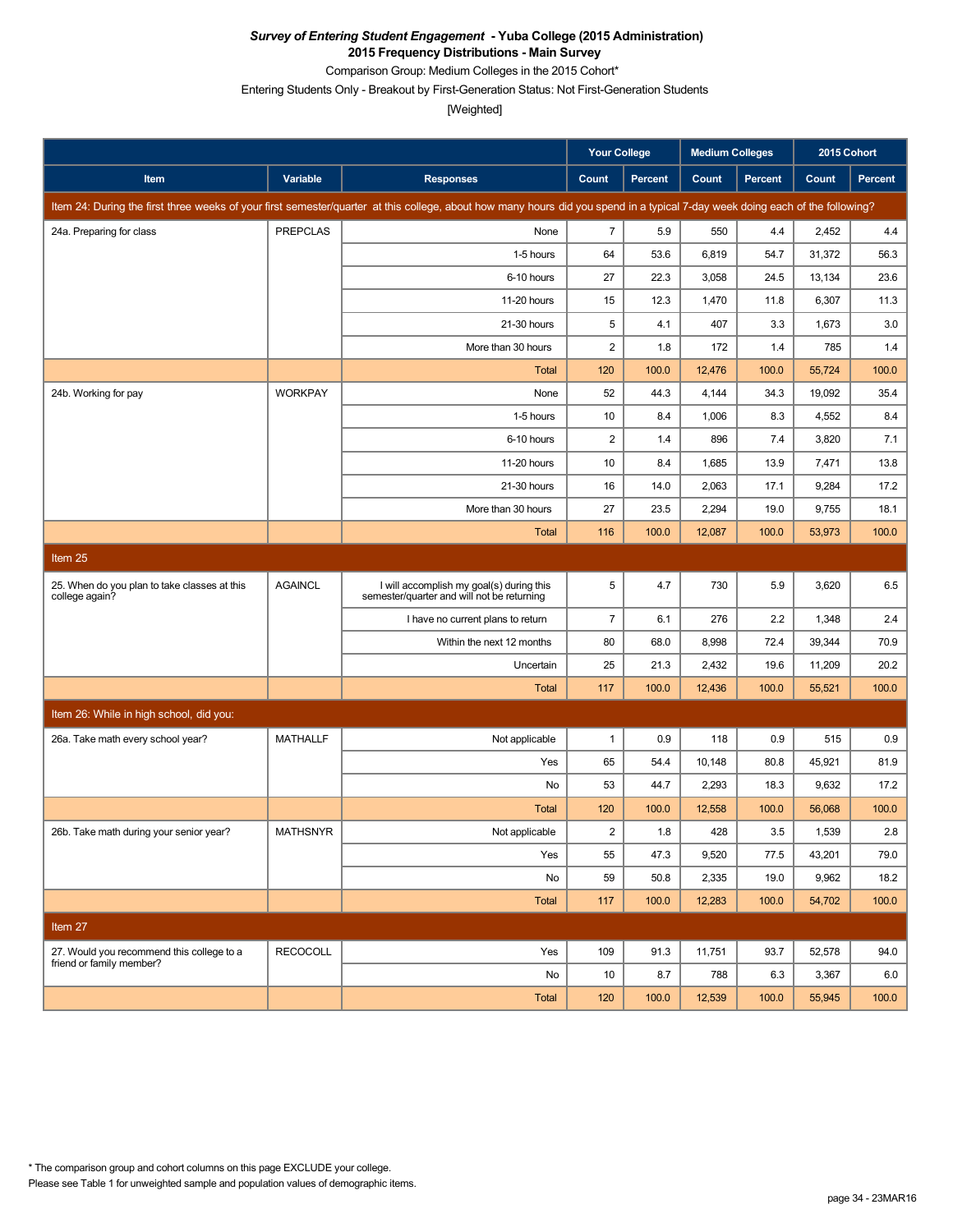Comparison Group: Medium Colleges in the 2015 Cohort\*

Entering Students Only - Breakout by First-Generation Status: Not First-Generation Students

|                                                                                                 |                 |                                       | <b>Your College</b> |                | <b>Medium Colleges</b> |                | 2015 Cohort |                |
|-------------------------------------------------------------------------------------------------|-----------------|---------------------------------------|---------------------|----------------|------------------------|----------------|-------------|----------------|
| Item                                                                                            | Variable        | <b>Responses</b>                      | Count               | <b>Percent</b> | Count                  | <b>Percent</b> | Count       | <b>Percent</b> |
| Item 28                                                                                         |                 |                                       |                     |                |                        |                |             |                |
| 28. In what range was your overall high<br>school grade average?                                | <b>HSGRADE</b>  | Α                                     | $\overline{2}$      | 1.4            | 1,012                  | 8.1            | 4,186       | 7.5            |
|                                                                                                 |                 | $A - to B +$                          | 33                  | 27.8           | 3,967                  | 31.7           | 17,686      | 31.6           |
|                                                                                                 |                 | В                                     | 26                  | 22.3           | 2,934                  | 23.4           | 13,380      | 23.9           |
|                                                                                                 |                 | $B$ - to $C$ +                        | 37                  | 31.7           | 3,110                  | 24.9           | 14,472      | 25.9           |
|                                                                                                 |                 | C                                     | 14                  | 12.1           | 1,067                  | 8.5            | 4,498       | 8.0            |
|                                                                                                 |                 | C- or lower                           | 5                   | 4.6            | 425                    | 3.4            | 1,674       | 3.0            |
|                                                                                                 |                 | <b>Total</b>                          | 117                 | 100.0          | 12,515                 | 100.0          | 55,898      | 100.0          |
| Item 31                                                                                         |                 |                                       |                     |                |                        |                |             |                |
| 31. Are you married?                                                                            | <b>MARRSTAT</b> | Yes                                   | 14                  | 11.4           | 712                    | 5.7            | 3,073       | 5.5            |
|                                                                                                 |                 | No                                    | 106                 | 88.6           | 11,875                 | 94.3           | 53,089      | 94.5           |
|                                                                                                 |                 | <b>Total</b>                          | 120                 | 100.0          | 12,587                 | 100.0          | 56,162      | 100.0          |
| Item 32                                                                                         |                 |                                       |                     |                |                        |                |             |                |
| 32. Do you have children who live with you                                                      | <b>CHILDREN</b> | Yes                                   | 16                  | 13.6           | 1,416                  | 11.3           | 5,891       | 10.5           |
| and depend on you for their care?                                                               |                 | No                                    | 103                 | 86.4           | 11,140                 | 88.7           | 50,128      | 89.5           |
|                                                                                                 |                 | <b>Total</b>                          | 120                 | 100.0          | 12,556                 | 100.0          | 56,019      | 100.0          |
| Item <sub>33</sub>                                                                              |                 |                                       |                     |                |                        |                |             |                |
| 33. Is English your native (first) language?                                                    | <b>ENGNAT</b>   | Yes                                   | 102                 | 85.0           | 11,605                 | 92.4           | 51,029      | 91.0           |
|                                                                                                 |                 | No                                    | 18                  | 15.0           | 956                    | 7.6            | 5,051       | 9.0            |
|                                                                                                 |                 | <b>Total</b>                          | 120                 | 100.0          | 12,562                 | 100.0          | 56,081      | 100.0          |
| Item 36                                                                                         |                 |                                       |                     |                |                        |                |             |                |
| 36. What is the highest academic certificate                                                    | <b>DEGREE</b>   | None                                  | 0                   | N/A            | 287                    | 2.3            | 950         | 1.7            |
| or degree you have earned?                                                                      |                 | GED                                   | $\overline{4}$      | 3.2            | 531                    | 4.2            | 2,306       | 4.1            |
|                                                                                                 |                 | High school diploma                   | 109                 | 90.9           | 10,960                 | 87.6           | 49,301      | 88.3           |
|                                                                                                 |                 | Vocational/technical certificate      | 5                   | 4.1            | 494                    | 3.9            | 2,019       | 3.6            |
|                                                                                                 |                 | Associate degree                      | $\overline{c}$      | 1.8            | 106                    | 0.8            | 598         | 1.1            |
|                                                                                                 |                 | Bachelor's degree                     | $\mathbf 0$         | N/A            | 107                    | 0.9            | 514         | 0.9            |
|                                                                                                 |                 | Master's/Doctoral/Professional degree | 0                   | N/A            | 31                     | 0.2            | 161         | 0.3            |
|                                                                                                 |                 | Total                                 | 120                 | 100.0          | 12,516                 | 100.0          | 55,850      | 100.0          |
| Item 37: Please indicate whether your goal(s) for attending this college include the following: |                 |                                       |                     |                |                        |                |             |                |
| 37a. To complete a certificate                                                                  | <b>CERTPRG</b>  | Yes                                   | 73                  | 61.4           | 7,354                  | 59.7           | 32,201      | 58.6           |
|                                                                                                 | м               | No                                    | 46                  | 38.6           | 4,958                  | 40.3           | 22,730      | 41.4           |
|                                                                                                 |                 | Total                                 | 119                 | 100.0          | 12,312                 | 100.0          | 54,930      | 100.0          |
| 37b. To obtain an Associate degree                                                              | <b>ASSOCDEG</b> | Yes                                   | 99                  | 84.3           | 9,838                  | 79.7           | 43,766      | 79.5           |
|                                                                                                 |                 | No                                    | 19                  | 15.7           | 2,500                  | 20.3           | 11,299      | 20.5           |
|                                                                                                 |                 | Total                                 | 118                 | 100.0          | 12,338                 | 100.0          | 55,065      | 100.0          |